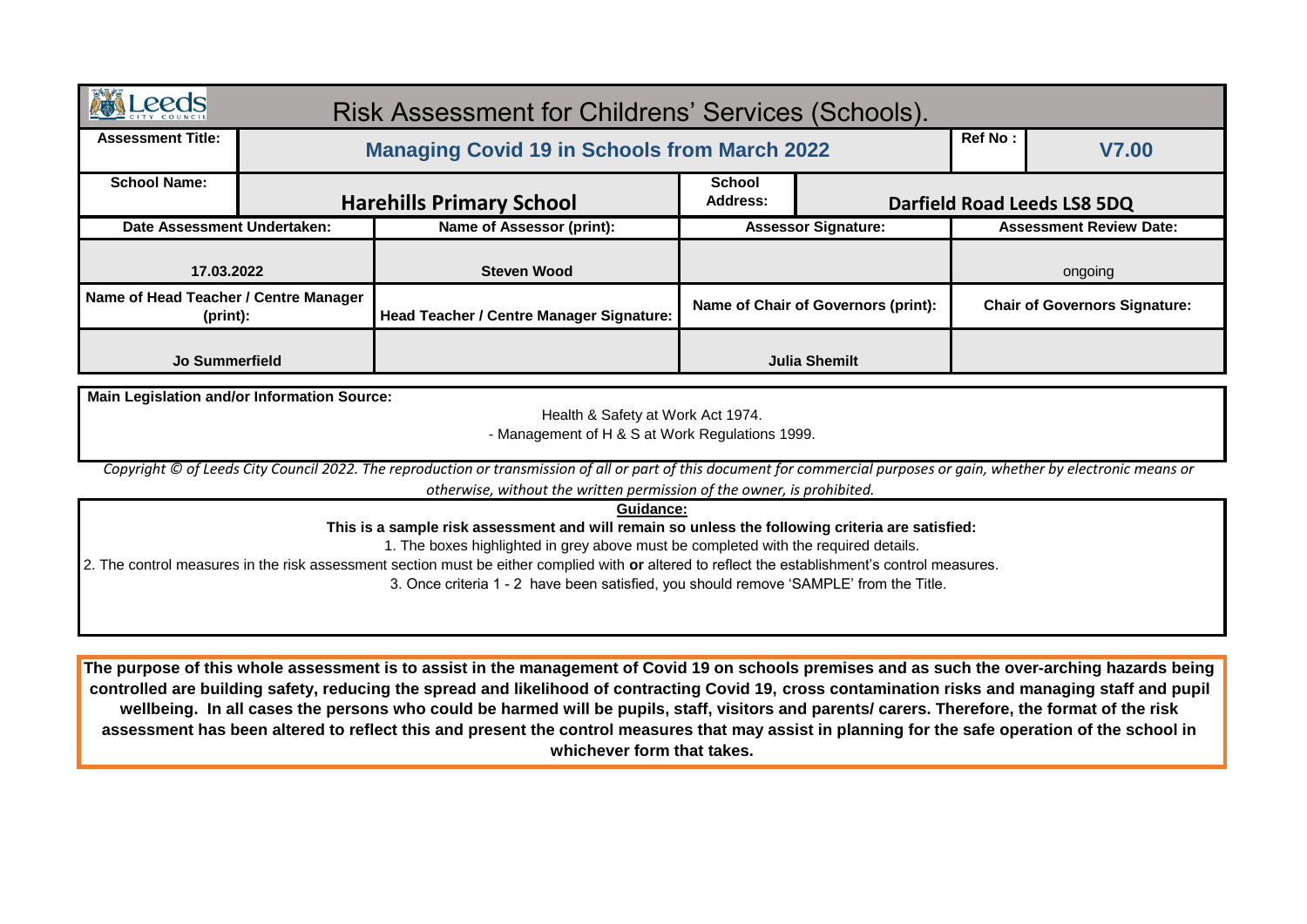| <b>Managing Covid 19 in Schools from March 2022</b>                                                                                                                                                                                                                                          |
|----------------------------------------------------------------------------------------------------------------------------------------------------------------------------------------------------------------------------------------------------------------------------------------------|
| <b>Risk Assessment Content List</b><br>Copyright $©$<br>of Leeds City Council 2022. The reproduction or transmission of all or part of this document for commercial purposes or gain, whether by electronic means or otherwise, without<br>the written nermission of the owner is probibited |
| <b>Section 1 - Overall Risk Assessment</b>                                                                                                                                                                                                                                                   |
| 1. Handwashing and hand sanitisers                                                                                                                                                                                                                                                           |
| 2. Cleaning / Hygiene                                                                                                                                                                                                                                                                        |
| 3. Ventilation                                                                                                                                                                                                                                                                               |
| 4. Persons displaying Covid symptoms or testing postive for Covid.                                                                                                                                                                                                                           |
| 5. Persons developing Coronavirus symptoms who have been on site previously or persons who develop symptoms whilst on site.                                                                                                                                                                  |
| 6. Outbreak Managemnt                                                                                                                                                                                                                                                                        |
| 7. Close household contacts of positive cases                                                                                                                                                                                                                                                |
| 8. Controlling access into the school for staff, pupils and members of the public.                                                                                                                                                                                                           |
| 9. PPE for staff and pupils.                                                                                                                                                                                                                                                                 |
| 10.Staff and Pupil Wellbeing                                                                                                                                                                                                                                                                 |
| 11. Persons at Higher risk from Covid.                                                                                                                                                                                                                                                       |
| 12. First Aid                                                                                                                                                                                                                                                                                |
| 13. Contractors, visitors, lettings and meetings.                                                                                                                                                                                                                                            |
| 14. Catering                                                                                                                                                                                                                                                                                 |
| 15. Drop off of Essential Items Forgotten by Pupils                                                                                                                                                                                                                                          |
| 16. Marking / Handling School Work                                                                                                                                                                                                                                                           |
| 17. Curriculum actvities - music, dance, drama, PE, D&T, Science.                                                                                                                                                                                                                            |
| <b>18. Educational Visits</b>                                                                                                                                                                                                                                                                |
| 19. Use of dedicated transport, school minibuses / transport e.g. for travel to school, visits, transfer between settings, emergencies                                                                                                                                                       |
| 20. Indoor and Outdoor Events - these should be followed in addition to the other controls in this risk assessment.                                                                                                                                                                          |
| 21. Asymptomatic Testing                                                                                                                                                                                                                                                                     |
| 22. School Sites Shared with other Users e.g. PFI Staff, Children's Centres                                                                                                                                                                                                                  |
| 23. Record Keeping                                                                                                                                                                                                                                                                           |
| <b>Section 2 - Testing in SILC settings</b>                                                                                                                                                                                                                                                  |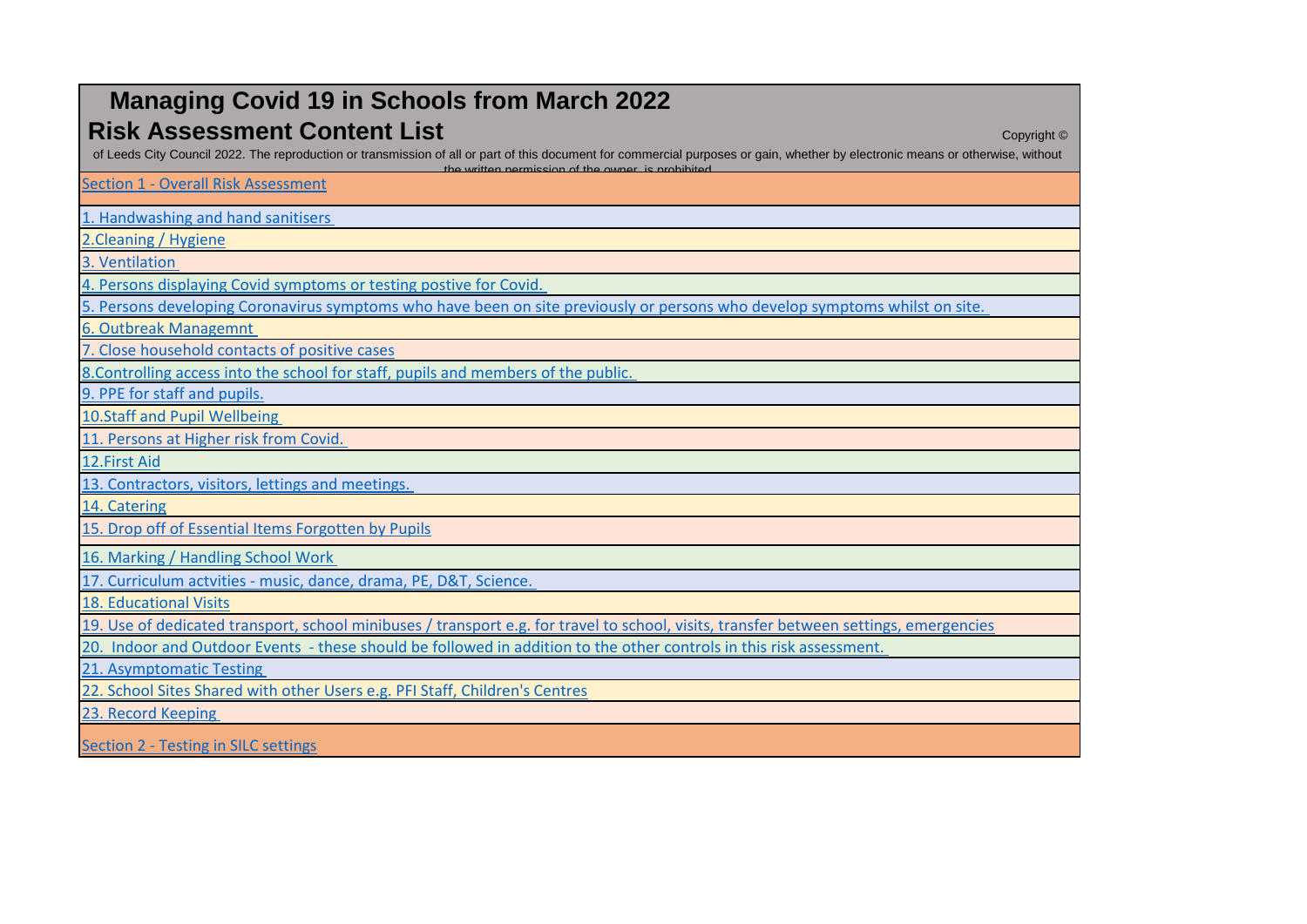

## **Managing Covid 19 in Schools from March 2022 - Risk Assessment - V7.00 - Section 1 - Overall Covid Controls**

Copyright © of Leeds City Council 2021. The reproduction or transmission of all or part of this document for commercial purposes or gain, whether by electronic means or otherwise, without the written permission of the owne

| Area of control                    |     | <b>Control Measures</b>                                                                                                                                                                                                                                                                                                                                                                                                                                                                                                                                                                                                                                                                                                                                                                                                                       | Additional / altered measures / notes                                                                                                                                                                                                                                                                                                                         | Implemented by : Initial               | <b>Date Completed</b> |
|------------------------------------|-----|-----------------------------------------------------------------------------------------------------------------------------------------------------------------------------------------------------------------------------------------------------------------------------------------------------------------------------------------------------------------------------------------------------------------------------------------------------------------------------------------------------------------------------------------------------------------------------------------------------------------------------------------------------------------------------------------------------------------------------------------------------------------------------------------------------------------------------------------------|---------------------------------------------------------------------------------------------------------------------------------------------------------------------------------------------------------------------------------------------------------------------------------------------------------------------------------------------------------------|----------------------------------------|-----------------------|
| 1. Handwashing and hand sanitisers | 1.1 | Have hand wash stations or hand sanitisers at entrance points to the building and get<br>staff, visitors and pupils to use them on entry.                                                                                                                                                                                                                                                                                                                                                                                                                                                                                                                                                                                                                                                                                                     |                                                                                                                                                                                                                                                                                                                                                               | SW & AM                                |                       |
|                                    | 1.2 | Pupils and staff should wash their hands with soap and running water for at least 20<br>seconds on entering their allocated area and at regular intervals throughout the day,<br>particularly after going to the toilet, touching faces, coughing or sneezing, learning<br>outside and before and after eating. Paper towels or hand dryers should be available<br>for drying hands. Hand sanitiser could be utilised where handwashing is not<br>practicable or possible. Staff working with children and young people who spit<br>uncontrollably may want more opportunities to wash their hands than other staff, or,<br>children and young people who use saliva as a sensory stimulant or who struggle with<br>'catch it, bin it, kill it' may need more opportunities to wash their hands than children<br>and young people who do not. | All areas around school have access to hand<br>washing facilities including soap and hand<br>towels, the annex building will have additional<br>hand sanitiser dispensers attached to the<br>building. All Classes will have a covid 19<br>equipment box and anti-bacterial wipes. Extra<br>stocks for annexe building will be kept in<br><b>AHTs offices</b> | IS.W                                   |                       |
|                                    | 1.3 | If sinks are not available close to or in classrooms / work areas then hand sanitiser<br>must be provided.                                                                                                                                                                                                                                                                                                                                                                                                                                                                                                                                                                                                                                                                                                                                    | N/A                                                                                                                                                                                                                                                                                                                                                           |                                        |                       |
|                                    | 1.4 | All persons should wash their hands or use hand sanitiser before leaving the premises<br>or changing work areas.                                                                                                                                                                                                                                                                                                                                                                                                                                                                                                                                                                                                                                                                                                                              | Signage is placed all around school<br>reminding staff and children to wash there<br>hands at regular times throughtout the school<br>day and before leaving the building                                                                                                                                                                                     | S.W                                    |                       |
|                                    | 1.5 | Tissues should be available in all group areas and should be single use only and<br>binned after use.                                                                                                                                                                                                                                                                                                                                                                                                                                                                                                                                                                                                                                                                                                                                         | All areas have been issued with a box of<br>tissues and a bin with appropriate signage<br>has been provided for any waste. Extra<br>stocks for annexe building will be kept in<br><b>AHTs offices</b>                                                                                                                                                         | S.W/A.M                                |                       |
|                                    | 1.6 | Any waste products used by staff or pupils that start to show symptoms whilst in school<br>should be double bagged and kept (securely) for 72 hours before being disposed of via<br>the usual waste route. NB the virus cannot survive on a surface for more than 72 hours<br>according to current guidance.                                                                                                                                                                                                                                                                                                                                                                                                                                                                                                                                  | Any clinical waste from people showing any<br>symptoms will be double bagged using the<br>yellow clinical bags and kept securely by<br>Estates team awaiting disposal after 72 hours                                                                                                                                                                          | S.W/A.M                                |                       |
|                                    | 1.7 | In addition staff are to wash hands or use hand sanitiser on entry to staff rooms, before<br>and after preparing food and drinks, and before leaving.                                                                                                                                                                                                                                                                                                                                                                                                                                                                                                                                                                                                                                                                                         | Signage is in place within the meeting place<br>to remind staff to wash thier hands, there are<br>also anti bacterial wipe placed next to the<br>vending machines, fridge, microwave &<br>communal cupboards                                                                                                                                                  | S.W/A.M                                |                       |
|                                    | 1.8 | Identify if supervision of hand sanitiser use is necessary given the risks around<br>ingestion. Small children and pupils with complex needs should continue to be helped<br>to clean their hands properly. Skin friendly skin cleaning wipes can be used as an<br>alternative.                                                                                                                                                                                                                                                                                                                                                                                                                                                                                                                                                               | Small children and pupils with comples needs<br>are supervised at all times when using hand<br>sanitiser                                                                                                                                                                                                                                                      | A.H.T/ Class teacher/<br>support staff |                       |
|                                    | 1.9 | Sanitising products should be non alcohol based in areas where there may be sparks<br>or naked flames e.g. science labs, kitchens and some D&T rooms.                                                                                                                                                                                                                                                                                                                                                                                                                                                                                                                                                                                                                                                                                         | N/A                                                                                                                                                                                                                                                                                                                                                           |                                        |                       |
| 2. Cleaning / Hygiene              |     | <b>General Cleaning</b>                                                                                                                                                                                                                                                                                                                                                                                                                                                                                                                                                                                                                                                                                                                                                                                                                       |                                                                                                                                                                                                                                                                                                                                                               |                                        |                       |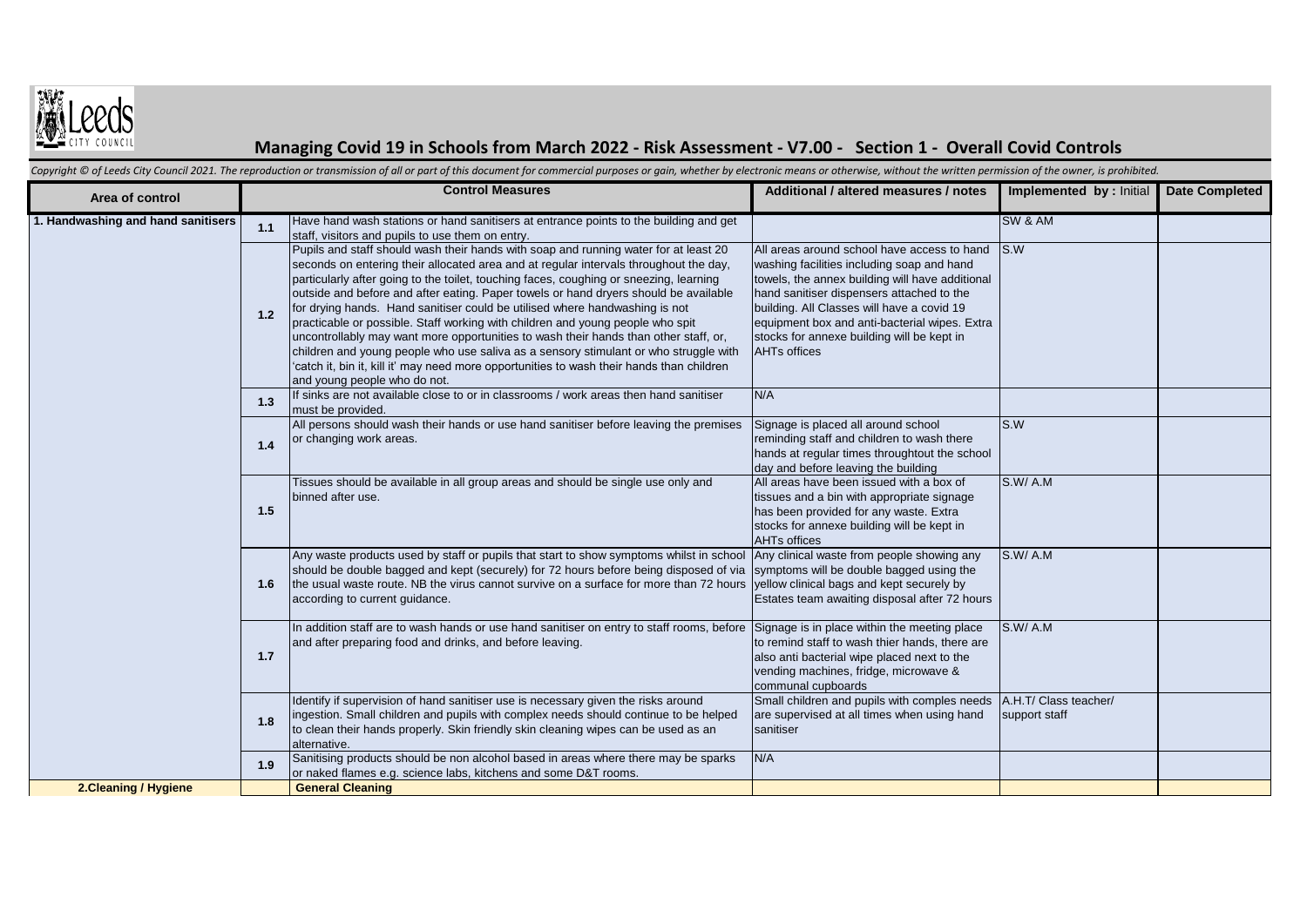| 2.1  | Regular cleaning plays a vital role in limiting the transmission of COVID-19. Reducing<br>clutter and removing difficult to clean items can make cleaning easier. Increase the<br>frequency of cleaning, using standard cleaning products such as detergents and<br>bleach, paying attention to all surfaces but especially ones that are touched frequently,<br>such as door handles, light switches, work surfaces, remote controls and electronic<br>devices. As a minimum, frequently touched surfaces should be wiped down twice a<br>day, and one of these should be at the beginning or the end of the working day.<br>Cleaning should be more frequent depending on the number of people using the<br>space, whether they are entering and exiting the setting and access to handwashing<br>and hand-sanitising facilities. Cleaning of frequently touched surfaces is particularly<br>important in bathrooms and communal kitchens. Guidance is available in<br>https://www.gov.uk/government/publications/covid-19-decontamination-in-non-<br>healthcare-settings. | Deep cleaning will be carried out in all areas<br>of school by .L.C.C cleaning company,<br>including all toilet area's                                                                                                                                                                                                                         | S.W/A.M                                |  |
|------|------------------------------------------------------------------------------------------------------------------------------------------------------------------------------------------------------------------------------------------------------------------------------------------------------------------------------------------------------------------------------------------------------------------------------------------------------------------------------------------------------------------------------------------------------------------------------------------------------------------------------------------------------------------------------------------------------------------------------------------------------------------------------------------------------------------------------------------------------------------------------------------------------------------------------------------------------------------------------------------------------------------------------------------------------------------------------|------------------------------------------------------------------------------------------------------------------------------------------------------------------------------------------------------------------------------------------------------------------------------------------------------------------------------------------------|----------------------------------------|--|
| 2.2  | Have a dedicated provision of cleaning products in each classroom / work area in use<br>containing hand sanitisers, anti – viral wipes / sprays, paper towels, soap, tissues e.g.<br>in a container like a storage box, workbox etc. so it is easy to pick up and move<br>around the space as required. These should be stored out of reach of pupils.                                                                                                                                                                                                                                                                                                                                                                                                                                                                                                                                                                                                                                                                                                                       | All classes will have a plastic covid 19 box<br>containing hand sanitiser/ anti- bacterial<br>wipes, anti- bacterial spray, cloths, tissues,<br>paper towels. Additional waste bins have also<br>been place within each class                                                                                                                  | S.W/A.M                                |  |
| 2.3  | Where pupils are able to (based on their ability) it is acceptable for pupils to assist with<br>wiping down dining tables, desks, chairs, equipment etc. at the beginning and / or end<br>of a day or at regular points throughout the day. Cleaning is especially important if<br>other groups will be using the equipment in the next 2 days. They should be<br>supervised to ensure it is done properly and safely. If pupils or staff have allergies to<br>the products they should not use them or they could use non latex gloves (for contact<br>allergies).                                                                                                                                                                                                                                                                                                                                                                                                                                                                                                          | Staff where ever possible will use anti-<br>bacterial wipes/ sprays to clean all surfaces<br>and door handle, children in upper key stage<br>one and key stage two will be encouraged to<br>clean surfaces them selves. Enhanced level<br>of cleaning for all areas has been agreed with<br>L.C.C. cleaning company at the end of<br>everyday. | A.H.T/ Class teacher/<br>support staff |  |
| 2.4  | Malleable materials for messy play can be used provided they can be used and<br>cleaned - including being replaced - regularly in accordance with the manufacturer's<br>instructions, where applicable. Children and staff should wash their hands thoroughly<br>before and after messy play. Frequently touched surfaces, equipment, tools and<br>resources for messy play should be thoroughly cleaned and dried before they are used<br>by a different group.                                                                                                                                                                                                                                                                                                                                                                                                                                                                                                                                                                                                             | Wherever possible and practical, malleable<br>materials are only used by one set of<br>children. Equipment will be cleaned between<br>sessions.                                                                                                                                                                                                | A.H.T/ Class teacher/<br>support staff |  |
| 2.5  | Staff undertaking wider cleaning should wear disposable gloves and aprons.                                                                                                                                                                                                                                                                                                                                                                                                                                                                                                                                                                                                                                                                                                                                                                                                                                                                                                                                                                                                   | All staff cleaning any area will be issued wth<br>appropriate P.P.E                                                                                                                                                                                                                                                                            | S.W/A.M                                |  |
| 2.6  | Resources shared between groups - for lessons that use resources that are shared<br>between groups, such as sports, art and science equipment staff and pupils should<br>regularly wash or sanitise hands and equipment / resources that have been handled<br>should be cleaned between groups or rotated to allow them to be left unused for a<br>period of 48 hours.                                                                                                                                                                                                                                                                                                                                                                                                                                                                                                                                                                                                                                                                                                       | Planning is in place for a timetable of<br>activities & Science resources will be rotated<br>to allow for a minimum of 48 hrs between<br>each use.                                                                                                                                                                                             | A.H.T                                  |  |
| 2.70 | General classroom resources - Classroom based resources, such as stationary,<br>books and games, that are used by one group can be used and shared within this<br>group and these should be cleaned regularly. Pupils can take resources e.g. library<br>books, home and these should be wiped down on return. Staff handling these should<br>sanitise or wash hands before and after handling them                                                                                                                                                                                                                                                                                                                                                                                                                                                                                                                                                                                                                                                                          | KS2 children will be issued with their own<br>pencil case which will be left in their own tray.<br>Any shared resources will be cleaned by the<br>children and staff.                                                                                                                                                                          | <b>Class teacher</b>                   |  |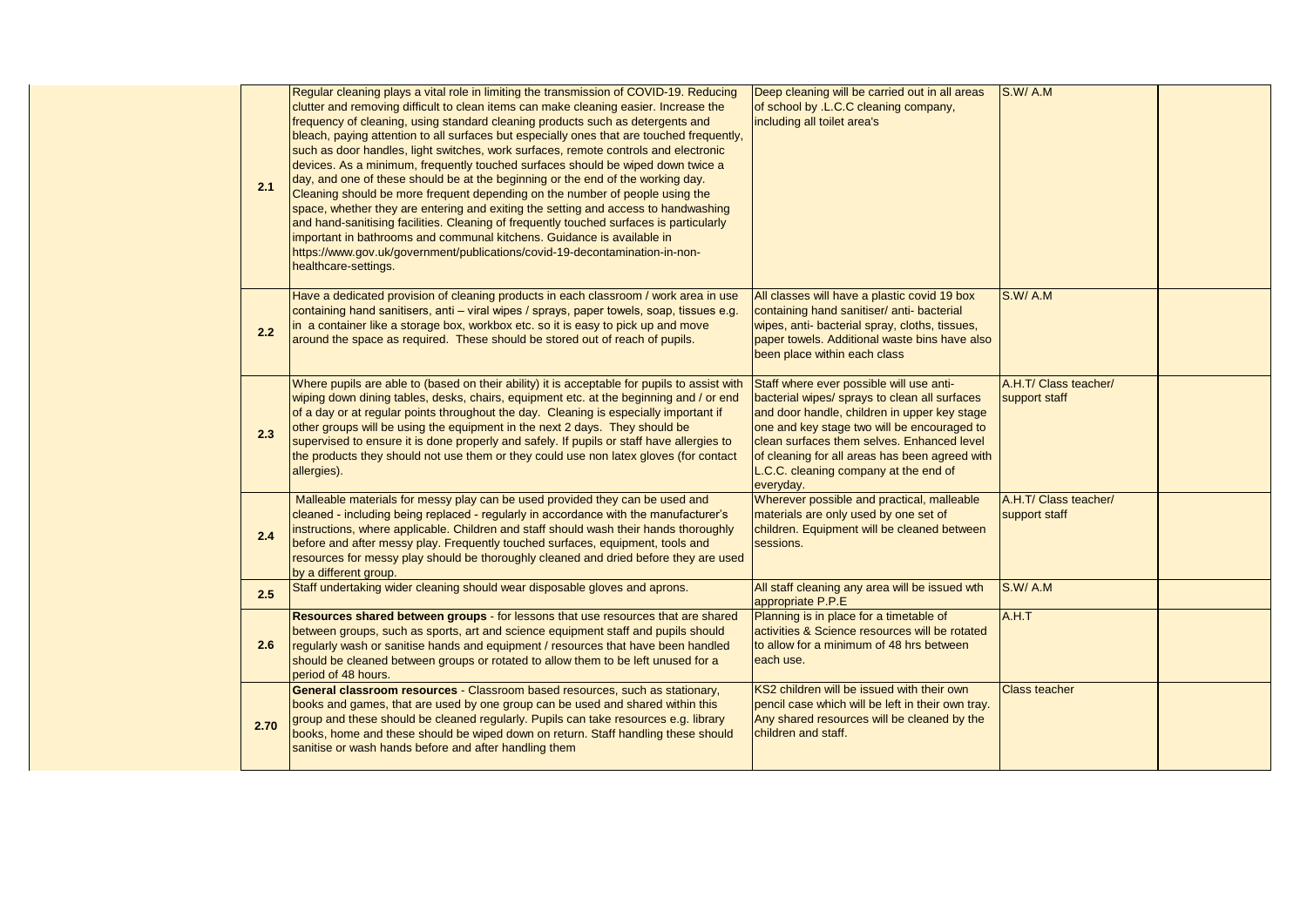| 2.8  | Soft Furnishings / Therapeutic equipment - Consider how soft furnishings can be<br>cleaned and ensure this is carried out on a regular basis. Steam cleaning may be<br>required. Settings will need to make an assessment of the cleanability of equipment<br>used in the delivery of therapies (for example. physiotherapy equipment, sensory<br>equipment), to determine whether this equipment can withstand cleaning and<br>disinfection between each discrete group of users / user (and how easy or practical it<br>would be to do so) before it is put back into general use. Where cleaning or<br>disinfection is not possible or practical, resources will have to be restricted to one use /<br>group of users, or be left unused for a period of 48 hours between use by different<br>individuals / discrete groups of users. The exception to this would be a piece of<br>equipment such as a weighted blanket that is required for a specific sensory need. The<br>risks generated by removing this support could potentially be greater than the risk of<br>infection. Such equipment should remain solely for the use of a limited number of<br>pupils and be washed at regular intervals. | Steam cleaning to be carried our regularly in<br>The Willows, Early Years, The Hideaway,<br>Class reading areas, The Calm Cabin,                                                |                   |  |
|------|-----------------------------------------------------------------------------------------------------------------------------------------------------------------------------------------------------------------------------------------------------------------------------------------------------------------------------------------------------------------------------------------------------------------------------------------------------------------------------------------------------------------------------------------------------------------------------------------------------------------------------------------------------------------------------------------------------------------------------------------------------------------------------------------------------------------------------------------------------------------------------------------------------------------------------------------------------------------------------------------------------------------------------------------------------------------------------------------------------------------------------------------------------------------------------------------------------------|---------------------------------------------------------------------------------------------------------------------------------------------------------------------------------|-------------------|--|
| 29   | Staff Rooms - shared resources such as fridges, milk, tea, coffee etc. Computers etc<br>can be used. Staff should wash / sanitise hands before and after handling shared<br>resources and follow the 'If you use it - Wipe / Clean it' principle.                                                                                                                                                                                                                                                                                                                                                                                                                                                                                                                                                                                                                                                                                                                                                                                                                                                                                                                                                         | Staff will be encouraged to bring their own<br>utensils wherever possible. There will be<br>washing up liquid / dishwasher, anti bacterial<br>spray and wipes will be avaliable | A.H.T             |  |
| 2.10 | Play equipment - Indoor and outdoor play equipment should be more frequently<br>cleaned. This would also apply to resources used inside and outside by wraparound<br>care providers. Strict hand hygiene is essential if equipment is shared and users must<br>wash / sanitise their hands before and after using outdoor play equipment.                                                                                                                                                                                                                                                                                                                                                                                                                                                                                                                                                                                                                                                                                                                                                                                                                                                                 | Playground zone equipment is left for 48<br>hours before being used again and cleaned<br>regularly                                                                              | <b>RP</b> and CL  |  |
|      | <b>Toilets</b>                                                                                                                                                                                                                                                                                                                                                                                                                                                                                                                                                                                                                                                                                                                                                                                                                                                                                                                                                                                                                                                                                                                                                                                            |                                                                                                                                                                                 |                   |  |
| 2.11 | Toilets will need to be cleaned regularly and pupils must be encouraged to clean their<br>hands thoroughly after using the toilet. The use of hand sanitiser stations outside /<br>inside toilets may assist with this.                                                                                                                                                                                                                                                                                                                                                                                                                                                                                                                                                                                                                                                                                                                                                                                                                                                                                                                                                                                   | All toilet areas have access to hand soap<br>and all toilet areas have a sanitiser station<br>outside the entrance to the toilets.                                              | SW & AM           |  |
| 2.12 | For older pupils and staff toilets it is good practice for pupils and staff using the<br>facilities to wipe down door handles, toilet seats and flush handles after use with an<br>anti-viral wipe following a "If You Use It - Wipe It" principle. Signage to the backs of<br>toilet doors and above sinks could be provided to remind pupils and staff to wash their<br>hands and follow the "If You Use It - Wipe / Clean It" principle (for older pupils, staff<br>and visitor facilities).                                                                                                                                                                                                                                                                                                                                                                                                                                                                                                                                                                                                                                                                                                           | Staff and children will be reminded on<br>personal hygiene and signage will put all<br>around the school as a visual guide                                                      | all staff         |  |
|      | Areas used for Isolating persons displaying symptoms                                                                                                                                                                                                                                                                                                                                                                                                                                                                                                                                                                                                                                                                                                                                                                                                                                                                                                                                                                                                                                                                                                                                                      |                                                                                                                                                                                 |                   |  |
| 2.13 | Rooms used for isolating pupils or staff who display symptoms of Coronavirus could be<br>left for 72 hours if possible and then normal cleaning resumed or a deep clean of that<br>room should be undertaken.                                                                                                                                                                                                                                                                                                                                                                                                                                                                                                                                                                                                                                                                                                                                                                                                                                                                                                                                                                                             | Any room used for isolation will be locked<br>after use until a full clean has taken place                                                                                      | SW & Office staff |  |
| 2.14 | Areas where a symptomatic person has passed through and spent minimal time but<br>which are not visibly contaminated with body fluids, such as corridors, can be cleaned<br>thoroughly as normal. In other areas all surfaces that the symptomatic person has<br>come into contact with should be cleaned and disinfected, including all potentially<br>contaminated and frequently touched areas such as resources, door handles, seating<br>etc. Details on how to clean these can be found in COVID-19: cleaning in non-<br>healthcare settings outside the home - GOV.UK (www.gov.uk). When items cannot be<br>cleaned using detergents or laundered, for example, upholstered furniture and<br>mattresses, steam cleaning should be used.                                                                                                                                                                                                                                                                                                                                                                                                                                                            | Deep cleaning is carried out in all areas of<br>school by .L.C.C cleaning company, including<br>all toilet area's on a daily area                                               | SW & AM           |  |
|      | <b>Clothing</b>                                                                                                                                                                                                                                                                                                                                                                                                                                                                                                                                                                                                                                                                                                                                                                                                                                                                                                                                                                                                                                                                                                                                                                                           |                                                                                                                                                                                 |                   |  |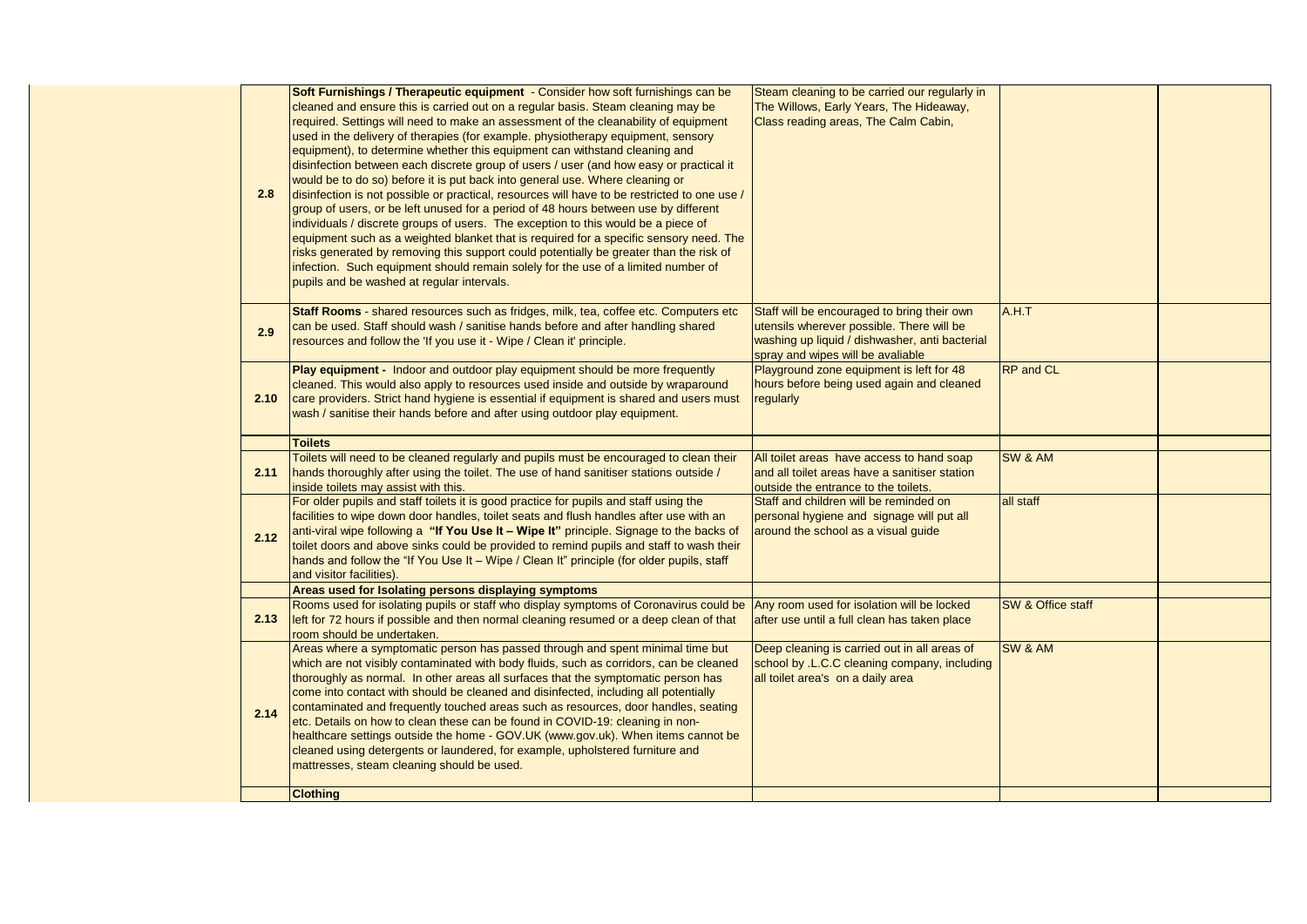|                | 2.15 | There is no need for anything other than normal personal hygiene and washing of<br>clothes following a day in school.                                                                                                                                                                                                                                                                                                                                                                                                                                                                                                                                                                                                                                                                                                                                                                                                                                                                                                                                                                                                                                                                                                                                                                                                      | All children will be advised to wear their full<br>uniform when in school. PE kits will be worn                                                                                                                                                                                                                                                    | <b>Class based staff</b> |  |
|----------------|------|----------------------------------------------------------------------------------------------------------------------------------------------------------------------------------------------------------------------------------------------------------------------------------------------------------------------------------------------------------------------------------------------------------------------------------------------------------------------------------------------------------------------------------------------------------------------------------------------------------------------------------------------------------------------------------------------------------------------------------------------------------------------------------------------------------------------------------------------------------------------------------------------------------------------------------------------------------------------------------------------------------------------------------------------------------------------------------------------------------------------------------------------------------------------------------------------------------------------------------------------------------------------------------------------------------------------------|----------------------------------------------------------------------------------------------------------------------------------------------------------------------------------------------------------------------------------------------------------------------------------------------------------------------------------------------------|--------------------------|--|
|                |      | <b>Hygiene Suites / Intimate Care Facilities</b>                                                                                                                                                                                                                                                                                                                                                                                                                                                                                                                                                                                                                                                                                                                                                                                                                                                                                                                                                                                                                                                                                                                                                                                                                                                                           | on PE days (Year 3-6)                                                                                                                                                                                                                                                                                                                              |                          |  |
|                | 2.16 | Touch surfaces such as toilet seats, couches etc should be cleaned between use,<br>including slings and hoists and control panels. This could follow the 'If you use it - Wipe<br>it' principle.                                                                                                                                                                                                                                                                                                                                                                                                                                                                                                                                                                                                                                                                                                                                                                                                                                                                                                                                                                                                                                                                                                                           | N/A                                                                                                                                                                                                                                                                                                                                                |                          |  |
|                |      | <b>Water fountains</b>                                                                                                                                                                                                                                                                                                                                                                                                                                                                                                                                                                                                                                                                                                                                                                                                                                                                                                                                                                                                                                                                                                                                                                                                                                                                                                     |                                                                                                                                                                                                                                                                                                                                                    |                          |  |
|                | 2.17 | Water fountains in shared pupil areas should continue to be taken out of use.                                                                                                                                                                                                                                                                                                                                                                                                                                                                                                                                                                                                                                                                                                                                                                                                                                                                                                                                                                                                                                                                                                                                                                                                                                              | N/A                                                                                                                                                                                                                                                                                                                                                |                          |  |
|                | 2.18 | Water bottles can be filled up from the taps in classrooms so long as the water is<br>potable (drinking) water. Sanitisation of hands before and after is required. For younger<br>pupils self re-filling can be undertaken under supervision. Schools should take steps to<br>imit the use of single-use plastic water bottles.                                                                                                                                                                                                                                                                                                                                                                                                                                                                                                                                                                                                                                                                                                                                                                                                                                                                                                                                                                                           | Children will be asked to bring their own<br>named water bottle and children in key stage<br>2 will be able to re fill the bottles making sure<br>they wash their hands after filling their bottle<br>Staff in key stage 1 and early years will fill up<br>their childrens water bottles/cups making sure<br>they wash their hands after doing so. | <b>Class based staff</b> |  |
|                |      | Biometrics, Lifts, electronic signing in / out systems and control panels /<br>buttons. Shared IT.                                                                                                                                                                                                                                                                                                                                                                                                                                                                                                                                                                                                                                                                                                                                                                                                                                                                                                                                                                                                                                                                                                                                                                                                                         |                                                                                                                                                                                                                                                                                                                                                    |                          |  |
|                | 2.19 | Sanitisers should be used before touching biometrics or paper / electronic signing in<br>systems if they cannot be cleaned between users.                                                                                                                                                                                                                                                                                                                                                                                                                                                                                                                                                                                                                                                                                                                                                                                                                                                                                                                                                                                                                                                                                                                                                                                  | Hand sanitiser is by the signing in machine<br>and signage                                                                                                                                                                                                                                                                                         | SW, AM and Office team   |  |
|                | 2.20 | Lift control panels should be cleaned at least twice a day in line with other frequent<br>touch points.                                                                                                                                                                                                                                                                                                                                                                                                                                                                                                                                                                                                                                                                                                                                                                                                                                                                                                                                                                                                                                                                                                                                                                                                                    | The lift will not be used unless absolutely<br>necessary and will be cleaned after use                                                                                                                                                                                                                                                             | SW & AM                  |  |
|                | 2.21 | IT equipment should be cleaned at least once a day if used by several persons and<br>individuals should wash or sanitise their before and after use.                                                                                                                                                                                                                                                                                                                                                                                                                                                                                                                                                                                                                                                                                                                                                                                                                                                                                                                                                                                                                                                                                                                                                                       | There is a timetable for use of lap tops and<br>each class will be allocated a time to use the<br>lap tops, at the end of the day the lap tops will<br>be deep cleaned ready for the next class to<br>use them                                                                                                                                     | Class based staff and BH |  |
| 3. Ventilation | 3.1  | Identify any poorly ventilated spaces as part of this risk assessment and take steps to<br>improve fresh air flow in these areas, giving particular consideration to activities such<br>as assemblies or events where visitors such as parents are on site, for example school<br>plays and parents evenings. A simple way to do this is: a) look for areas where people<br>work / occupy spaces and where there is no mechanical ventilation or natural<br>ventilation such as open windows, doors, or vents, b) check that mechanical systems<br>provide outdoor air, temperature control, or both. If a system only recirculates air and<br>has no outdoor air supply, the area is likely to be poorly ventilated, c) identify areas<br>that feel stuffy or smell bad. Schools can use the CO2 monitors provided by the DfE to<br>help identify poorly ventilated areas. Where teaching areas (and staff rooms in SEND<br>settings) are identified as poorly ventilated and this cannot be resolved through simple<br>measures such as opening doors and windows, or other remedial works then air<br>cleaning units should be considered. State funded schools that met the eligibility<br>criteria can apply for funded air cleaning units.<br>https://drive.google.com/file/d/1K9jZhgH1fjbBvYKg2b4sjIMiVWrQK1vH/view | There are signs on windows to remind staff to Site team and all staff<br>keep them open for ventilation. CO2 monitors<br>are in all bases.                                                                                                                                                                                                         |                          |  |
|                | 32   | Once the school is in operation, it is important to ensure it is well ventilated and a<br>comfortable teaching environment is maintained. External opening doors may also be<br>used (as long as they are not fire doors and where safe to do so) Safeguarding and<br>health and safety must be assessed to see if this is appropriate, especially for younger<br>children and pupils with SEN needs and fire procedures will need to be altered to<br>ensure those doors are closed should the fire alarm sound.                                                                                                                                                                                                                                                                                                                                                                                                                                                                                                                                                                                                                                                                                                                                                                                                          | All internal doors and windows will be kept<br>open to allow additional ventilation and allow<br>staff/children not to have to touch handles.<br>All external doors will only be open during<br>lesson times if required                                                                                                                           | All staff                |  |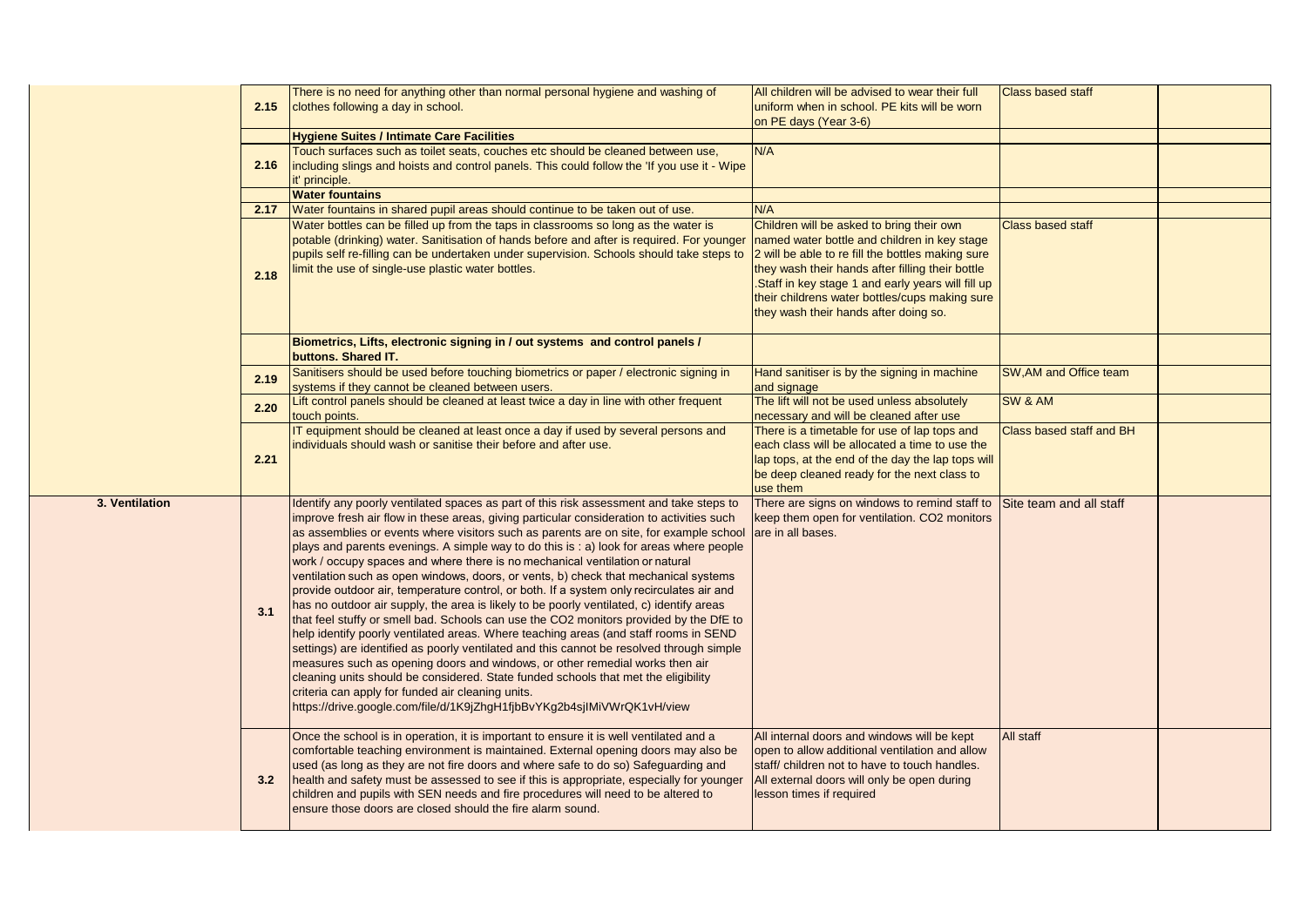|                                                                           | 3.3 | Where possible open windows to classrooms, offices, staff rooms etc. In cooler<br>weather windows should be opened just enough to provide constant background<br>ventilation, and opened more fully during breaks to purge the air in the space. As<br>social distancing, mask wearing and bubbles are no longer in place, consider if<br>corridors and other communal areas where staff and pupils may congregate<br>temporarily can be ventilated.                                                                                                                                                                                                                                                                                                                                                                                                                                                                                                                                                                                                                                                                                                                                                                    | To be assessed by the class teacher                                                                                                                                                                                                                                                                                                                                  |                     |  |
|---------------------------------------------------------------------------|-----|-------------------------------------------------------------------------------------------------------------------------------------------------------------------------------------------------------------------------------------------------------------------------------------------------------------------------------------------------------------------------------------------------------------------------------------------------------------------------------------------------------------------------------------------------------------------------------------------------------------------------------------------------------------------------------------------------------------------------------------------------------------------------------------------------------------------------------------------------------------------------------------------------------------------------------------------------------------------------------------------------------------------------------------------------------------------------------------------------------------------------------------------------------------------------------------------------------------------------|----------------------------------------------------------------------------------------------------------------------------------------------------------------------------------------------------------------------------------------------------------------------------------------------------------------------------------------------------------------------|---------------------|--|
|                                                                           | 3.4 | You can continue using most types of air conditioning system as normal. If you use a<br>centralised ventilation system that removes and circulates air to different rooms it is<br>recommended that you turn off recirculation and use a fresh air supply. Air conditioning<br>systems that mix some of the extracted air with fresh air and return it to the rooms,<br>individual room systems or portable units do not need adjusting. Ventilation to<br>chemical stores should remain operational. Mechanical ventilation systems should be<br>adjusted to increase the ventilation rate wherever possible, and checked to confirm<br>that normal operation meets current guidance (if possible, systems should be adjusted<br>to full fresh air or, if not, then systems should be operated as normal as long as they<br>are within a single room and supplemented by an outdoor air supply. Heating systems<br>that utilise warm air should follow the same principles. Guidance from HSE is available<br>at https://www.hse.gov.uk/coronavirus/equipment-and-machinery/air-conditioning-and-<br>ventilation.htm.                                                                                                  | The meeting place will have both doors<br>propped open to allow for extra ventilation,<br>The loft will open all windows to allow for<br>extra ventilation                                                                                                                                                                                                           | Site team/ teachers |  |
|                                                                           | 3.5 | To balance the need for increased ventilation while maintaining a comfortable<br>temperature, the following measures should also be used as appropriate: a) opening<br>high level windows in preference to low level to reduce draughts, b) purging or airing<br>rooms by opening all the doors and windows fully to maximise the ventilation in a room<br>when they are unoccupied (e.g. between classes, during break and lunch, when a<br>room is unused), c) seeing if there are trickle vents that can be opened, d) providing<br>flexibility to allow additional, suitable indoor clothing, e) rearranging furniture where<br>possible to avoid direct drafts. Lower temperatures and windy weather conditions in the<br>winter months will increase natural ventilation through openings. This means windows<br>and doors do not need to be open as wide. Increased ventilation may make school<br>buildings cooler than usual over the winter months. Consider allowing additional,<br>suitable indoor items of clothing to be worn during the winter period in addition to the<br>school's current uniform. Where this occurs, schools should ensure that no extra<br>financial pressure is placed on parents. | All internal class room doors will be opened<br>and corridor windows will be opened to allow<br>for ventilation, classroom windows will only be<br>part opened and external classroom doors<br>will be closed during lesson times. During<br>break times and lunch times all classroom<br>windows and external door will be opened to<br>allow for extra ventilation | Site team/ teachers |  |
|                                                                           | 3.6 | Heating should be used as necessary to ensure comfort levels are maintained<br>particularly in occupied spaces. Fan conductor heaters can be used in well ventilated<br>areas if your electrical system is suitable.                                                                                                                                                                                                                                                                                                                                                                                                                                                                                                                                                                                                                                                                                                                                                                                                                                                                                                                                                                                                    | Heating will be monitored and adjusted<br>accordingly                                                                                                                                                                                                                                                                                                                | SW & AM             |  |
| 4. Persons displaying Covid<br>symptoms or testing positive for<br>Covid. | 4.1 | All persons who are displaying symptoms or who have tested positive for Covid should<br>not come into school and should follow the current Government guidance on self<br>isolating. In most cases, parents and carers will agree that a child with symptoms<br>should not attend the setting, given the potential risk to others. If a parent or carer<br>insists on a child attending a setting, settings can take the decision to refuse the child<br>if, in your reasonable judgement, it is necessary to protect other children and staff from<br>possible infection with COVID-19. Decisions need to be carefully considered in light of<br>all the circumstances and current public health advice.                                                                                                                                                                                                                                                                                                                                                                                                                                                                                                               | See staff code of conduct amendment which<br>staff have signed to say they have<br>received/read and understood and return<br>signed electronically. A reminder about<br>symptoms and procedures will be sent to<br>parents whenever guidance changes.                                                                                                               | <b>SLT</b>          |  |
|                                                                           | 4.2 | Routine vaccinations may cause a mild fever in children. This is a common and<br>expected reaction, and isolation is not required unless COVID-19 is suspected. Whilst<br>teething can cause some known side effects such as flushed cheeks and sore gums,<br>NHS guidelines state that fever is not a symptom of teething. If COVID-19 is suspected<br>the child should start isolating and get tested.                                                                                                                                                                                                                                                                                                                                                                                                                                                                                                                                                                                                                                                                                                                                                                                                                | If any child shows potential symptoms a<br>member of staff will discuss this with a<br>parent/carer.                                                                                                                                                                                                                                                                 | Office team         |  |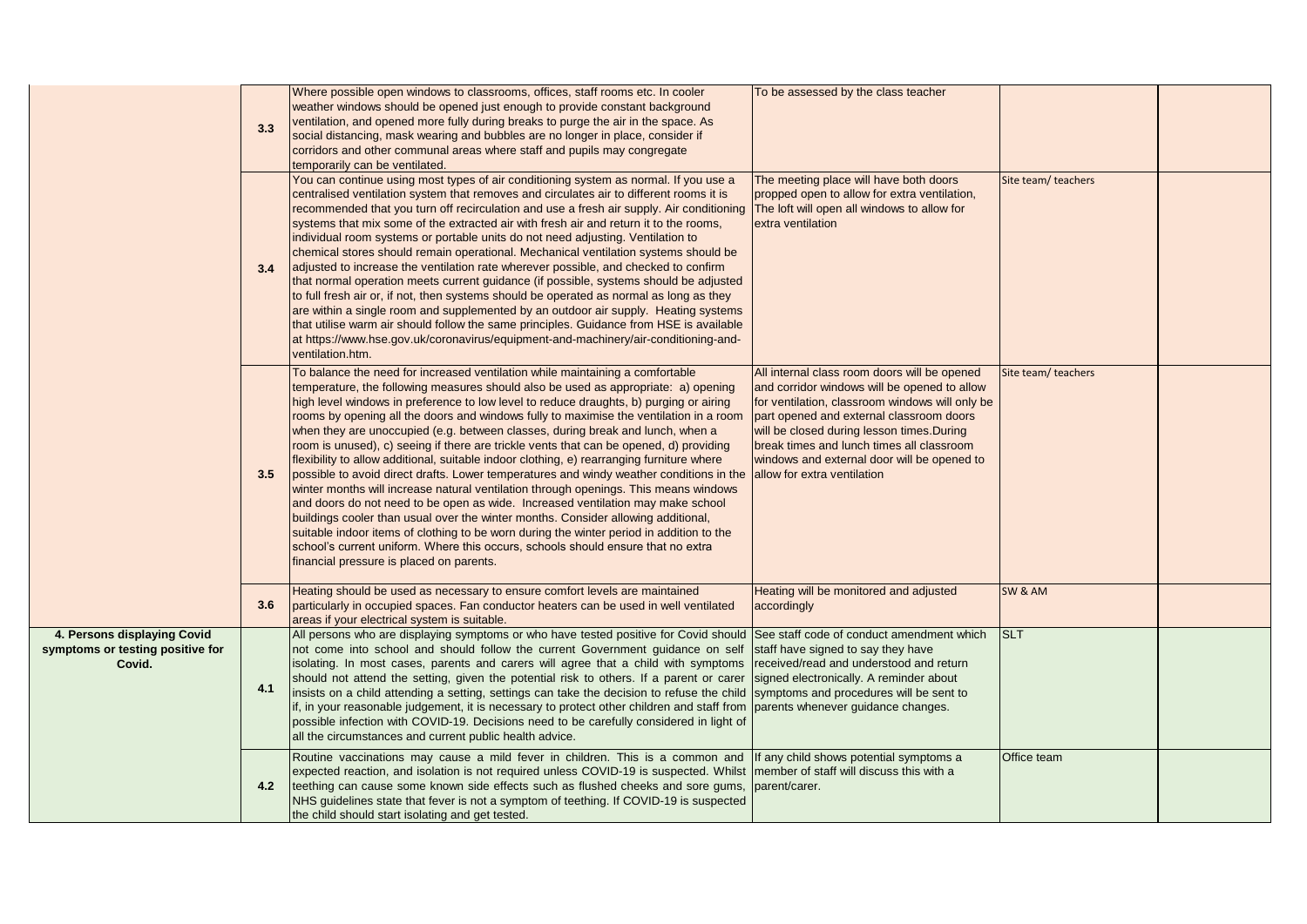| 5. Persons developing Coronavirus |     | Staff or pupils on site when they develop symptoms should be sent home as soon as          | All persons will be directed to the                | Office team                 |  |
|-----------------------------------|-----|--------------------------------------------------------------------------------------------|----------------------------------------------------|-----------------------------|--|
| symptoms who have been on site    |     | possible. All staff and pupils who are attending an education or childcare setting will    | governments guidance and instructions given        |                             |  |
| previously or persons who develop |     | have access to a test if they display symptoms of coronavirus. Settings have been          | on how to access testing. School must be           |                             |  |
| symptoms whilst on site.          | 5.1 | provided with a small number of home testing kits that they can give directly to           | shown evidence of the test results. School         |                             |  |
|                                   |     | parents/carers collecting a pupil or to staff members who have developed symptoms at       | has a supply of postal tests and these will be     |                             |  |
|                                   |     | their setting where they think providing one will significantly increase the likelihood of | given when required                                |                             |  |
|                                   |     | them getting tested.                                                                       |                                                    |                             |  |
|                                   |     | Whilst awaiting collection persons should be left in a room on their own if possible and   | The Family room has been cleared and will          | SW & AM and Office team     |  |
|                                   |     | safe to do so. Pupils will need to be supervised whilst this takes place. A window         | be used as an isolation room, there are first      |                             |  |
|                                   | 5.2 | should be opened for fresh air ventilation if possible. Consider if you can set aside a    | aid and cleaning products available, plus          |                             |  |
|                                   |     | separate room to be available for potential isolation of staff and pupils. If it is not    | hand sanitiser and P.P.E located within the        |                             |  |
|                                   |     | possible to isolate them, move them to an area which is at least 2 metres away from        | room                                               |                             |  |
|                                   |     | other people.                                                                              |                                                    |                             |  |
|                                   |     | An IIR face mask should be worn by the supervising adult if a distance of 2 metres         | P.P.E is provided within the room and staff        | SW & AM and Office team     |  |
|                                   |     | cannot be maintained. If contact with the child or young person is necessary, then         | will be told to wear it at all times whist dealing |                             |  |
|                                   | 5.3 | gloves, an apron and a IIR face mask should be worn by the supervising adult. If a risk    | with children/ staff showing any symptoms.         |                             |  |
|                                   |     | assessment determines that there is a risk of splashing to the eyes, for example from      | P.P.E will be placed in a yellow clinical bag      |                             |  |
|                                   |     | coughing, spitting, or vomiting, then eye protection should also be worn.                  | after use and stored for 72 hours before been      |                             |  |
|                                   |     |                                                                                            | disposed of.                                       |                             |  |
|                                   |     | Where the initial child, young person or staff member with symptoms tests negative,        | Where a child/ staff member has had a test         | Office team & Pastoral team |  |
|                                   |     | they can return to their setting.                                                          | and the results have tested negitive, they         | & staff at the gates        |  |
|                                   | 5.4 |                                                                                            | must provide proof of results to school before     |                             |  |
|                                   |     |                                                                                            | child/ staff member can return to school           |                             |  |
|                                   |     |                                                                                            |                                                    |                             |  |
|                                   |     | If a member of staff has helped someone who was unwell with Covid symptoms they            | Staff member will carry on with duties as          | All staff                   |  |
|                                   | 5.5 | do not need to go home unless they develop symptoms themselves. They should                | normal after thoroughly washing hands and          |                             |  |
|                                   |     | wash their hands thoroughly for 20 seconds after any contact with someone who is           | disposing of any PPE if relevant                   |                             |  |
|                                   |     | unwell                                                                                     |                                                    |                             |  |
|                                   |     | A separate sanitary facility should be provided for individuals who display symptoms.      | Any one showing symptoms will only use the         | SW & AM                     |  |
|                                   | 5.6 | These should be cleaned and disinfected using standard cleaning products before            | disabled toilet in the main corridor, which will   |                             |  |
|                                   |     | being used by anyone else as should any areas they are isolated in.                        | be closed off after use until a deep clean has     |                             |  |
|                                   |     |                                                                                            | been carried out                                   |                             |  |
|                                   |     | Consider if possible the provision of an additional sterile classroom/space which could    | This can be achieved by using the Hall/            | SW & AM                     |  |
|                                   | 5.7 | be used to move a group to where a member of that group has displayed symptoms.            | Studio if required or use of outdoor seating       |                             |  |
|                                   |     | This may enable cleaning and disinfection of the potentially contaminated area.            | space                                              |                             |  |
|                                   |     |                                                                                            |                                                    |                             |  |
|                                   |     | UK Health and Safety Agency (UKHSA) is clear that routinely taking the temperature         | Temperatures will only be taken if child/ staff    | Office team                 |  |
|                                   | 5.8 | of pupils is not recommended as this is an unreliable method for identifying               | show symptoms using a infra red temperature        |                             |  |
|                                   |     | coronavirus (COVID-19).                                                                    | device                                             |                             |  |
|                                   |     | Follow the quidance in 2021 Bulletin 09 - COVID 19 and CF50 if you have                    |                                                    |                             |  |
|                                   |     | reasonable evidence that a member of staff has contracted Covid-19 through                 |                                                    |                             |  |
|                                   |     | their work activities.                                                                     |                                                    |                             |  |
|                                   |     | Follow the guidance in the simple flowchart for cases - these are all available on         |                                                    |                             |  |
|                                   |     | <b>Leeds For Learning.</b>                                                                 |                                                    |                             |  |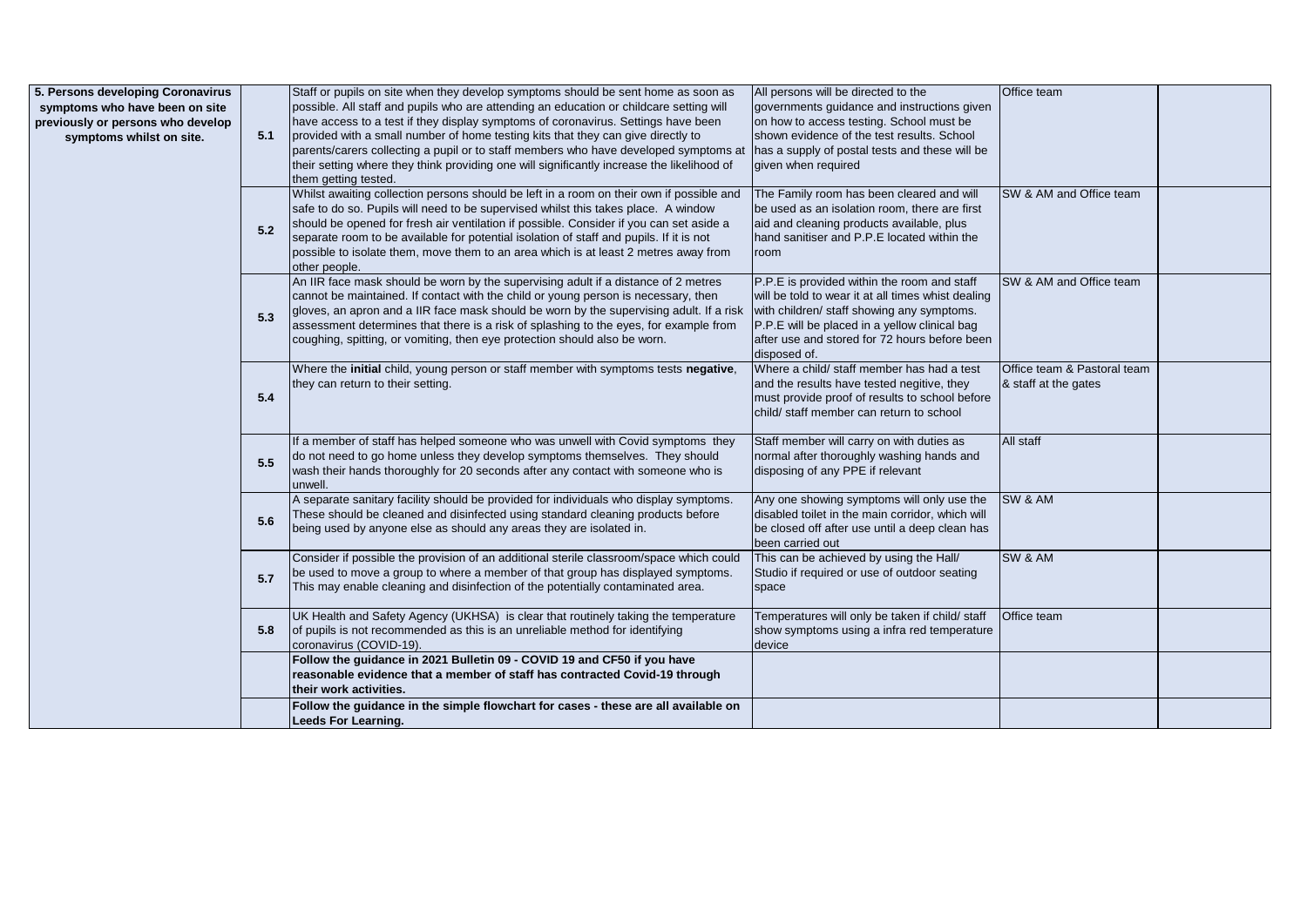| <b>6. Outbreak Management</b>                                                            | 6.1<br>6.2 | There should be a school specific outbreak management plan in place, relevant staff<br>should be aware of the thresholds for potential outbreaks and should be monitoring<br>positive cases in the school. If settings think they may have an outbreak and require<br>support they should contact DfE COVID-19 helpline for advice. In some cases,<br>measures such as re-introducing bubbles, LFD testing, masks and social distancing<br>may be recommended. In addition schools may be contacted by the Local Health<br>Protection Team and / or LCC HSWT if their records indicate there may be an<br>outbreak. Inform DCS Alert using form PCIF 01.<br>Notify LCC of positive cases in your setting via DCS Alert using form PCIF 01.                                                                                                                                                                                    | Outbreak Management plan has been<br>updated to Version 2<br>PCIF 01 is completed asap                                                                                                                                                                                                                                                                                                                                                | <b>SLT &amp; SW</b><br>SWi and CS |  |
|------------------------------------------------------------------------------------------|------------|-------------------------------------------------------------------------------------------------------------------------------------------------------------------------------------------------------------------------------------------------------------------------------------------------------------------------------------------------------------------------------------------------------------------------------------------------------------------------------------------------------------------------------------------------------------------------------------------------------------------------------------------------------------------------------------------------------------------------------------------------------------------------------------------------------------------------------------------------------------------------------------------------------------------------------|---------------------------------------------------------------------------------------------------------------------------------------------------------------------------------------------------------------------------------------------------------------------------------------------------------------------------------------------------------------------------------------------------------------------------------------|-----------------------------------|--|
|                                                                                          | 6.3        | If there are unvaccinated clinically vulnerable pupils and staff within a setting schools<br>may need to put temporary additional protective measures in place in earlier in certain<br>circumstances. These could include wearing face coverings (unless exempt), limiting<br>contact and mixing with those identified as clinically vulnerable, and increasing hygiene<br>and cleaning routines. Any decision to take additional precautions should be based on<br>the schools specific circumstances and the needs of the clinically vulnerable children<br>and young people within the setting. Schools should weigh up what impact additional<br>precautions may have on education and wellbeing.                                                                                                                                                                                                                        | School has identified all unvaccinated CEV<br>staff and children                                                                                                                                                                                                                                                                                                                                                                      | <b>SLT</b>                        |  |
| 7. Close household contacts of<br>positive cases                                         | 7.1        | People who live in the same household as someone with COVID-19 are at the highest<br>risk of becoming infected because they are most likely to have prolonged close<br>contact. People who stayed overnight in the household of someone with COVID-<br>19 while they were infectious are also at high risk.                                                                                                                                                                                                                                                                                                                                                                                                                                                                                                                                                                                                                   | Guidance will be given on individual case<br>basis                                                                                                                                                                                                                                                                                                                                                                                    | SWi & CS                          |  |
|                                                                                          | 7.2        | Adults who live with, or have stayed overnight in the household of, someone who has<br>COVID-19, are advised to: a) work from home if they are able to, b) limit close contact<br>with other people outside their household, especially in crowded, enclosed or poorly<br>ventilated spaces, c) avoid contact with anyone known to be at higher risk of becoming<br>severely unwell if they are infected with COVID-19, especially those with a severely<br>weakened immune system, d) wear a well-fitting face covering made with multiple<br>layers or a surgical face mask in crowded, enclosed or poorly ventilated spaces and<br>where they are in close contact with other people, e) pay close attention to the main<br>symptoms of COVID-19. If they develop any of these symptoms, they should order<br>a PCR test. They should stay at home and avoid contact with other people whilst<br>awaiting the test result. | Guidance will be given on individual case<br>basis                                                                                                                                                                                                                                                                                                                                                                                    | SWi & CS                          |  |
|                                                                                          | 7.3        | This advice should be followed for 10 days after the day the first person they live or<br>stayed with symptoms started (or the day their test was taken if they did not have<br>symptoms).                                                                                                                                                                                                                                                                                                                                                                                                                                                                                                                                                                                                                                                                                                                                    | Guidance will be given on individual case<br>basis                                                                                                                                                                                                                                                                                                                                                                                    | SWi & CS                          |  |
|                                                                                          | 7.4        | Children and young people who usually attend an education or childcare setting and<br>who live with someone who has COVID-19 should continue to attend the setting as<br>normal.                                                                                                                                                                                                                                                                                                                                                                                                                                                                                                                                                                                                                                                                                                                                              |                                                                                                                                                                                                                                                                                                                                                                                                                                       |                                   |  |
| 8. Controlling access into the school<br>for staff, pupils and members of the<br>public. | 8.1        | In general, to assist in reducing potential transmission, where possible operationally<br>and / or where there are health and safety / operational benefits aside from Covid,<br>consider: a) keeping staggered starts / finishes (staggered start and finish times should<br>not reduce the amount of overall teaching time), b) continuing to open as many access<br>points into the school grounds during drop off and pick up as possible, c) keeping<br>separate access and exit points into the building for different groups of pupils and staff<br>as close as possible to their designated classroom / work areas, d) accessing rooms /<br>work areas directly from outside, e) asking parents / carers not to congregate outside /<br>inside the school grounds for prolonged periods of time.                                                                                                                      | a) there will be 2 start times and 2 finish<br>times, 10 minutes apart.b) there will be 5<br>external access points open with separate<br>channels for different year groups c/d) every<br>class will have their own entrnace into the<br>building e) Year 2-6 children will be left at the<br>gates. Parents of Nursery, Reception and<br>Year 1 children will be allowed on site in the<br>morning. At home time all parent will be |                                   |  |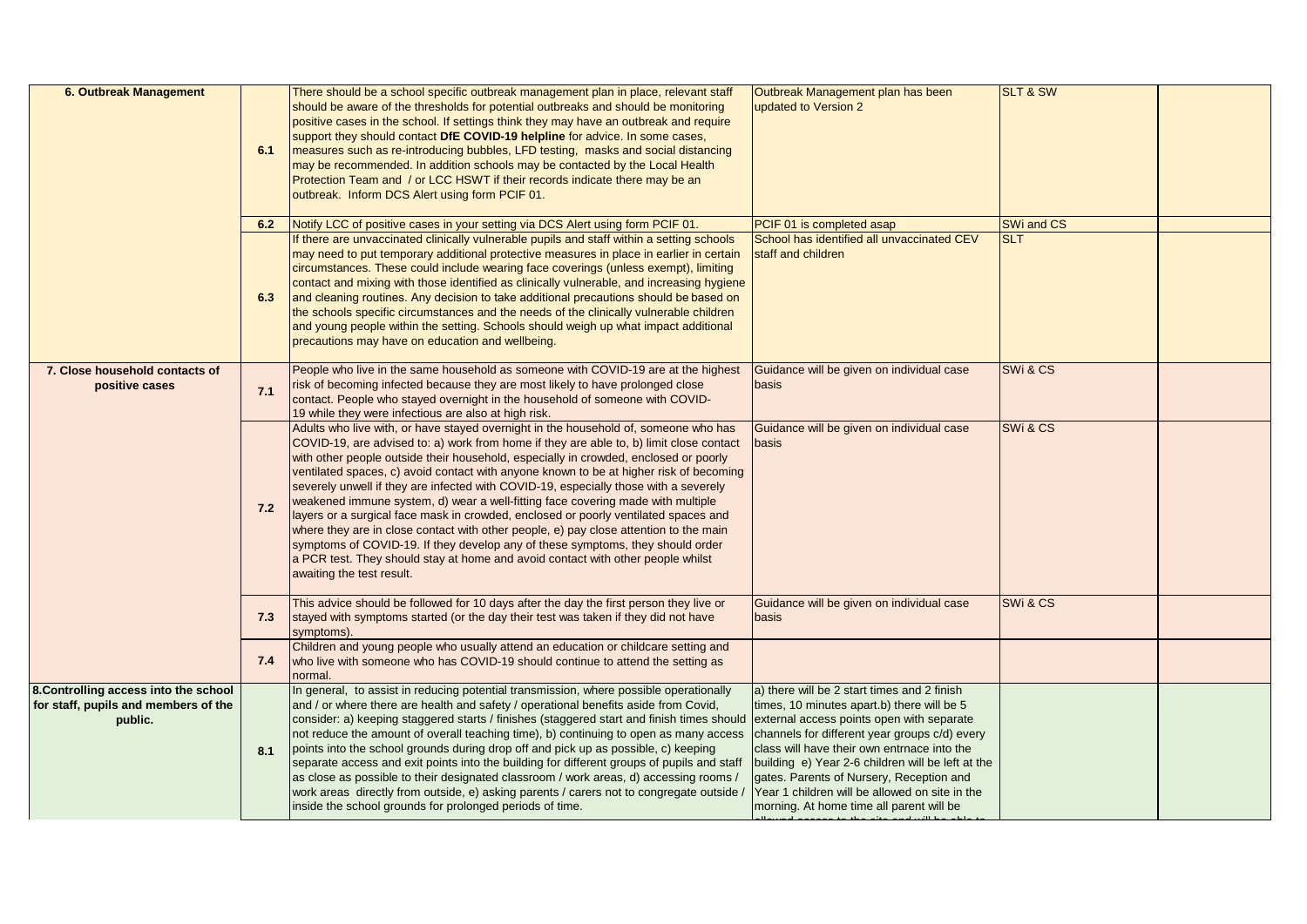|                              | 8.3 | Parents and carers should be informed they should only come into the school building<br>via the office reception area and by prior arrangement where possible.                                                                                                                                                                                                                                                                                                                                                                                                                                                                                                                                                                                                                                                                                                                                                                                                                                                                                                                                                                                                                                                                                                                                                                                                                                                                                                                                                                                                                                                                                                                                                                                                                          | All parents/ carers will be informed to make a<br>telephone appointment when ever possible<br>before they can enter the school building      |       |  |
|------------------------------|-----|-----------------------------------------------------------------------------------------------------------------------------------------------------------------------------------------------------------------------------------------------------------------------------------------------------------------------------------------------------------------------------------------------------------------------------------------------------------------------------------------------------------------------------------------------------------------------------------------------------------------------------------------------------------------------------------------------------------------------------------------------------------------------------------------------------------------------------------------------------------------------------------------------------------------------------------------------------------------------------------------------------------------------------------------------------------------------------------------------------------------------------------------------------------------------------------------------------------------------------------------------------------------------------------------------------------------------------------------------------------------------------------------------------------------------------------------------------------------------------------------------------------------------------------------------------------------------------------------------------------------------------------------------------------------------------------------------------------------------------------------------------------------------------------------|----------------------------------------------------------------------------------------------------------------------------------------------|-------|--|
|                              | 8.4 | Inform suppliers, contractors, visitors as far as possible of the times the school is open<br>and the procedures for accessing the site if these have changed.                                                                                                                                                                                                                                                                                                                                                                                                                                                                                                                                                                                                                                                                                                                                                                                                                                                                                                                                                                                                                                                                                                                                                                                                                                                                                                                                                                                                                                                                                                                                                                                                                          | Contractors/ suppliers will be informed by<br>Estates Manager when the access times are<br>for the school                                    |       |  |
|                              | 8.5 | Travelling from Abroad - the guidance for persons travelling from abroad is updated<br>regularly. Staff and pupils returning from abroad should follow the government<br>guidance. This can be found at https://www.gov.uk/guidance/travel-abroad-from-<br>england-during-coronavirus-covid-19                                                                                                                                                                                                                                                                                                                                                                                                                                                                                                                                                                                                                                                                                                                                                                                                                                                                                                                                                                                                                                                                                                                                                                                                                                                                                                                                                                                                                                                                                          | Updated infromation is always shared with the<br>staff team so that staff are aware of any<br>implications for them if they travel abroad    |       |  |
| 9. PPE for staff and pupils. | 9.1 | The legal requirement to wear a face covering no longer applies. However, the<br>government suggests that people continue to wear a face covering in crowded<br>and enclosed spaces where they may come into contact with people they do not<br>normally meet. Pupils, staff or visitors may choose to wear face coverings in any<br>setting. Schools can also choose to ask their staff or visitors to wear a face covering,<br>even though they are not legally required.<br><b>Outbreak Management - Schools also have discretion in whether they consider pupils</b><br>and staff should continue to wear face coverings and this is a decision which can be<br>taken by considering the individual context of the school and the number of cases the<br>school is experiencing. The use of face masks in individual settings will continue to be<br>one of the measures that can be taken to reduce transmission in the case of significant<br>outbreaks as per your Outbreak Management Plan. Transport - it is recommended<br>face coverings are still worn by staff and pupils over 11 on public and dedicated<br>transport. Close contact - if staff have to work in close contact with pupils e.g. to<br>supervise science experiments, D&T or Art activities, speech and language work,<br>feeding, etc  face shields or Perspex screens may still be appropriate. Choice / IPRA<br>or WASP - Staff or pupils may still make an individual choice to wear an appropriate<br>face covering or face mask they provide for themselves in areas outside those<br>recommended by local or government guidance. Face coverings should still be worn<br>where it has been identified in an employee or pupil risk assessment as a necessary<br>control measure for that individual. | Any staff working in a close contact capacity<br>e.g. our S&LTherapist will be given the choice<br>whether they wear a face covering or not. | Senco |  |
|                              | 9.2 | FFP2 / 3 masks are not generally necessary in a school setting. Face shields may offer<br>staff an additional level of protection when working in places where face masks are not<br>recommended by the government. Alternatively other transparent face coverings,<br>which may assist communication with someone who relies on lip reading, clear sound<br>or facial expression to communicate, can be worn. There is currently very limited<br>evidence regarding the effectiveness or safety of transparent face coverings, but they<br>may be effective in reducing the spread of coronavirus (COVID-19).                                                                                                                                                                                                                                                                                                                                                                                                                                                                                                                                                                                                                                                                                                                                                                                                                                                                                                                                                                                                                                                                                                                                                                          |                                                                                                                                              |       |  |
|                              | 9.3 | <b>Intimate Care</b> - Activities such as close intimate care e.g. nappy changing, invasive<br>medical procedures, assisting with feeding necessitate closer contact with pupils. Staff<br>carrying out these activities should wear disposable gloves and aprons and may need<br>IIR masks and eye protection. This would need to be assessed on a case by case<br>basis.                                                                                                                                                                                                                                                                                                                                                                                                                                                                                                                                                                                                                                                                                                                                                                                                                                                                                                                                                                                                                                                                                                                                                                                                                                                                                                                                                                                                              | This will be in line with the childs individual<br>care plan and full P.P.E will be provided if<br>required                                  | S.W   |  |
|                              | 9.4 | If PPE is identified as necessary for certain activities or staff through a risk<br>assessment then this should be provided by the school.                                                                                                                                                                                                                                                                                                                                                                                                                                                                                                                                                                                                                                                                                                                                                                                                                                                                                                                                                                                                                                                                                                                                                                                                                                                                                                                                                                                                                                                                                                                                                                                                                                              | This will be allocated if required                                                                                                           | S.W   |  |
|                              | 9.5 | Reusable eye protection / face coverings should be thoroughly cleaned between each<br>individual person being assisted.                                                                                                                                                                                                                                                                                                                                                                                                                                                                                                                                                                                                                                                                                                                                                                                                                                                                                                                                                                                                                                                                                                                                                                                                                                                                                                                                                                                                                                                                                                                                                                                                                                                                 |                                                                                                                                              |       |  |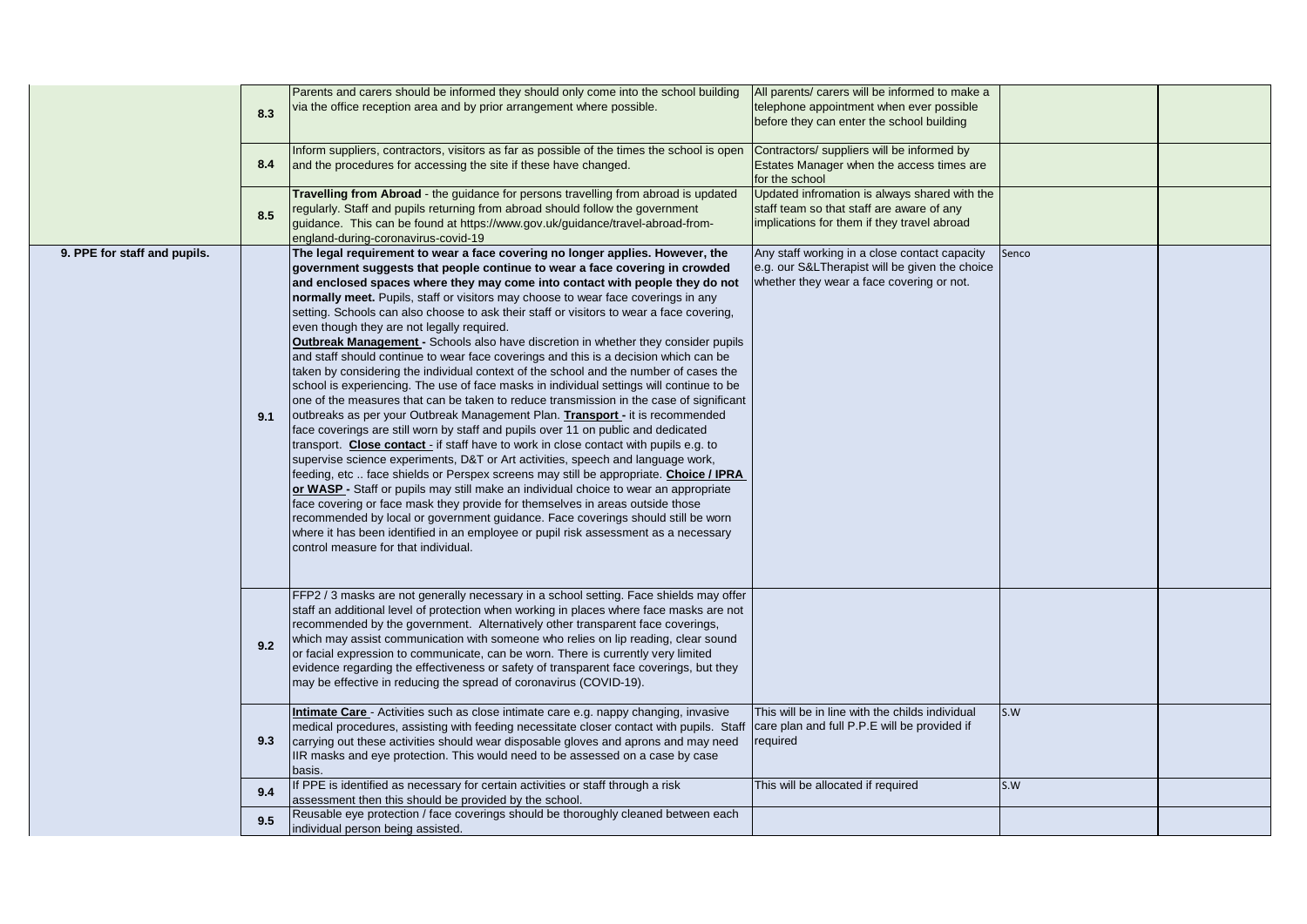|                               | 9.6  | Advise staff who may get bodily fluids, including spit, on their clothes from pupils to<br>bring a change of clothes to work.                                                                                                                                                                                                                                                                                                                                                                                                                                                                                                        | Staff who have come into contact with any<br>bodily fluid must be given time to clean<br>themselves/change if needed                                                                     | A.H.T    |  |
|-------------------------------|------|--------------------------------------------------------------------------------------------------------------------------------------------------------------------------------------------------------------------------------------------------------------------------------------------------------------------------------------------------------------------------------------------------------------------------------------------------------------------------------------------------------------------------------------------------------------------------------------------------------------------------------------|------------------------------------------------------------------------------------------------------------------------------------------------------------------------------------------|----------|--|
|                               | 9.7  | As staff working in the school reception area are likely to have contact with a wider<br>range / number of visitors / people they do not work with, it is recommended that staff<br>working in the reception area / office continue to be protected from face to face contact<br>e.g. via the use of screens. Staff in open reception areas should wear face coverings<br>(and face shields) if screens cannot be provided.                                                                                                                                                                                                          | The main office has a perspex screen, which<br>can be put across the parent window and<br>staff have access to face shields and hand<br>sanitiser                                        | S.Wi/S.W |  |
|                               | 9.8  | Safe wearing of face coverings requires cleaning of hands before and after touching -<br>including to remove or put them on - and the safe storage of them in individual,<br>sealable plastic bags between use. Where a face covering becomes damp, it should<br>not be worn and the face covering should be replaced carefully. Pupils must be<br>instructed not to touch the front of their face covering during use or when removing it<br>and they must dispose of temporary face coverings in a 'black bag' waste bin (not<br>recycling bin) or place reusable face coverings in a plastic bag they can take home<br>with them. |                                                                                                                                                                                          |          |  |
|                               | 9.9  | It is recommended that staff and pupils using face coverings have at least two<br>available, in individual sealable plastic bags, to enable them to be changed throughout<br>the day and be replaced if they become damp. Re-usable face coverings should be<br>cleaned / washed regularly.                                                                                                                                                                                                                                                                                                                                          |                                                                                                                                                                                          |          |  |
| 10. Staff and Pupil Wellbeing | 10.1 | Consult with and involve staff in the setting up of individual school plans and systems<br>as far as possible and discuss and share this risk assessment with them as part of this<br>consultation process. As staff may feel anxious about being in school and the number<br>of pupils on site arrange staff and 1:1 meetings where necessary to discuss concerns.<br>School staff should be inducted / become familiar with new working practices as soon<br>as possible.                                                                                                                                                          | All staff involved in classes will be fully<br>informed of all ongoing plans, and the risk<br>assessment will be shared once the Chair of<br>governors has read and agreed the document. | J.S/SWo  |  |
|                               | 10.2 | Identify which staff have employee risk assessments that need to be amended and if<br>there are any new ones required for staff now experiencing physical or mental health<br>issues. Be mindful that some staff may be experiencing more anxiety with the removal<br>of many of the previous restrictions and as whole school control measures have<br>changed. A WASP is available via Leeds for Learning.                                                                                                                                                                                                                         | All WASPs will be updated if required. SLT<br>continue to raise any concerns about staff<br>wellbeing on a weekly basis and this is<br>followed up by a 1:1 meeting.                     | J.S/SWi  |  |
|                               | 10.3 | It is recommended that regular staff meetings are undertaken with staff on site and that<br>regular telephone, skype etc. communication is held with staff who are not present to<br>maintain contact and assist wellbeing.                                                                                                                                                                                                                                                                                                                                                                                                          | There will be weekly Key phase circle<br>meeting, staff who are not in school will have<br>phone calls/ emails from their A.H.T                                                          | A.H.T    |  |
|                               | 10.4 | Identify Mental Health First Aiders. Inform staff about support via Education Support<br>Partnerships and HELP Assist (for Community, VC and schools with a HR or H&S<br>SLA).                                                                                                                                                                                                                                                                                                                                                                                                                                                       | Sam Willshaw & Debbie Mallinson for Staff,<br><b>Catherine McMullen Pupils</b>                                                                                                           | S.L.T    |  |
|                               | 10.5 | Consider that staff may still be supporting remote learning of pupils and / or a mixture<br>of face to face and remote learning and that additional PPA time / time may be needed<br>on staffing rotas to support this or support amended learning plans.                                                                                                                                                                                                                                                                                                                                                                            | Due to the capacity of staffing extra PPA will<br>not be required, this will be given is relevant<br>to an ever changing situation, such as staff<br>illness etc.                        | S.L.T    |  |
|                               |      | Guidance on Staff Wellbeing is available on Leeds for Learning. There are a<br>number of free drop in wellbeing sessions for staff run throughout the year. In<br>addition there are modular and bespoke wellbeing courses, Mental Health First<br>Aider courses and WASP courses. Details of these are available on the Schools<br>Health, Safety and Wellbeing Team pages on Leeds for Learning.                                                                                                                                                                                                                                   |                                                                                                                                                                                          |          |  |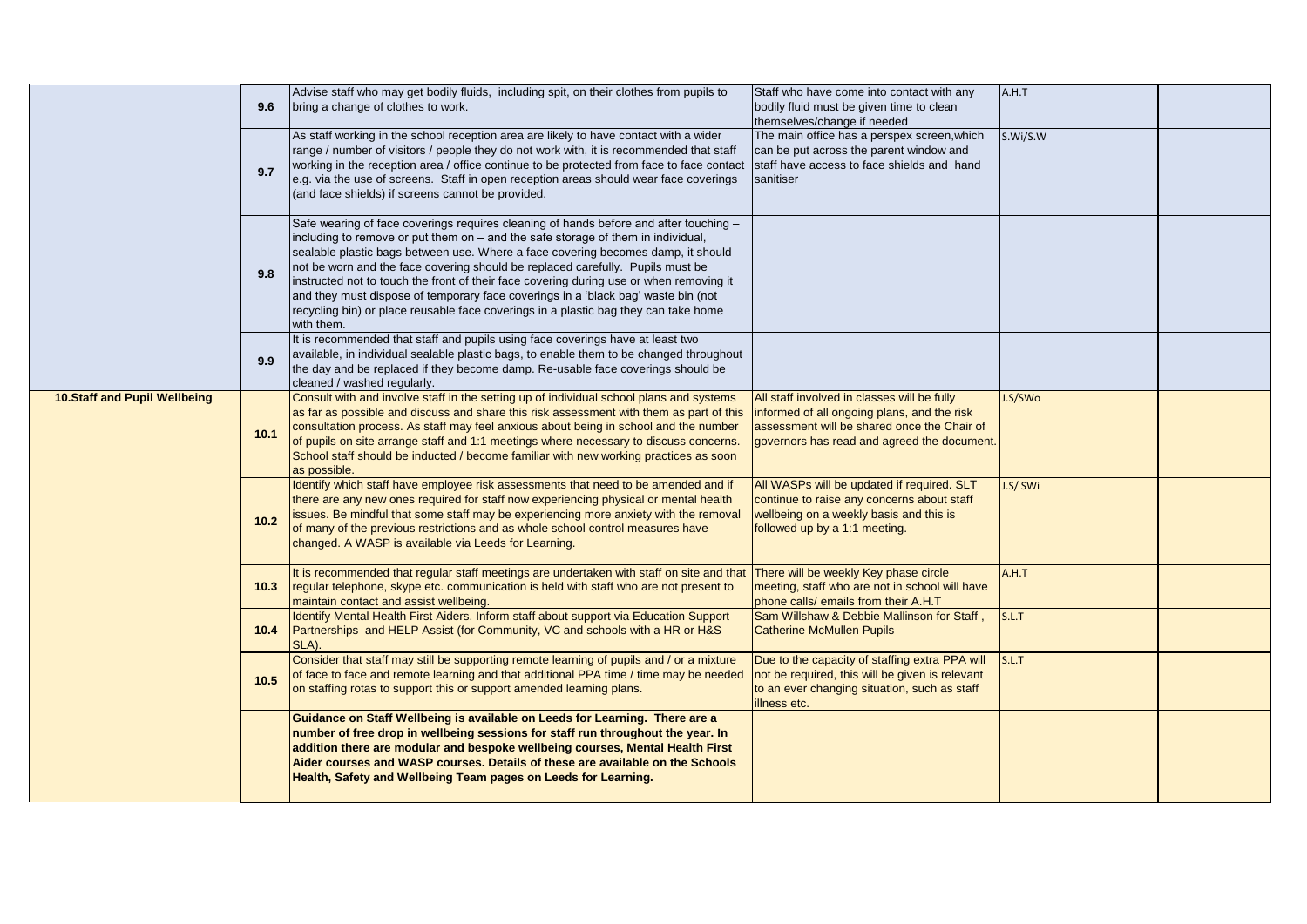|                                           |      | Guidance is available on Leeds for Learning for pupil wellbeing on the Health<br>and Wellbeing Team pages. In addition the Health and Wellbeing Team run free<br>support sessions for children/young people and details are also available on<br>their Team pages.                                                                                                                                                                                                                                                                                                                                                                                                                                                                                                                                                                                                                                                                                                                                                                                                                                                                                                                                                                                                                                                                                                                                                                                                                                                                                                                                                                                                                                                                                                                                                                                                                                                                                                                                                                                                                                                                                                                                                                                                                                                                                                                                                                                                                                                                                                                                                                                                                                                                                                                         |      |  |
|-------------------------------------------|------|--------------------------------------------------------------------------------------------------------------------------------------------------------------------------------------------------------------------------------------------------------------------------------------------------------------------------------------------------------------------------------------------------------------------------------------------------------------------------------------------------------------------------------------------------------------------------------------------------------------------------------------------------------------------------------------------------------------------------------------------------------------------------------------------------------------------------------------------------------------------------------------------------------------------------------------------------------------------------------------------------------------------------------------------------------------------------------------------------------------------------------------------------------------------------------------------------------------------------------------------------------------------------------------------------------------------------------------------------------------------------------------------------------------------------------------------------------------------------------------------------------------------------------------------------------------------------------------------------------------------------------------------------------------------------------------------------------------------------------------------------------------------------------------------------------------------------------------------------------------------------------------------------------------------------------------------------------------------------------------------------------------------------------------------------------------------------------------------------------------------------------------------------------------------------------------------------------------------------------------------------------------------------------------------------------------------------------------------------------------------------------------------------------------------------------------------------------------------------------------------------------------------------------------------------------------------------------------------------------------------------------------------------------------------------------------------------------------------------------------------------------------------------------------------|------|--|
| 11. Persons at Higher risk from<br>Covid. |      | Persons at higher risk (formerly called Clinically Extremely Vulnerable persons,<br>Clinically Vulnerable persons and including BAME, staff over 60, pregnant staff).                                                                                                                                                                                                                                                                                                                                                                                                                                                                                                                                                                                                                                                                                                                                                                                                                                                                                                                                                                                                                                                                                                                                                                                                                                                                                                                                                                                                                                                                                                                                                                                                                                                                                                                                                                                                                                                                                                                                                                                                                                                                                                                                                                                                                                                                                                                                                                                                                                                                                                                                                                                                                      |      |  |
|                                           | 11.1 | Staff - Following expert clinical advice and the successful rollout of the COVID-19 This is achieved through weekly S.L.T<br>vaccine programme, people previously considered to be particularly vulnerable, meetings to assess staff capacity and if there<br>clinically extremely vulnerable (CEV), and high or higher-risk are not being advised to are any changes. All members of staff who<br>shield again. If staff were previously identified as being in one of these groups, they are in school and fall into any of the 4<br>are advised to continue to follow Guidance for people previously considered clinically categories will have already completed an<br>extremely vulnerable from COVID-19. Staff with a weakened immune system should individual risk assessment (WASP). These<br>follow Guidance for people whose immune system means they are at higher risk from will be reviewed as necessary.<br>COVID 19. Government guidance is that for most people who were CEV, they are no<br>longer at substantially greater risk than the general population, and they are advised to<br>follow the same guidance as everyone else on staying safe and preventing the spread<br>of coronavirus (COVID-19). In some circumstances, staff may have received personal<br>advice from their specialist or clinician on additional precautions to take and they<br>should continue to follow that advice. WASPs or employee risk assessments already in<br>place for staff at higher risk should be reviewed following the recent changes to<br>guidance to ensure it is as safe as possible within the remit of the guidance. This<br>should include considering if additional control measures are still required. For<br>example : a) can certain activities / tasks be carried out at home to reduce time on site<br>? b) can a lower risk role be carried out for all / some of the time ? c) is their work area<br>well ventilated, can ventilation reasonably be increased or are there other areas where<br>they could work that have better ventilation ? d) travelling at non peak times if using<br>public transport, e) face masks / face shields / Perspex screens in class, f) additional<br>PPE such as aprons / gloves.<br>Schools can seek advice from Occupational Health if there has been a significant<br>change in an individual's health and medical advice is required. The progress of the<br>vaccination programme, along with additional treatments for some staff at higher risk<br>are all additional control measures that are now in place. This should be reflected in<br>the individual risk assessment. It is recommended staff are encouraged to take part in<br>the vaccination and applicable LFD testing programmes if they are able to. | S.Wi |  |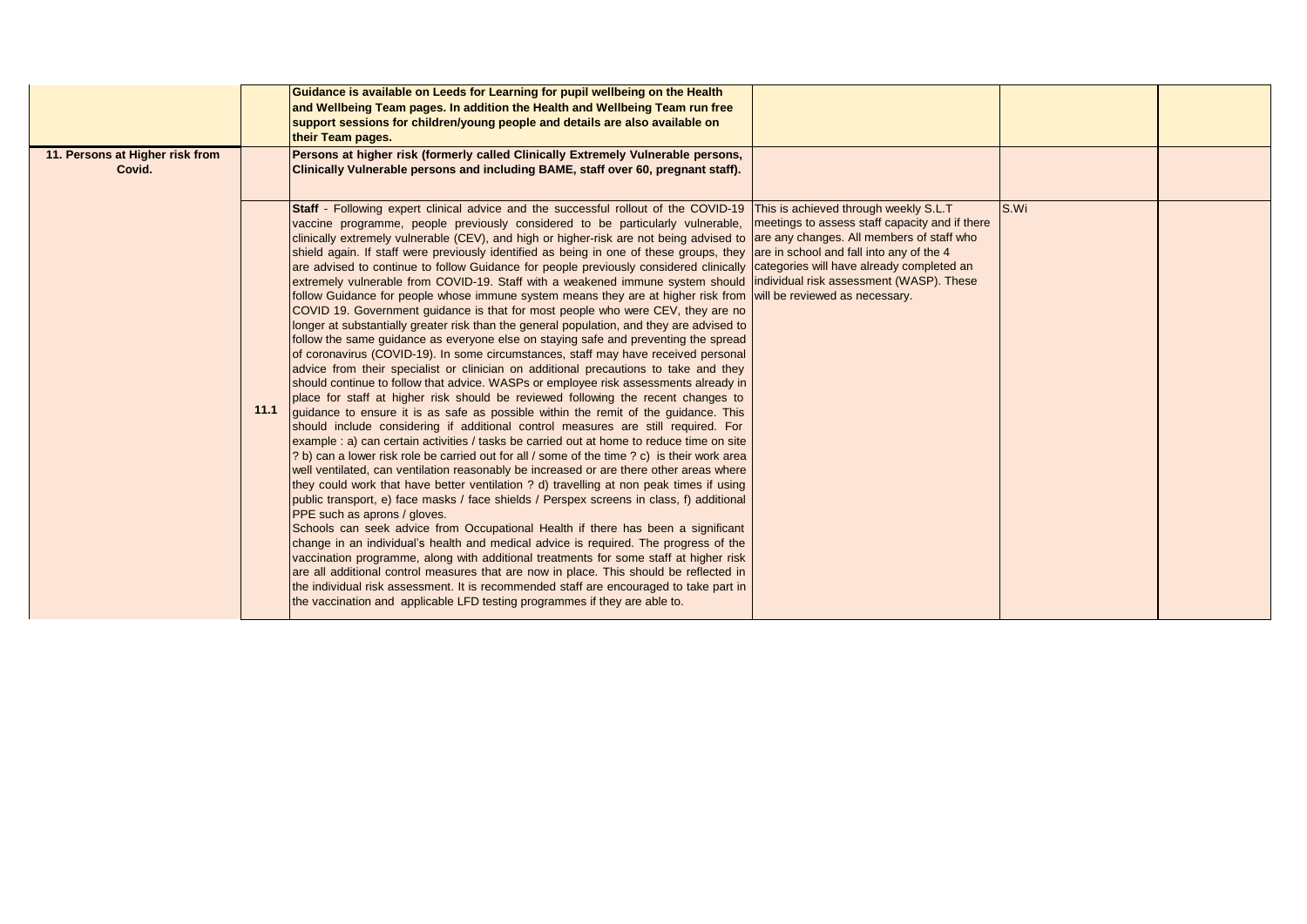| 11.2 | <b>Pupils</b> - following expert clinical advice and the successful rollout of the COVID-19 Pupils would be monitored by their own<br>vaccine programme, people previously considered to be particularly vulnerable, individual care plans. These will be updated<br>clinically extremely vulnerable (CEV), and high or higher-risk are not being advised to when required,<br>shield again. Children and young people who were previously identified as being in one<br>of these groups are advised to continue to follow Guidance for people previously<br>considered clinically extremely vulnerable from COVID-19. Children and young people<br>over the age of 12 with a weakened immune system should follow Guidance for people<br>whose immune system means they are at higher risk from COVID-19. Children and<br>young people previously considered CEV should attend school and should follow the<br>same COVID-19 guidance as the rest of the population. In some circumstances, a<br>child or young person may have received personal advice from their specialist or<br>clinician on additional precautions to take and they should continue to follow that<br>advice. IPRAs must be reviewed for such pupils following the recent changes to<br>guidance to ensure it is as safe as possible within the remit of the guidance. This<br>should include considering if additional control measures are still required. |                  | <b>AHT, Classteacher, Swo</b> |  |
|------|-------------------------------------------------------------------------------------------------------------------------------------------------------------------------------------------------------------------------------------------------------------------------------------------------------------------------------------------------------------------------------------------------------------------------------------------------------------------------------------------------------------------------------------------------------------------------------------------------------------------------------------------------------------------------------------------------------------------------------------------------------------------------------------------------------------------------------------------------------------------------------------------------------------------------------------------------------------------------------------------------------------------------------------------------------------------------------------------------------------------------------------------------------------------------------------------------------------------------------------------------------------------------------------------------------------------------------------------------------------------------------------------------------------------------------------|------------------|-------------------------------|--|
|      | <b>Pregnant Staff and Pupils -</b> The Royal College of Obstetricians and Gynaecologists HPS would take advise from Occupational<br>(RCOG) says: "Studies from around the world show that pregnant women are no Health within the second trimester of the<br>more likely to get COVID-19 than other healthy adults. Roughly, two-thirds of pregnancy to assess the situation and<br>pregnant women with COVID-19 have no symptoms at all, and most pregnant<br>women who do have symptoms only have mild cold or flu-like symptoms. But<br>people who are pregnant and unvaccinated or not fully vaccinated are at<br>increased risk of becoming severely unwell if they catch COVID-19, which can<br>11.3 lead to them needing intensive care and their baby being born prematurely.<br>Those who are pregnant, as a minimum, should follow the same guidance on<br>COVID-19 as the general population (for example about vaccination, testing or<br>self-isolation). " Some pregnant staff may be at higher risk including those who are<br>BAME, have a BMI of 30 or above, have pre-pregnancy co-morbidity, such as pre-<br>existing diabetes and chronic hypertension, have a maternal age 35 years or older or<br>who are over 26 weeks pregnant.                                                                                                                                                                             | manage the risk. | <b>SWi</b>                    |  |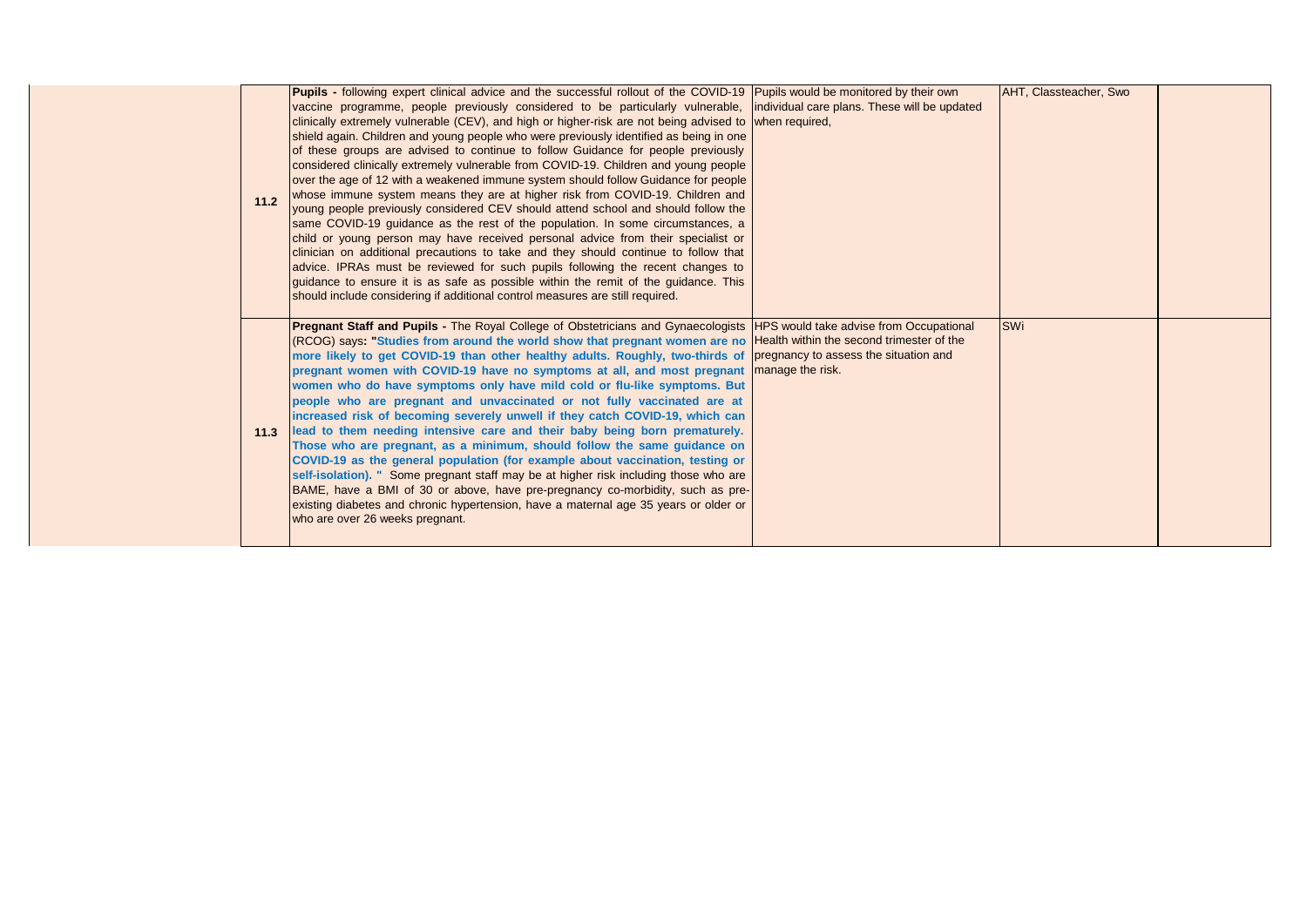|               | 11.4 | With the above in mind : a) all pregnant staff should have an employee risk<br>assessment carried out when you are informed they are pregnant taking into account if out by the EM and a copy given to the SBM,<br>they are at higher risk, b) pregnant staff over 26 weeks, or with underlying medical This would then be assessed to decide if a<br>conditions that place them at increased risk must have their employee risk assessment WASP (Wellbeing Action Support Plan) was<br>reviewed before they reach 26 weeks and any additional control measures should be in required.<br>place before they continue in work after 26 weeks. Be mindful that stress and anxiety<br>can also have a negative impact on pregnant staff and their unborn children. Taking<br>into account if staff have been vaccinated, additional control measures for all pregnant<br>staff should be considered and implemented if they are reasonably practicable<br>following the hierarchy below: a) whether it is possible for the individual to work from<br>home if their role means they cannot distance easily, b) what reasonable adaptations<br>to their role would mean they could work from home for some or all of the time, c) can<br>certain activities / tasks be carried out at home to reduce time on site, d) can a lower<br>risk role e.g. working with older pupils where distance can be achieved be carried out<br>for all / some of the time, e) can the groups of pupils / staff they work with be restricted<br>to reduce mixing, f) identify times when the member of staff / pupil can distance in<br>school and inform others of the need to distance at those times, g) is their work area<br>well ventilated, can ventilation reasonably be increased or are there other areas where<br>they could work that have better ventilation, h) can they travel at non peak times if<br>using public transport, i) the use of face masks / face shields / Perspex screens in<br>class and communal areas, j) additional PPE such as aprons / gloves. This will be in<br>addition to the general control measures contained in the overall Covid-19<br>assessment. Advice can be sought from Occupational Health. The same principles<br>should be applied to pregnant pupils when completing their IPRA. | A risk assessment would normally be carried                                                                              | SW / Swi               |  |
|---------------|------|-------------------------------------------------------------------------------------------------------------------------------------------------------------------------------------------------------------------------------------------------------------------------------------------------------------------------------------------------------------------------------------------------------------------------------------------------------------------------------------------------------------------------------------------------------------------------------------------------------------------------------------------------------------------------------------------------------------------------------------------------------------------------------------------------------------------------------------------------------------------------------------------------------------------------------------------------------------------------------------------------------------------------------------------------------------------------------------------------------------------------------------------------------------------------------------------------------------------------------------------------------------------------------------------------------------------------------------------------------------------------------------------------------------------------------------------------------------------------------------------------------------------------------------------------------------------------------------------------------------------------------------------------------------------------------------------------------------------------------------------------------------------------------------------------------------------------------------------------------------------------------------------------------------------------------------------------------------------------------------------------------------------------------------------------------------------------------------------------------------------------------------------------------------------------------------------------------------------------------------------------------------------------------------------------------------------|--------------------------------------------------------------------------------------------------------------------------|------------------------|--|
|               | 11.5 | Some pupils or staff who are no longer required to shield, but are still generally under Pupils would be monitored by their own<br>the care of a specialist health professional may need to discuss their care with their individual care plans. These will be updated<br>health professional before returning to school in September (usually at their next when required. Any staff who are not fully<br>planned clinical appointment). Any advice must be considered in an IPRA or WASP.<br>Schools can seek advice from Occupational Health if there has been a significant   measures will be discussed and implimented.<br>change in an individual's health and medical advice is required. If there are<br>unvaccinated clinically vulnerable pupils and staff within your setting, you may<br>consider temporary additional protective measures if they are in close contact with<br>another pupil or member of staff who is a household contact of a positive case. These<br>could include the household contact wearing a face covering (unless exempt), limiting<br>contact and mixing with those identified as clinically vulnerable, and increasing hygiene<br>and cleaning routines. Any decision to take additional precautions should be based on<br>the specific circumstances of the individual close contact and the clinically vulnerable<br>children and young people within the setting, and you should weigh up what impact<br>additional precautions may have on education and wellbeing. No pupil or student<br>should be denied education based on their compliance with any additional precautions.                                                                                                                                                                                                                                                                                                                                                                                                                                                                                                                                                                                                                                                                                    | vaccinated then additional controlled                                                                                    | AHT, Classteacher, SWo |  |
| 12. First Aid | 12.1 | Ensure adequate first aid provision for the numbers of staff and pupils on site, this is<br>likely to include staff with Full FAW qualifications and paediatric first aiders for early<br>years settings.                                                                                                                                                                                                                                                                                                                                                                                                                                                                                                                                                                                                                                                                                                                                                                                                                                                                                                                                                                                                                                                                                                                                                                                                                                                                                                                                                                                                                                                                                                                                                                                                                                                                                                                                                                                                                                                                                                                                                                                                                                                                                                         | There are several emergancy aid first aiders<br>and and paediatric first aiders                                          | S.W                    |  |
|               | 12.2 | Paediatric first aiders must be available at all times that children up to the age of 5 are<br>on site or on educational visits.                                                                                                                                                                                                                                                                                                                                                                                                                                                                                                                                                                                                                                                                                                                                                                                                                                                                                                                                                                                                                                                                                                                                                                                                                                                                                                                                                                                                                                                                                                                                                                                                                                                                                                                                                                                                                                                                                                                                                                                                                                                                                                                                                                                  | There is a first aider and paediatric first aider<br>in each year group and Estates Manager will<br>be used where needed | S.L.T                  |  |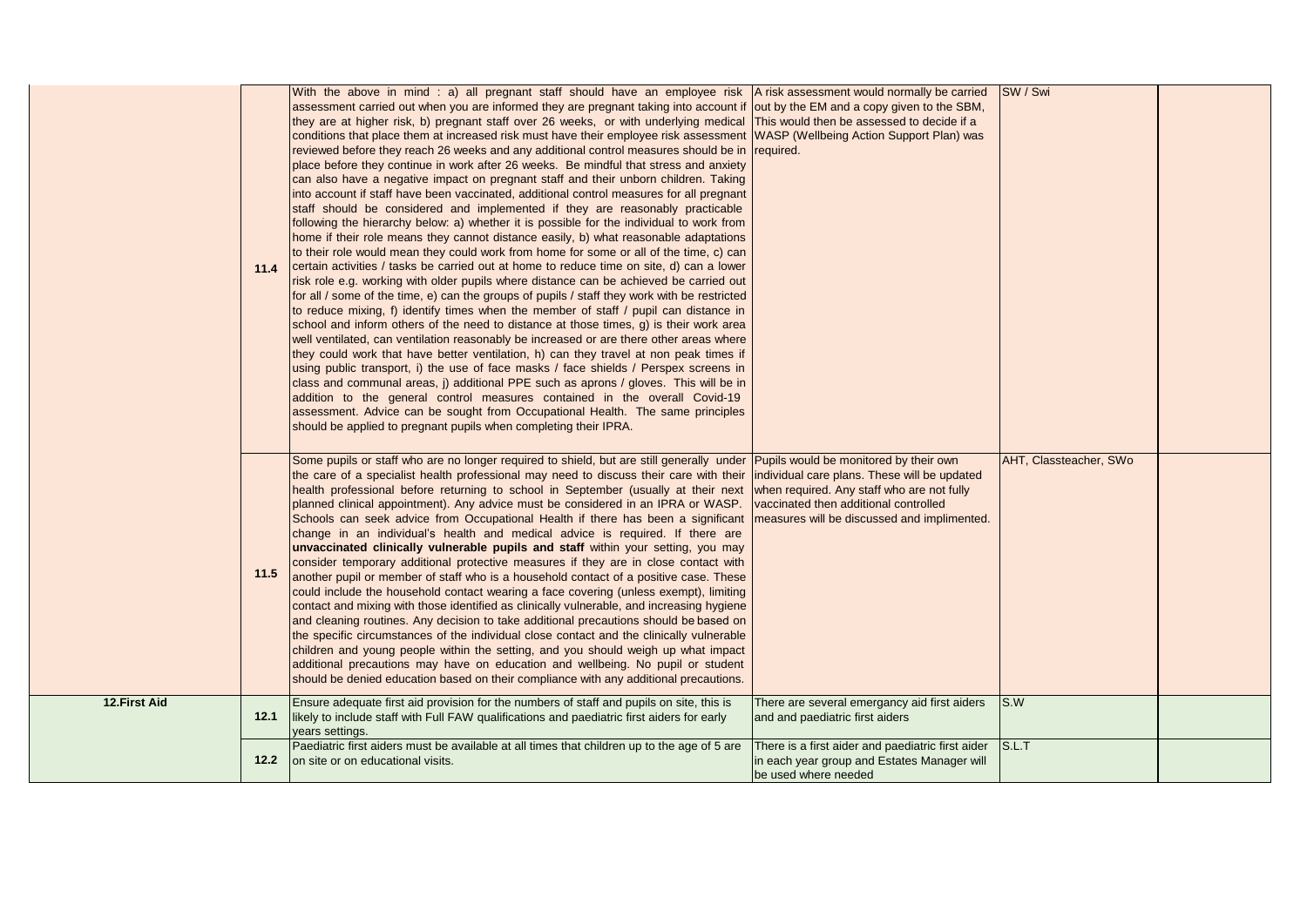| 13. Contractors, visitors, lettings |      | Contractors and lettings should provide their risk assessments and discuss additional Contractors will meet with Estates Manager              |                                                  | S.W/A.M                      |  |
|-------------------------------------|------|-----------------------------------------------------------------------------------------------------------------------------------------------|--------------------------------------------------|------------------------------|--|
| and meetings.                       | 13.1 | needs with the school prior to visiting. Contractors, visitors, and lettings should adhere (before any work is to be carred out               |                                                  |                              |  |
|                                     |      | to the schools risk assessment when on site including wearing face coverings if                                                               |                                                  |                              |  |
|                                     |      | required.                                                                                                                                     |                                                  |                              |  |
|                                     |      | Contractors, lettings and visitors should carry out regular handwashing or hand                                                               | All contractors will be advised where the        | S.W/ A.M                     |  |
|                                     | 13.2 | sanitising, especially on arrival at the school and throughout their time on site.                                                            | washing facilities are, and have access to       |                              |  |
|                                     |      |                                                                                                                                               | hand sanitiser                                   |                              |  |
|                                     |      | Contractors, lettings and visitors should follow the current Government advice on self Contractors will be asked about covid 19               |                                                  | S.W/A.M                      |  |
|                                     |      | isolating if they have Covid symptoms or have tested positive. It is recommended before they are allowed access to the school                 |                                                  |                              |  |
|                                     | 13.3 | schools do not allow contractors or visitors on site if they are not following the isolation site                                             |                                                  |                              |  |
|                                     |      | guidance and are displaying symptoms or have tested positive.                                                                                 |                                                  |                              |  |
|                                     |      |                                                                                                                                               |                                                  |                              |  |
|                                     |      | If contractors, lettings or visitors display any symptoms whilst on site they should be Any contractors showing symptoms will leave           |                                                  | S.W/A.M                      |  |
|                                     | 13.4 | asked to leave immediately and any areas / equipment they have been working in / on by the nearest exit and the area they were                |                                                  |                              |  |
|                                     |      | isolated for 72 hours or thoroughly cleaned prior to admitting other persons / being working in will be locked off before an full and         |                                                  |                              |  |
|                                     |      | used.                                                                                                                                         | deep clean is undertaken                         |                              |  |
|                                     |      | If contractors, lettings or visitors are on site for long periods of time when the school is Contractors will use the toilet at the bottom of |                                                  | S.W/A.M                      |  |
|                                     |      | open to pupils a separate toilet facility could be identified for their sole use and cleaned the steps only, and will be informed about       |                                                  |                              |  |
|                                     | 13.5 | after their work has ceased and before being used by the school again. If this can't be vou the use it" wipe it/ clean it principle           |                                                  |                              |  |
|                                     |      | established then inform contractors of the "If You Use It - Wipe / Clean It" principle.                                                       |                                                  |                              |  |
|                                     |      |                                                                                                                                               |                                                  |                              |  |
|                                     |      | Support groups for parents and children, such as for breastfeeding, postnatal, and                                                            | N/A                                              |                              |  |
|                                     |      | baby and toddler groups, can meet indoors and outdoors. The activities should ensure                                                          |                                                  |                              |  |
|                                     |      | that a) everyone maintains good hand hygiene and cleans their hands regularly,                                                                |                                                  |                              |  |
|                                     |      | including as they arrive, between activities, and as they leave, b) adults are asked to                                                       |                                                  |                              |  |
|                                     | 13.6 | wear face coverings where settings have identified this is advisable, c) indoors the                                                          |                                                  |                              |  |
|                                     |      | areas used are well ventilated with fresh air (see the section on ventilation), d) any                                                        |                                                  |                              |  |
|                                     |      | rooms used by these groups are cleaned after each use, e) activities take place                                                               |                                                  |                              |  |
|                                     |      | outside where safely possible.                                                                                                                |                                                  |                              |  |
|                                     |      | In Early Years settings parents are more likely to come into the premises to drop off /                                                       | Where parents come into the Early Years          | Class teacher/ support staff |  |
|                                     |      | pick up children, settle new children and to help their children adapt to their new                                                           | setting they would be expected to hand           |                              |  |
|                                     |      | environment. It is recommended that for meetings / contact with visitors, including                                                           | sanitise upon entry/exit and social distacne     |                              |  |
|                                     | 13.7 | parents / carers, that staff : a) continue to socially distance from visitors where                                                           | wherever possible                                |                              |  |
|                                     |      | possible, b) ask visitors to wear face coverings during such contact in enclosed /                                                            |                                                  |                              |  |
|                                     |      | crowded spaces, c) ensure parents / carers avoid close contact with other children                                                            |                                                  |                              |  |
|                                     |      | where possible.                                                                                                                               |                                                  |                              |  |
| 14. Catering                        |      | Inform catering staff of any changes made from this risk assessment e.g. to entry / exit                                                      | Our school chef has been notified to let his     | S.Wo                         |  |
|                                     | 14.1 | points, fire safety procedures, safeguarding etc Catering staff should observe the                                                            | team know there are no changes to                |                              |  |
|                                     |      | school risk assessment whilst on site. LCC catering staff are allowed to use alcohol                                                          | procedures                                       |                              |  |
|                                     |      | based hand sanitisers.                                                                                                                        |                                                  |                              |  |
|                                     | 14.2 | Tables / seating set out by catering staff should be cleaned before pupils and staff use                                                      |                                                  | S.Wo                         |  |
|                                     |      | them and between sittings.                                                                                                                    |                                                  |                              |  |
| 15. Drop off of Essential Items     |      | A system should be put in place for the potential drop off of essential items a pupil may                                                     | Parents/ carers to drop off forgotten/           | Office team                  |  |
| <b>Forgotten by Pupils</b>          | 15.1 | have forgotten e.g. medication, packed lunch. Staff doing this should thoroughly wash                                                         | essential items at the office. Office Staff will |                              |  |
|                                     |      | or sanitise hands before and after handling the items.                                                                                        | wash their hands/hand sanitise before and        |                              |  |
|                                     |      |                                                                                                                                               | after the have handled the items                 |                              |  |
| 16. Marking / Handling School Work  |      | Staff and pupils can take books and other shared resources home. For marking work,                                                            | If marking, staff must wash their hands/hand     | S.L.T                        |  |
|                                     |      | staff can wash hands or sanitise before handling / marking work, at regular intervals                                                         | sanitise before and after touching books.        |                              |  |
|                                     | 16.1 | throughout and after completing handling / marking. If pupils or staff have been                                                              |                                                  |                              |  |
|                                     |      | displaying symptoms any work or resources they have handled during that time should                                                           |                                                  |                              |  |
|                                     |      | be left for at least 48 hours or cleaned.                                                                                                     |                                                  |                              |  |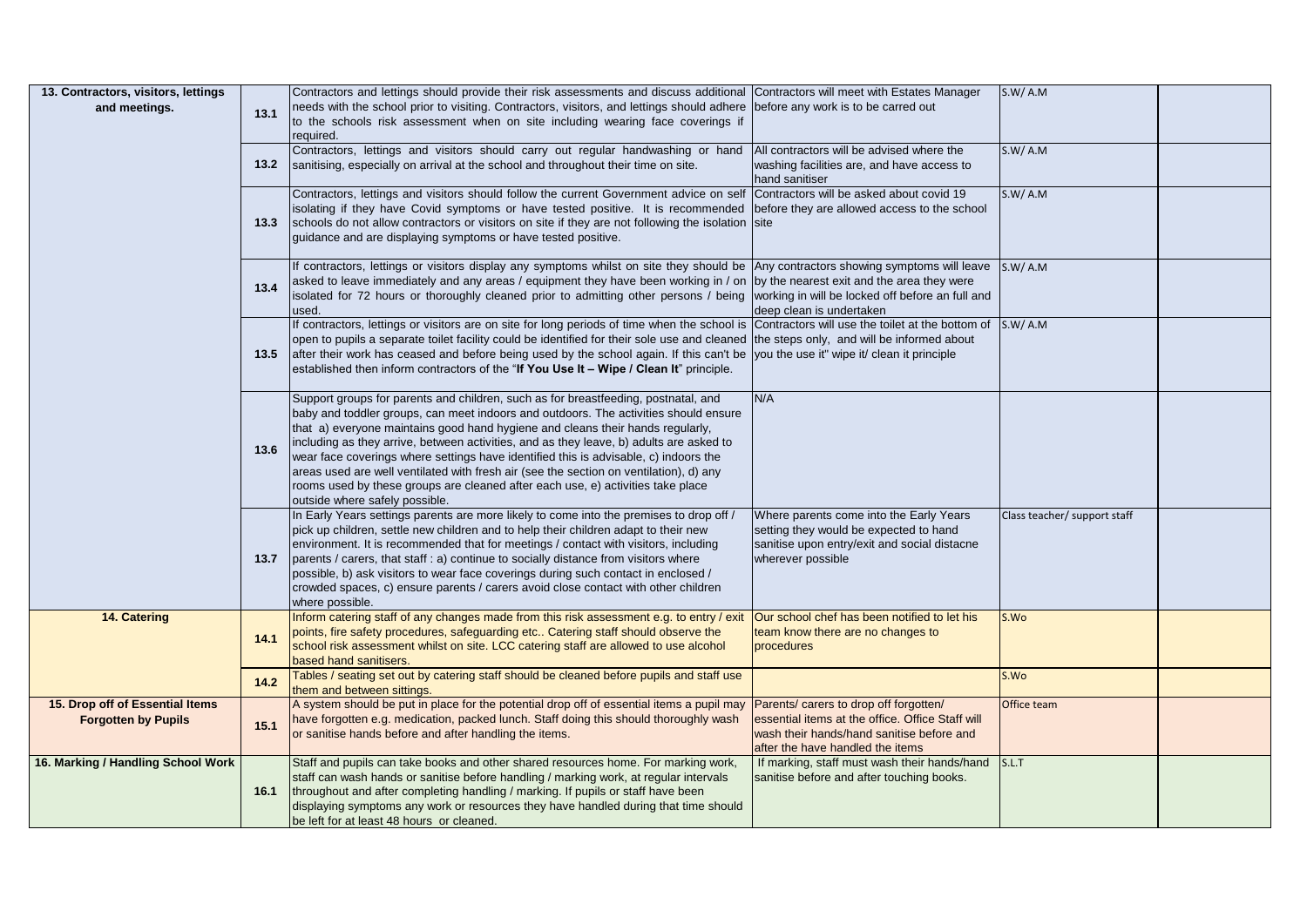| 17. Curriculum activities - music.<br>dance, drama, PE, D&T, Science. | 17.1 | Singing and playing wind and brass instruments do not currently appear to represent a<br>significantly higher risk than routine speaking and breathing at the same volume.<br>However, there is now evidence that additional risk can build from aerosol<br>transmission with volume and with the combined numbers of individuals within a<br>confined space. This is particularly evident for singing and shouting loudly, but with<br>appropriate safety mitigation and consideration, singing, wind and brass teaching can<br>still take place. Indoor and Outdoor performances in front of a live audience should<br>follow the latest advice in the working safely during COVID-19 for events and<br>attractions, which provides details of how to manage audiences.<br>If activities are carried out indoors, it is important to ensure good ventilation and where<br>possible use a room with as much space as possible. In addition rooms with high | Singing has be re-introduced and managed in JEC, AJ and CP<br>a careful way. | Class teacher/ support staff |  |
|-----------------------------------------------------------------------|------|-------------------------------------------------------------------------------------------------------------------------------------------------------------------------------------------------------------------------------------------------------------------------------------------------------------------------------------------------------------------------------------------------------------------------------------------------------------------------------------------------------------------------------------------------------------------------------------------------------------------------------------------------------------------------------------------------------------------------------------------------------------------------------------------------------------------------------------------------------------------------------------------------------------------------------------------------------------|------------------------------------------------------------------------------|------------------------------|--|
|                                                                       | 17.2 | ceilings are expected to enable dilution of aerosol transmission. Where there is<br>continuous talking or singing, or high levels of physical activity (such as dancing,<br>playing sport or exercise), providing ventilation sufficient to keep CO2 levels below<br>800ppm is recommended.                                                                                                                                                                                                                                                                                                                                                                                                                                                                                                                                                                                                                                                                 |                                                                              |                              |  |
|                                                                       | 17.3 | Position pupils and staff back-to-back or side-to-side when playing or singing where<br>possible (rather than face-to-face). Position wind and brass players so that the air from<br>their instrument does not blow into another player and use microphones where<br>possible or encourage singing quietly. Additionally, schools should keep any<br>background or accompanying music to levels which do not encourage persons to raise<br>their voices unduly.                                                                                                                                                                                                                                                                                                                                                                                                                                                                                             |                                                                              | Class teacher/ support staff |  |
|                                                                       |      | Avoid sharing instruments and equipment wherever possible. If instruments and<br>equipment have to be shared, disinfect regularly (including any packing cases,<br>handles, props, chairs, microphones and music stands) and always between users. If<br>17.4 equipment such as props, scripts, scores and microphones need to be shared or<br>passed hand to hand ensure good handwashing or sanitising before and after this<br>takes place. Instruments should be cleaned by the pupils playing them, wherever<br>possible.                                                                                                                                                                                                                                                                                                                                                                                                                              |                                                                              | Class teacher/ support staff |  |
|                                                                       | 17.5 | Agree whose responsibility cleaning hired instruments is with the suppliers. Clean hire<br>equipment, tools or other equipment on arrival or before first use. Equipment and<br>instruments should be stored in a clean location if you take delivery of them before<br>they are needed, if this is less than 48 hours they should be cleaned before first use<br>and before returning the instrument.                                                                                                                                                                                                                                                                                                                                                                                                                                                                                                                                                      |                                                                              | Class teacher/ support staff |  |
|                                                                       | 17.6 | For PE ensure particular attention is paid to cleaning and hygiene. This is particularly<br>important in a sports setting because of the way in which people breathe during<br>exercise. Sports equipment that has been handled should be cleaned between<br>groups and pupils and staff should clean their hands before and after activities.<br>Alternately you can rota use so it is not used for 48 hours between groups. Hand<br>sanitiser would be useful to use regularly during sporting activities.                                                                                                                                                                                                                                                                                                                                                                                                                                                |                                                                              | C.L/ Class teacher           |  |
|                                                                       | 17.7 | Schools have the flexibility to decide how physical education, sport and physical<br>activity will be provided whilst following the measures in their system of controls.<br>Follow guidance issued by national governing bodies for team sports for any additional<br>control measures that may be recommended.<br>https://www.gov.uk/guidance/coronavirus-covid-19-grassroots-sports-guidance-for-safe-<br>provision-including-team-sport-contact-combat-sport-and-organised-sport-events. Both<br>outdoor and indoor competition between different schools can take place and should<br>be organised in line with the above guidance.                                                                                                                                                                                                                                                                                                                    |                                                                              |                              |  |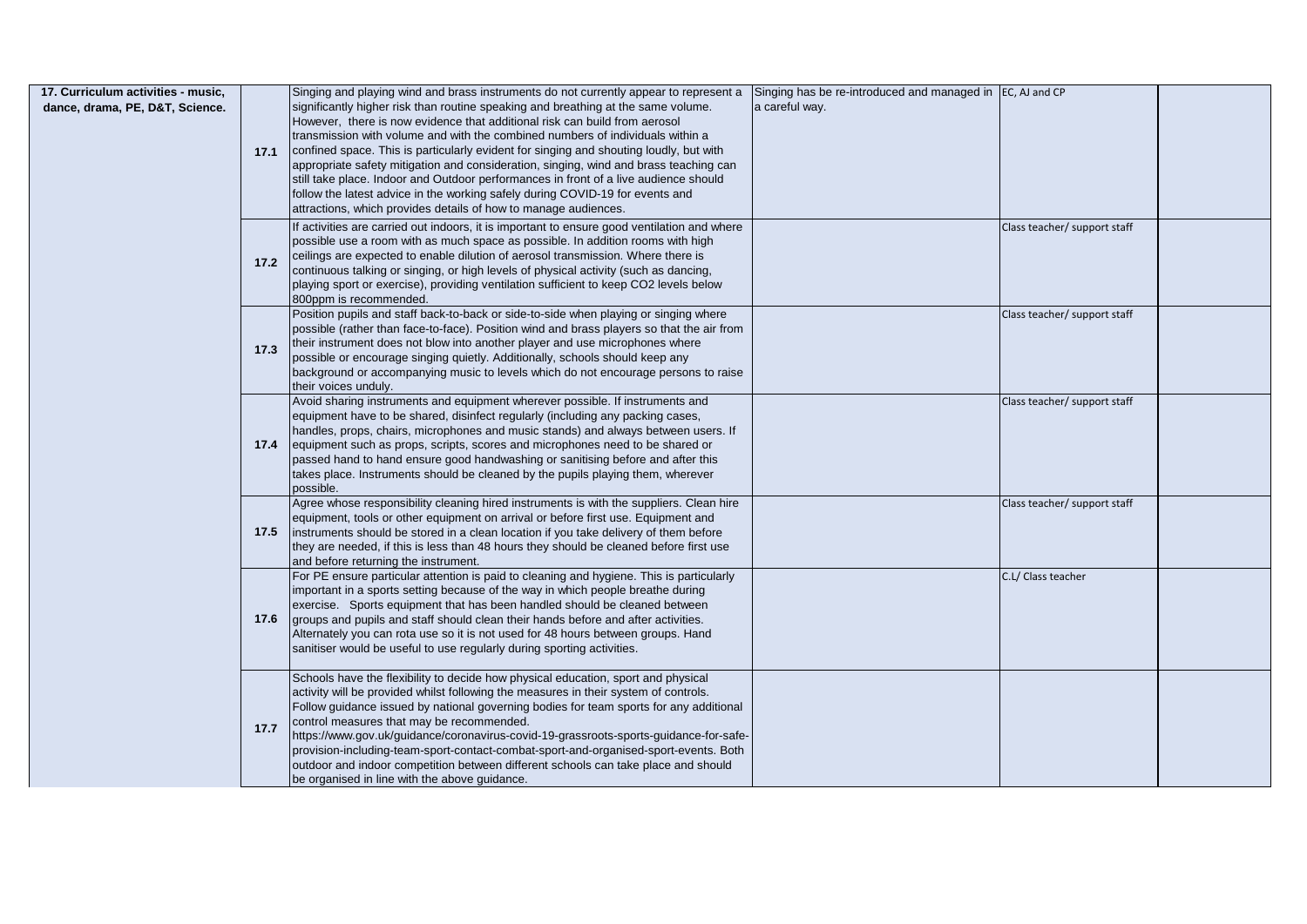|                                                                                                                                                 | 17.8   | PE, sport and physical activity provided by schools to their own pupils under their<br>systems of control can continue. This includes sports clubs or activities before or after<br>school, in addition to their regular PE lessons. Schools are able to work with external<br>coaches, clubs and organisations for curricular and extra-curricular activities where<br>they are satisfied that it is safe to do so. Schools should consider carefully how such<br>arrangements can operate within their wider protective measures.                                                                                                                                                                                                                                                                                                                                                                                                                                                                                                                                                                                                                        | A.W/C.L                   |  |
|-------------------------------------------------------------------------------------------------------------------------------------------------|--------|------------------------------------------------------------------------------------------------------------------------------------------------------------------------------------------------------------------------------------------------------------------------------------------------------------------------------------------------------------------------------------------------------------------------------------------------------------------------------------------------------------------------------------------------------------------------------------------------------------------------------------------------------------------------------------------------------------------------------------------------------------------------------------------------------------------------------------------------------------------------------------------------------------------------------------------------------------------------------------------------------------------------------------------------------------------------------------------------------------------------------------------------------------|---------------------------|--|
|                                                                                                                                                 | 17.9   | To minimise time spent in changing rooms if they are poorly ventilated settings may<br>wish to consider allowing pupils to wear PE kits on the days they are doing PE or<br>coming to school / going home in PE kits if lessons are near the beginning or end of<br>the day. Where this is not possible / practicable e.g. cold weather, other activities on<br>the same day that require more of the body to be covered, ensure pupils have cooled<br>down prior to changing to minimise changing whilst still sweating / breathing heavily.                                                                                                                                                                                                                                                                                                                                                                                                                                                                                                                                                                                                              | S.L.T                     |  |
|                                                                                                                                                 | 17.10  | CLEAPSS have extensive guidance on lesson delivery with Covid 19 controls (which is N/A<br>being updated at present) https://www.cleapss.org.uk/                                                                                                                                                                                                                                                                                                                                                                                                                                                                                                                                                                                                                                                                                                                                                                                                                                                                                                                                                                                                           |                           |  |
| <b>18. Educational Visits</b>                                                                                                                   | 18.1   | Given the likely gap in COVID-19 related cancellation insurance, if you are considering<br>booking a new visit, whether domestic or international, you are advised to ensure that<br>any new bookings have adequate financial protection in place. Schools should refer to<br>the Foreign, Commonwealth and Development Office travel advice and the guidance<br>on international travel before booking and travelling. Schools should be aware that the<br>travel list (and broader international travel policy) is subject to change and travel lists<br>may change during a visit. Schools must comply with international travel legislation<br>and should have contingency plans in place to account for these changes.                                                                                                                                                                                                                                                                                                                                                                                                                                |                           |  |
|                                                                                                                                                 | $18.2$ | Visits should be done in line with protective measures, such as good hygiene and<br>ventilation and the COVID-19 safe measures in place at the destination. Evolve and<br>relevant risk assessments have been altered to reflect this. For domestic day visits<br>schools should complete the Day Visits risk assessment along with any venue specific<br>assessments.                                                                                                                                                                                                                                                                                                                                                                                                                                                                                                                                                                                                                                                                                                                                                                                     | <b>EVC, Class teacher</b> |  |
|                                                                                                                                                 | 18.3   | Some organisations and settings may still request that face coverings are worn when<br>on their premises. Discussions should take place when planning visits to see if this is<br>the case and the risk assessments amended accordingly.                                                                                                                                                                                                                                                                                                                                                                                                                                                                                                                                                                                                                                                                                                                                                                                                                                                                                                                   | <b>EVC, Trip lead</b>     |  |
| 19. Use of dedicated transport,<br>school minibuses / transport e.g. for<br>travel to school, visits, transfer<br>between settings, emergencies | 19.1   | The approach to minibus / coach / private vehicle transport should align as far as<br>possible with the principles underpinning the system of controls set out in this<br>document and with the approach being adopted for your setting. It is important to<br>consider: a) additional cleaning of vehicles, b) passengers cleaning their hands before<br>boarding and after disembarking (putting sanitiser on whilst on board could cause<br>spillages and slip hazards), c) drivers and escorts regularly hand sanitising throughout<br>the journey and after tasks such as helping a child board or handling a child's<br>belongings, d) maximising the ventilation of fresh air particularly through opening<br>windows and vents, e) avoiding the use of face to face seating on home to school<br>transport wherever possible.<br>Children should be encouraged to carry tissues on home to school transport. These<br>will need to be disposed of in a covered bin. Where it is not possible to have a bin on<br>board, schools should have a suitable disposal process on arrival, in line with their<br>process for disposing of face coverings. | <b>EVC, Trip lead</b>     |  |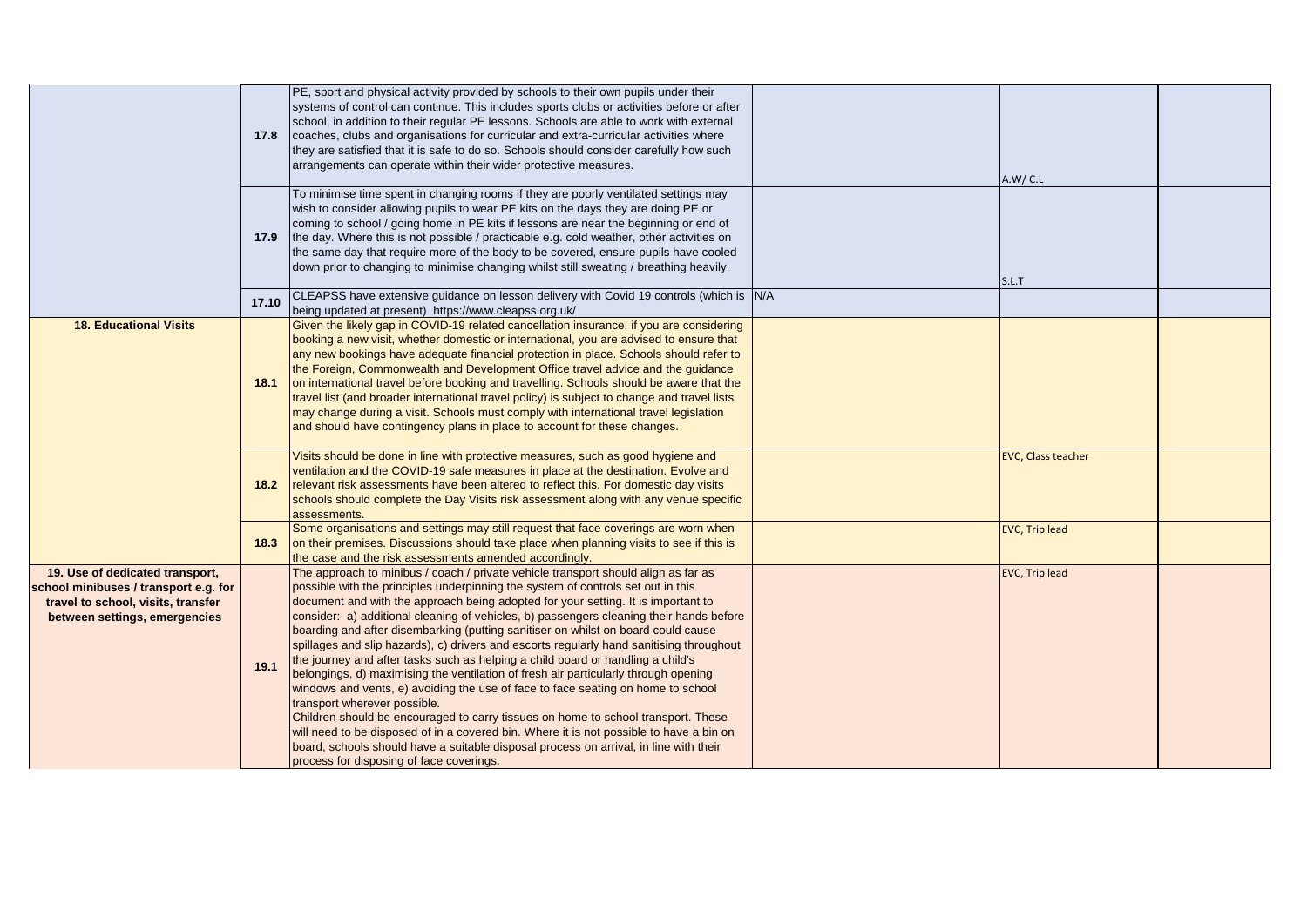|                                                                           | 19.2  | If using private vehicles or car sharing the following should be considered : a) sharing<br>the transport with the same people each time, b) minimising the group size at any one<br>time, c) opening windows for ventilation, d) travelling side by side or behind other<br>people, rather than facing them, where seating arrangements allow facing away from<br>each other, e) cleaning the touch points between journeys using standard cleaning<br>products. | <b>EVC Trip lead</b> |  |
|---------------------------------------------------------------------------|-------|-------------------------------------------------------------------------------------------------------------------------------------------------------------------------------------------------------------------------------------------------------------------------------------------------------------------------------------------------------------------------------------------------------------------------------------------------------------------|----------------------|--|
| 20. Indoor and Outdoor Events -                                           |       | <b>General Controls</b>                                                                                                                                                                                                                                                                                                                                                                                                                                           |                      |  |
| hese should be followed in addition<br>to the other controls in this risk | 20.1  | Carry out events outdoors wherever possible. If indoors, use a large well ventilated<br>space.                                                                                                                                                                                                                                                                                                                                                                    | SLT & Site team      |  |
| assessment.                                                               | 20.2  | In line this risk assessment, it is recommended that for events involving contact with<br>large numbers of visitors, including parents / carers, that : a) staff wear face coverings<br>and visitors are asked to wear face coverings during events in enclosed / crowded<br>spaces, b) visitors are asked to avoid close contact with pupils who are not part of their<br>household where possible.                                                              | SLT & Site team      |  |
|                                                                           | 20.3  | Enhanced cleaning should take place to ensure the frequency of cleaning surfaces is<br>increased, especially those that are being touched frequently / by numerous persons.                                                                                                                                                                                                                                                                                       | Site team            |  |
|                                                                           | 20.4  | Ensure staff, pupils and attendees maintain good hand hygiene through frequent hand<br>washing or the use of hand sanitiser. Provide facilities at regular points e.g. hand<br>sanitiser dispensers / sinks, to enable this to take place.                                                                                                                                                                                                                        | SLT & Site team      |  |
|                                                                           | 20.5  | Consider how you can make any visitor interaction areas i.e. reception areas, safer,<br>e.g. with increased cleaning, keeping the activity time as short as possible and<br>considering the addition of screens between attendees and school staff / pupils.                                                                                                                                                                                                      | Site team            |  |
|                                                                           | 20.6  | Visitors to all school settings can be asked to wear a face covering when in school<br>premises.                                                                                                                                                                                                                                                                                                                                                                  | Office team          |  |
|                                                                           | 20.7  | Ensure attendees are informed of the need to be mindful that individuals may still wish<br>to socially distance.                                                                                                                                                                                                                                                                                                                                                  |                      |  |
|                                                                           | 20.8  | Dancing is permitted. However, due to the increased risk of transmission it is<br>recommended such activities take place outside or in a larger well ventilated space<br>where possible.                                                                                                                                                                                                                                                                          |                      |  |
|                                                                           | 20.9  | Risk assess whether staff, especially those who are at higher risk need additional<br>control measures for any large events or those involving large numbers of visitors. Be<br>mindful that staff may be anxious about mixing with larger groups of people than<br>throughout their normal school activities.                                                                                                                                                    | S.L.T                |  |
|                                                                           | 20.10 | Minimise contacts around transactions, for example by using online booking and pre-<br>payment and encouraging contactless payments wherever possible.                                                                                                                                                                                                                                                                                                            |                      |  |
|                                                                           |       | Arrival, departure and movement around the premises.                                                                                                                                                                                                                                                                                                                                                                                                              |                      |  |
|                                                                           | 20.11 | Consider if a staggered arrival and departure of attendees or a timed entry is possible,<br>as well as looking at the flow and dispersal across the event site of attendees to assist<br>in preventing large numbers of people do not congregate in any one area of the site.                                                                                                                                                                                     | SLT & Site team      |  |
|                                                                           | 20.12 | Consider the use of multiple entrances / exits to the site or buildings for larger events<br>to minimise crowding at entrances/ exits.                                                                                                                                                                                                                                                                                                                            | S.L.T                |  |
|                                                                           |       | Where possible, create one way systems for entry / exit and movement around the site<br>20.13 // buildings and bring attendees in / out by the shortest route e.g. by direct access to<br>the hall / performance space/ playground.                                                                                                                                                                                                                               | Site team            |  |
|                                                                           | 20.14 | In line with 18.2 above visitors should use separate toilets to those used by staff and<br>pupils if the event takes place during the normal school day where possible.                                                                                                                                                                                                                                                                                           |                      |  |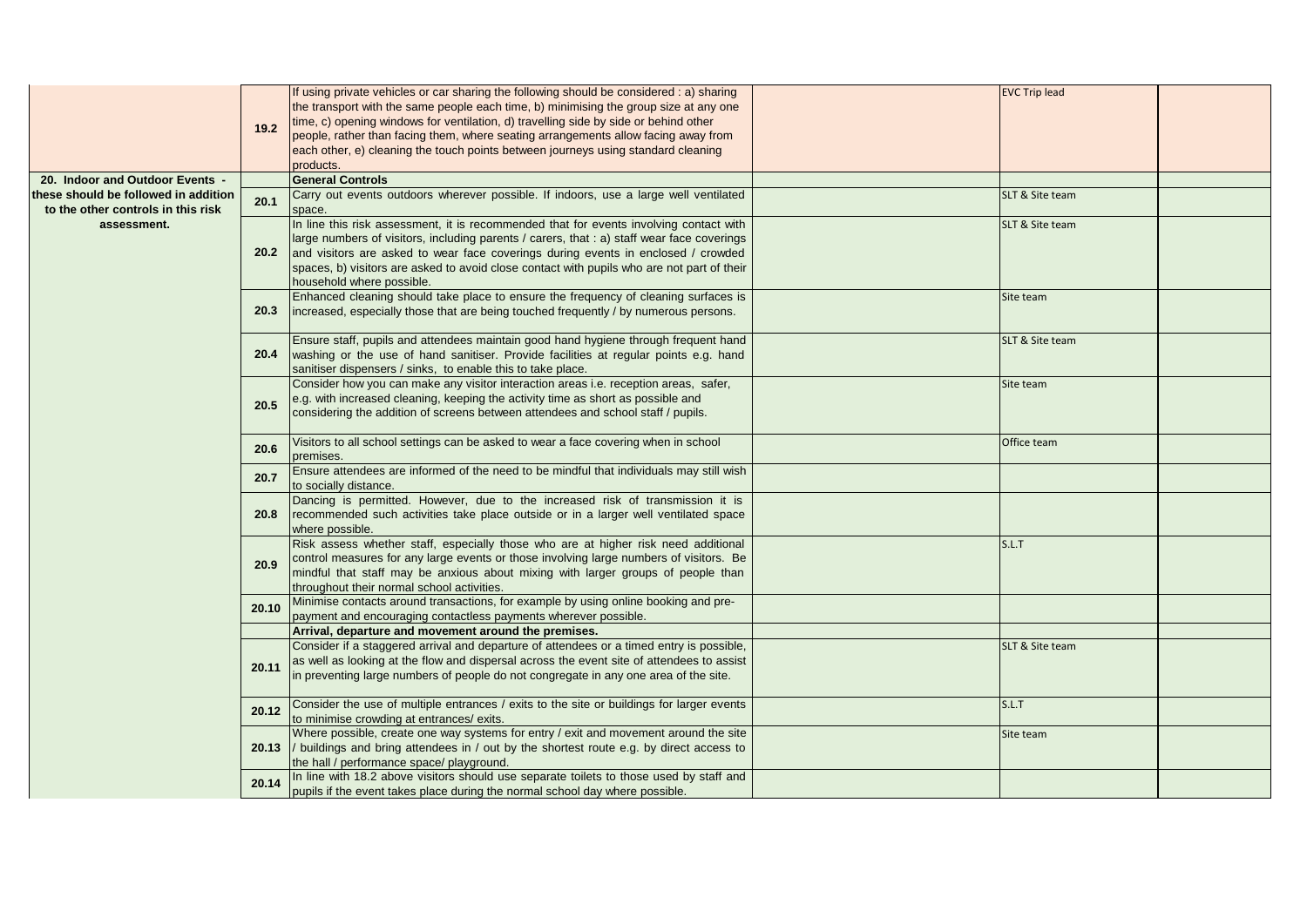|                                    |       | Provide allocated seating where possible and consider deploying marshalling staff to        |                                             | SLT & Site team    |  |
|------------------------------------|-------|---------------------------------------------------------------------------------------------|---------------------------------------------|--------------------|--|
|                                    | 20.15 | manage crowding before and after events. Marshalling may also be needed at key              |                                             |                    |  |
|                                    |       | pinch-points, such as entrances, exits and toilet facilities, and care should be taken to   |                                             |                    |  |
|                                    |       | remove any barriers at exits that might cause crowding.                                     |                                             |                    |  |
| 21. Asymptomatic Testing           | 21.1  | Asymptomatic mass testing is no longer recommended for staff (and pupils where              |                                             |                    |  |
|                                    |       | relevant) in mainstream settings.                                                           |                                             |                    |  |
|                                    |       | Staff and pupils in specialist SEND settings, AP and SEND units in mainstream               | N/A                                         |                    |  |
|                                    |       | schools or equivalent in FE colleges, (for example those completing courses which           |                                             |                    |  |
|                                    |       | are specifically for students with disabilities and/or learning disabilities such as        |                                             |                    |  |
|                                    |       | Supported Learning courses and Foundation/SEND courses), are currently advised to           |                                             |                    |  |
|                                    |       | continue regular twice weekly testing. Staff, and pupils and students of secondary          |                                             |                    |  |
|                                    |       | school age and above, should continue to test twice weekly at home, with lateral flow       |                                             |                    |  |
|                                    |       | device (LFD) test kits, 3 to 4 days apart. There is no need for primary age pupils          |                                             |                    |  |
|                                    | 21.2  | (those in year 6 and below) to test.                                                        |                                             |                    |  |
|                                    |       |                                                                                             |                                             |                    |  |
|                                    |       | These settings should maintain an on-site asymptomatic testing site (ATS) where             |                                             |                    |  |
|                                    |       | possible. Even if it is appropriate for the majority of pupils or students to test at home, |                                             |                    |  |
|                                    |       | we recommend settings retain a small ATS so that they can offer testing to pupils or        |                                             |                    |  |
|                                    |       | students unable to test at home. In some settings, the on-site ATS may need to              |                                             |                    |  |
|                                    |       | maintain more capacity if a large number of pupils or students cannot take advantage        |                                             |                    |  |
|                                    |       | of the home testing offer.                                                                  |                                             |                    |  |
|                                    | 21.3  | Sections 2 of this risk assessment is being followed by the school and staff / pupils       | N/A                                         |                    |  |
|                                    |       | taking part.                                                                                |                                             |                    |  |
| 22. School Sites Shared with other |       | Where applicable, ensure arrangements that impact on other site users e.g. opening          | N/A                                         |                    |  |
| Users e.g. PFI Staff, Children's   | 22.1  | times, access / egress routes, changes to fire practices, cleaning regimes, use of          |                                             |                    |  |
| <b>Centres</b>                     |       | shared areas etc. are discussed / information provided to users who share the               |                                             |                    |  |
|                                    |       | school site.                                                                                |                                             |                    |  |
|                                    | 22.2  | Schools who operate a children's centre on other premises (fund holder) should              | N/A                                         |                    |  |
|                                    |       | implement the schools Covid 19 risk assessment in that setting.                             |                                             |                    |  |
| 23. Record Keeping                 |       | Good record keeping is key to managing any potential positive cases and / or                | The school has an electronic signing in and | <b>Office team</b> |  |
|                                    | 23.1  | outbreaks. Records of positive cases should be kept and the sample spreadsheet can          | out system which enables us to know what    |                    |  |
|                                    |       | be used for this.                                                                           | staff are on site at any one time.          |                    |  |
|                                    |       | A record should be kept of which staff have assisted pupils or staff who are displaying     | Staff record when a child is sent home and  | S.Wi               |  |
|                                    | 23.2  | symptoms. This could be via first aid records or could be added to the simple Covid         | this is signed by the supervising adult.    |                    |  |
|                                    |       | case spreadsheet.                                                                           |                                             |                    |  |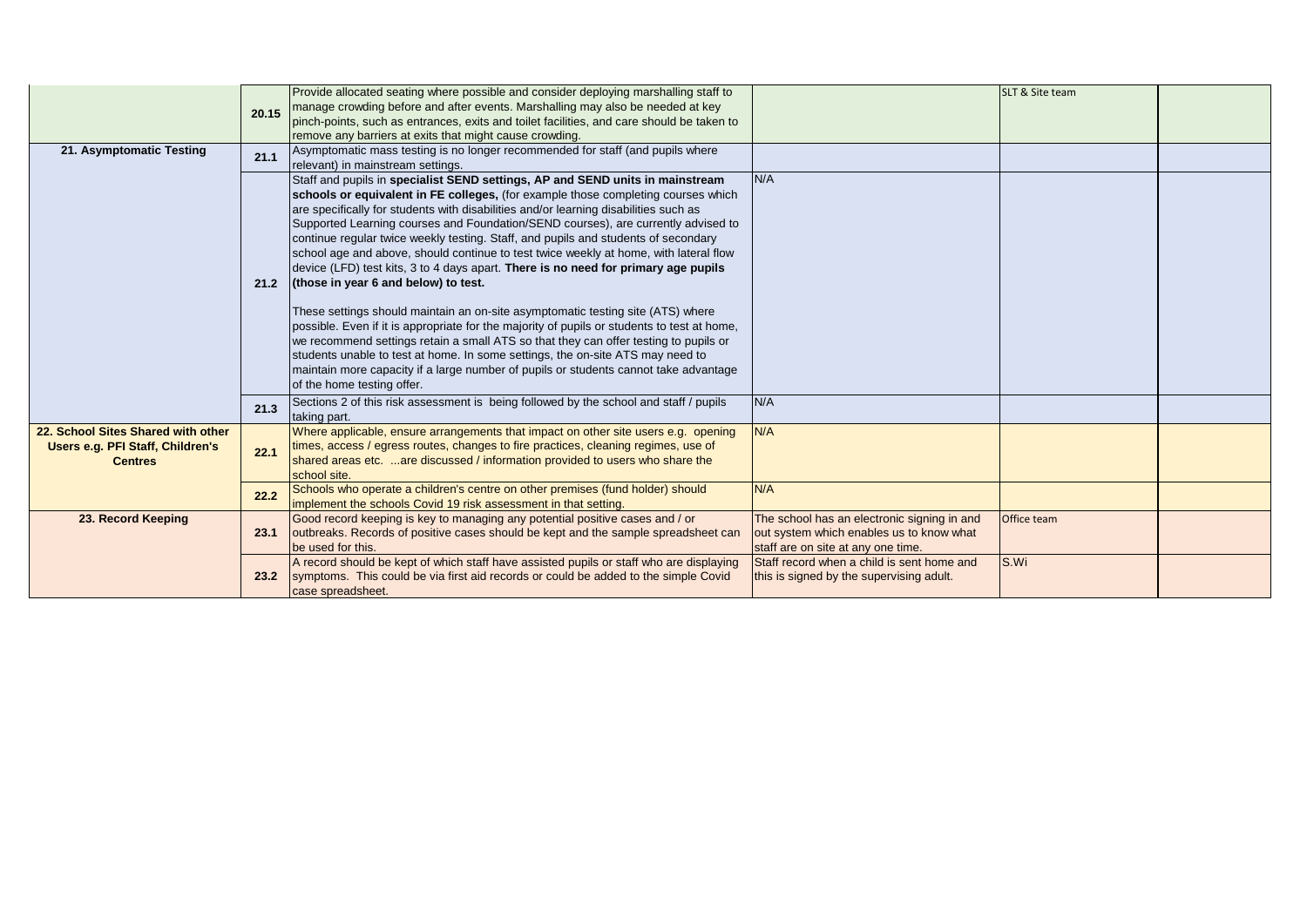

## **Section 2 - On site and Home Mass Asymptomatic Testing for SILC settings.**

Copyright © of Leeds City Council 2022. The reproduction or transmission of all or part of this document for commercial purposes or gain, whether by electronic means or otherwise, without the written permission of the owne

| Area of control | Control Measures | <b>Additional / altered measures / notes</b> | Implemented by : Initial Date Completed |  |
|-----------------|------------------|----------------------------------------------|-----------------------------------------|--|
|                 |                  |                                              |                                         |  |

SILC schools - staff and secondary age pupils - twice weekly home testing 3/4 days apart (where possible). Detailed guidance is available on the DfE Schools Portal.

|       | <b>On Site Testing</b>                                                                                                                                                                                                                                                                                                                                                                                                                                                                                                                                 |  |  |
|-------|--------------------------------------------------------------------------------------------------------------------------------------------------------------------------------------------------------------------------------------------------------------------------------------------------------------------------------------------------------------------------------------------------------------------------------------------------------------------------------------------------------------------------------------------------------|--|--|
| 1.1   | Assessing and identifying the staff and area(s) to be used.                                                                                                                                                                                                                                                                                                                                                                                                                                                                                            |  |  |
| 1.1.1 | Identify which pupils have given consent for tests to be carried out and need testing on site. Amended<br>Persons should be encouraged to undertake testing as it is an additional control measure on top<br>of those already in place, however, consent is voluntary and can be withdrawn by the individual or<br>parent / carer at any time and they should not be directed to or forced to take the tests. Pupils<br>attending school who do not consent to the test can still attend school as normal if they do not<br>have symptoms of Covid-19. |  |  |
| 1.1.2 | Identify the number of testing bays and testing personnel likely to be needed. Use the data<br>obtained from step 1.1.1 in the workplace toolkit. This can then be used to identify the personnel<br>and space required for a testing area.                                                                                                                                                                                                                                                                                                            |  |  |
| 1.1.3 | Identify appropriate staff / volunteers to carry out the roles required. Consideration should be<br>given to their suitability for the role e.g. underlying health conditions, vulnerable family members.                                                                                                                                                                                                                                                                                                                                              |  |  |
| 1.1.4 | Staffing levels should be sufficient to allow breaks for staff and to reduce risk of errors due to<br>fatigue.                                                                                                                                                                                                                                                                                                                                                                                                                                         |  |  |
|       | Identify 1 / more than 1 suitable dedicated testing area(s) in the school. Testing areas require :                                                                                                                                                                                                                                                                                                                                                                                                                                                     |  |  |
| 1.1.5 | a. Adequate space to follow the layout requirements for the testing areas, bays each bay and<br>associated support stations in the " How to Guide ". This includes allowing for safe movement<br>between registration desks, testing bays, a one way system, entry and exit points and a socially<br>distanced waiting area (if required). You may be able to use a space adjacent to and connected<br>to the testing area for the registration desk.                                                                                                  |  |  |
|       | b. Adequate ventilation (in line with Section 2 of this risk assessment) and lighting. Consider if<br>additional task lighting is required for those processing the tests and at other stations in the<br>testing area.                                                                                                                                                                                                                                                                                                                                |  |  |
|       | c. A non porous floor and readily cleansable surfaces. Temporary floor coverings could be used<br>e.g. installing temporary hardcovers on carpets, to facilitate cleaning.                                                                                                                                                                                                                                                                                                                                                                             |  |  |
|       | d. Privacy - it should not be possible for passers by / staff and pupils in other areas to see<br>persons visiting the testing area whilst they are being tested.                                                                                                                                                                                                                                                                                                                                                                                      |  |  |
|       |                                                                                                                                                                                                                                                                                                                                                                                                                                                                                                                                                        |  |  |
| 1.2   | Setting up the Testing Area.                                                                                                                                                                                                                                                                                                                                                                                                                                                                                                                           |  |  |
| 1.2.1 | Set up the testing area in accordance with the "How to Guide ". If more than 1 bay, it is Amended<br>recommended bays are numbered and the bay number is written on the test kit and entered on<br>the school records so that any issues with high numbers of inconclusive tests e.g. faulty batches,<br>staff training issues can be identified and rectified.                                                                                                                                                                                        |  |  |
| 1.2.2 | It is recommended signage and floor marking is used to identify the entrance and exit, one way<br>system and the outline of the bays (if screens are not used). It is also recommended the floor is<br>marked in front of each testing bay where the person being tested can stand whilst waiting to be<br>called forward / being given instructions.                                                                                                                                                                                                  |  |  |
| 1.2.3 | Testing bays should be set up and provided with the facilities outlined in the How to Guide.                                                                                                                                                                                                                                                                                                                                                                                                                                                           |  |  |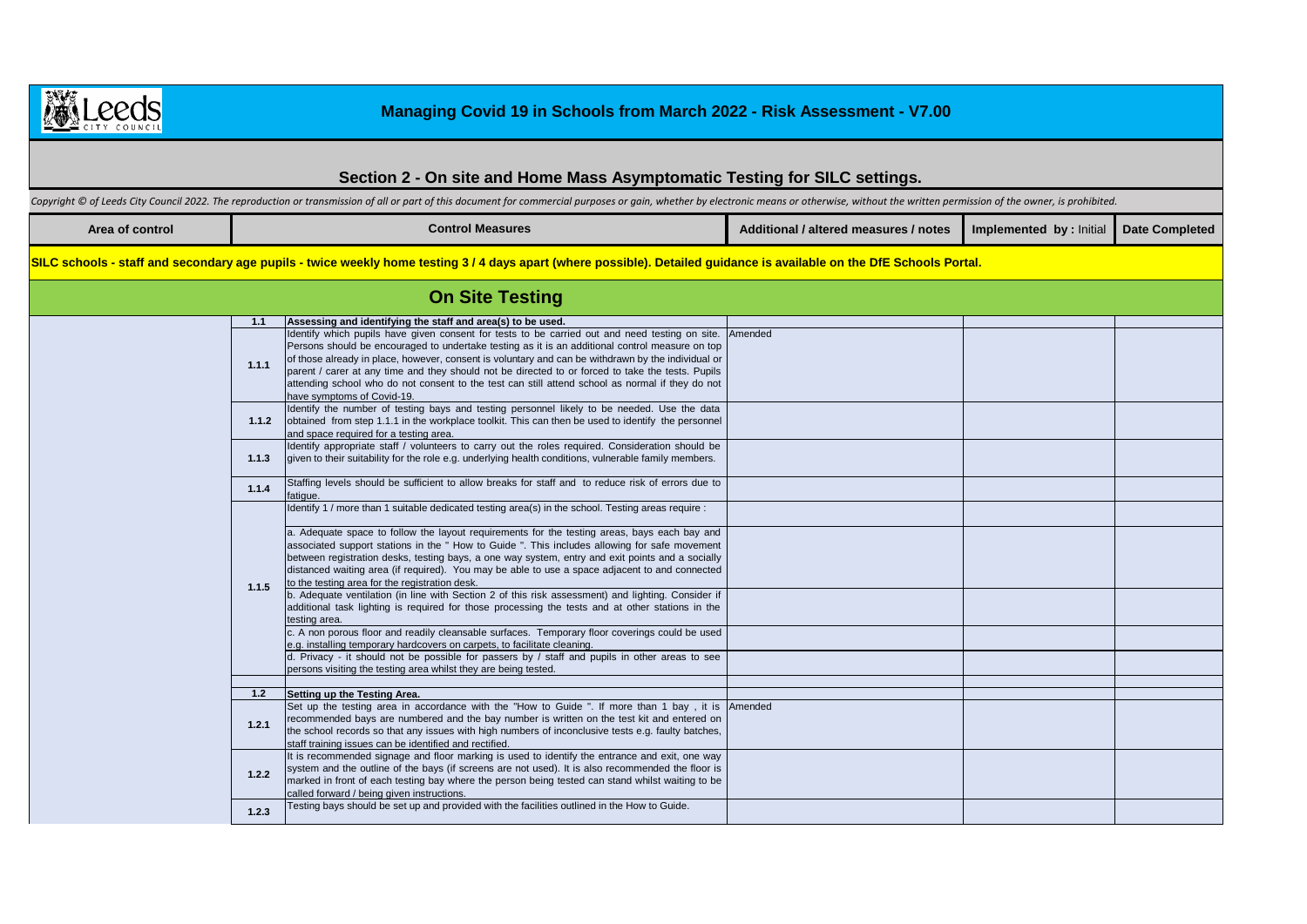|                                    | 1.2.4  | Suitable seating should be available if persons taking the tests need to or wish to do the test in a<br>seated position. Any seating provided must be readily cleansable and be cleaned before and after<br>each use.                                                                                                                                                                                                                                                                                                      |  |  |
|------------------------------------|--------|----------------------------------------------------------------------------------------------------------------------------------------------------------------------------------------------------------------------------------------------------------------------------------------------------------------------------------------------------------------------------------------------------------------------------------------------------------------------------------------------------------------------------|--|--|
|                                    | 1.2.5  | Consider if alternative tables / facilities are required for persons in wheelchairs.                                                                                                                                                                                                                                                                                                                                                                                                                                       |  |  |
| ST 1. Setting Up the Testing Area. | 1.2.6  | Fixed or standing mirrors may be easier for some persons to use whilst taking the test. Consider<br>the potential height of users in positioning fixed mirrors.                                                                                                                                                                                                                                                                                                                                                            |  |  |
|                                    | 1.2.7  | To provide a degree of privacy to persons undertaking the test consider the use of opaque or<br>solid screens either side of the testing bay. Any screens used should be of adequate height / size<br>to afford privacy and must be readily cleansable. Wipeable sheeting could be used to cover<br>screens / dividers that you may already have in school that are not cleansable.                                                                                                                                        |  |  |
|                                    | 1.2.8  | Closely located toilets and wash basins for the sole use of staff working in the testing area should<br>be available. Staff using these should still follow social distancing, hand hygiene and the 'Use it<br>Wipe It' principle.                                                                                                                                                                                                                                                                                         |  |  |
|                                    | 1.2.9  | Depending on the time of day / length of time the testing area is in operation, a separate break<br>area for the sole use of staff working in the testing area may be needed so they do not need to go<br>into the main school staff rooms whilst they are involved in testing. This should be cleaned<br>regularly in line with the enhanced cleaning programme in school.                                                                                                                                                |  |  |
|                                    | 1.2.10 | In addition to or instead of timers in each bay, it may useful to provide a large clock visible to the<br>processing staff to assist in the timing of the test development. Processing staff should write the<br>time of the test on the test vial or the LFT device.                                                                                                                                                                                                                                                      |  |  |
|                                    | 1.2.11 | It is recommended bins are provided in each bay and at each station in the testing area to ensure<br>waste is easily and correctly disposed of. Bins should be unlidded or foot operated. See also<br>Waste disposal below.                                                                                                                                                                                                                                                                                                |  |  |
|                                    | 1.2.12 | Consider pre-making up testing kits / processing kits and placing in individual containers. It may<br>also help to mark up processing desks to keep tests separate whilst they are processing. For<br>example:                                                                                                                                                                                                                                                                                                             |  |  |
|                                    | 1.2.13 | Consider the use of separate containers for the sheets for test results awaiting entry onto the<br>DHSC log and school log and those that have already been entered. For example :                                                                                                                                                                                                                                                                                                                                         |  |  |
|                                    | 2.1    | All staff / volunteers involved in the testing process must complete the online training accessed<br>via the schools portal for the roles they will be / are undertaking. In order to provide flexibility to<br>the process of testing and opportunities for rotation it is recommended persons train for multiple<br>roles e.g. registration, sample processing, data entry. Only staff who have passed the<br>assessments should commence testing and schools/colleges are responsible for ensuring this is<br>the case. |  |  |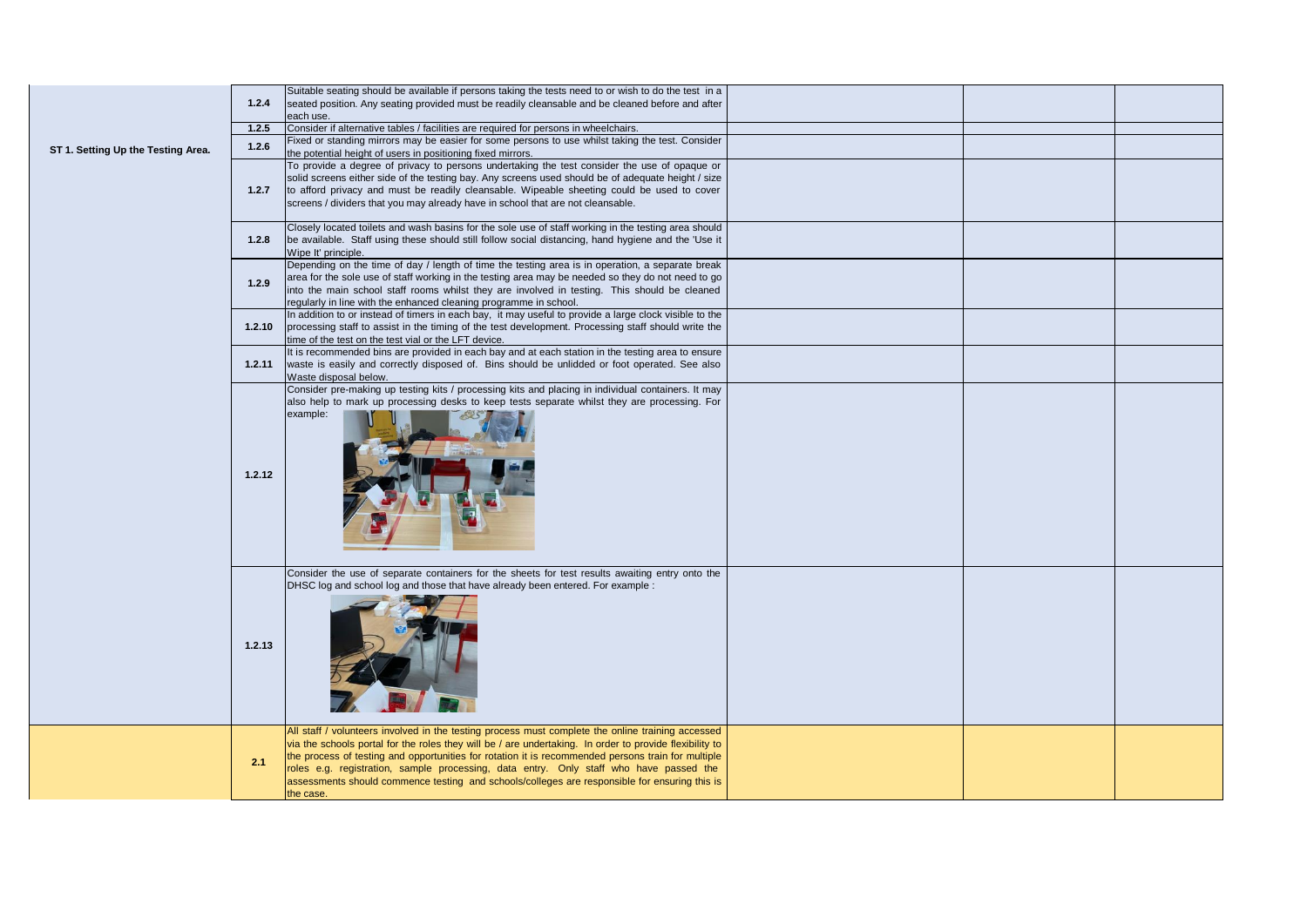|                                             |     | Carry out several dummy runs before starting the testing for real. This will enable testing staff to |         |  |
|---------------------------------------------|-----|------------------------------------------------------------------------------------------------------|---------|--|
|                                             |     | gain competency / confidence before the actual testing takes place. This is especially important     |         |  |
| ST 2. Training / competency                 | 2.2 | as the Orient Gene and other tests are carried out / processed differently to the Innova tests.      |         |  |
|                                             |     |                                                                                                      |         |  |
|                                             |     | Consider that pupils who have never swabbed before may take longer to undertake the swabbing         |         |  |
|                                             |     | process at first start compared to staff that are now familiar with it. This may impact on how many  |         |  |
|                                             | 2.3 | tests can be carried out each day and the rota for pupils attending to take their tests.             |         |  |
|                                             |     |                                                                                                      |         |  |
|                                             |     | Staff competency at their roles should be assessed at regular intervals throughout the process       |         |  |
|                                             | 2.4 | e.g. weekly. The checklists on the school portal could be used to assist with this. Any areas for    |         |  |
|                                             |     | improvement should be addressed.                                                                     |         |  |
|                                             |     | Testing kits should be stored between 2'C and 30'C and the antigen LFD devices and reagents          |         |  |
|                                             | 3.1 | must be between 15 C and 30 C during use.                                                            |         |  |
| ST 3. Storage and management of             | 3.2 | Storage areas should be lockable and access restricted to authorised personnel only.                 |         |  |
| <b>Testing Materials / Supplies for the</b> |     | Checks of supplies should be undertaken at the end of each session to ensure there are adequate      |         |  |
| Testing area.                               | 3.3 | supplies of all relevant materials for the testing area before testing commences for the next        |         |  |
|                                             |     | session e.g. at the end of each day for the following day.                                           |         |  |
|                                             |     | Waste generated by the testing area can now all be disposed of as general waste your                 |         |  |
| ST 4. Waste Disposal                        | 4.1 | mainstream waste disposal routes. It no longer needs to go in yellow / clear or 'tiger' bags and be  |         |  |
|                                             |     | disposed of as healthcare waste.                                                                     |         |  |
|                                             |     | Staff working in the testing area must don and doff PPE in line with the guidance in the Schools     |         |  |
|                                             | 5.1 | and Colleges "How to Guide" available on the DfE Schools Portal.                                     |         |  |
|                                             |     | Staff working in the testing area should wear and change PPE as identified below. A session is       |         |  |
|                                             | 5.2 | considered to end when a worker leaves the setting i.e. at break or end of shift. New PPE should     |         |  |
|                                             |     | be worn for each session. In addition PPE should be changed if protective properties are             |         |  |
|                                             |     | compromised or contaminated from secretions.                                                         |         |  |
|                                             |     | Staff processing / handling the tests should wear IIR masks and eye protection / face shields,       |         |  |
|                                             | 5.3 | disposable glove and aprons. Gloves must be changed after each test and the rest changed at          |         |  |
|                                             |     | the end of each session including after breaks.                                                      |         |  |
|                                             | 5.4 | Staff undertaking cleaning of the area should wear IIR masks and eye protection / face shields,      |         |  |
|                                             |     | disposable gloves and aprons. This should be changed at the end of each session including            |         |  |
|                                             |     | breaks and immediately after cleaning up spillages.                                                  |         |  |
| ST 5. PPE                                   |     | All other staff working in the testing area e.g. co-ordinating supplies and queuing, registering     |         |  |
|                                             |     | and recording should wear IIR masks at all times and use and replace these in line with Point 17.    |         |  |
|                                             | 5.5 | PPE in Section 2 of this RA and at the end of each session including breaks.                         |         |  |
|                                             |     |                                                                                                      |         |  |
|                                             |     | Persons taking the test should wear a face mask / face covering at all times except when they        |         |  |
|                                             | 5.6 | are physically carrying out the test on themselves / being assisted to carry out the test.           |         |  |
|                                             |     |                                                                                                      |         |  |
|                                             |     | Staff directly assisting persons to undertake tests should wear IIR masks and eye protection /       |         |  |
|                                             | 5.7 | face shields, and disposable aprons and gloves These should be changed between each person           |         |  |
|                                             |     | being assisted.                                                                                      |         |  |
|                                             |     | All Testing centre staff must not leave the testing area without removing and disposing of their     |         |  |
|                                             | 5.8 | PPE appropriately or before donning any new PPE required in areas of the school outside of the       |         |  |
|                                             |     | testing area.                                                                                        |         |  |
|                                             |     | <b>Before the Test</b>                                                                               |         |  |
|                                             |     | To inform pupils and to alleviate anxiety around the testing process it is recommended pupils and    |         |  |
|                                             |     | their parents /carers are provided with information about the process and the chance to raise any    |         |  |
|                                             |     | specific questions / concerns. Consider using the videos and materials on the schools portal, the    |         |  |
|                                             | 6.2 | videos / photographs from other schools on Leeds for Learning, producing your own video /            |         |  |
|                                             |     | photographs of the process / testing area. If pupils have higher anxiety it is possible to carry out |         |  |
|                                             |     | 1: 1 controlled walk through of the area. All pupils / parents / carers should be provided with the  |         |  |
|                                             |     | privacy statement.                                                                                   | Amended |  |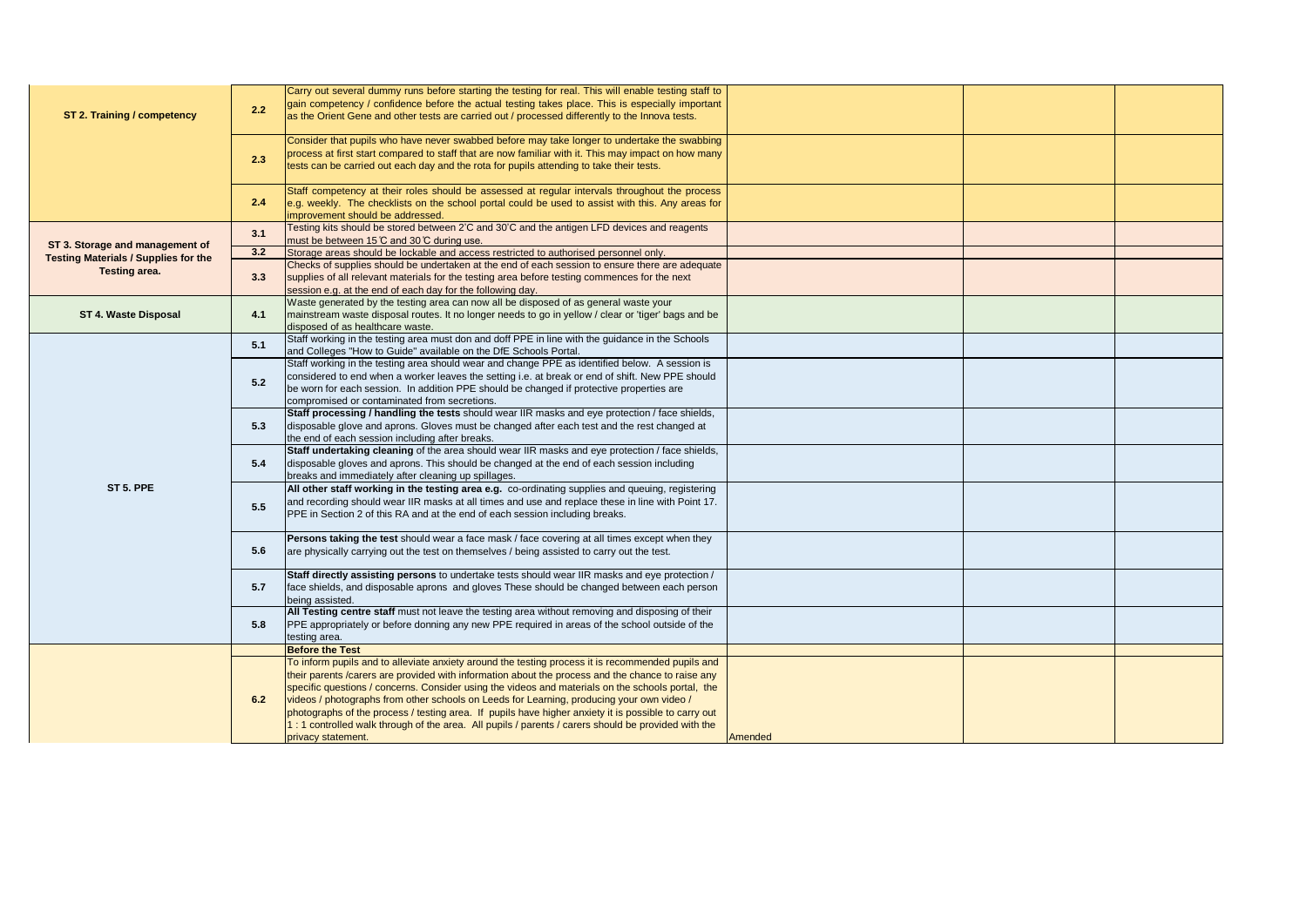|                                    | 6.3  | Ascertain if pupils need assistance with administering the test or taking part in the process e.g.<br>pupils with SEN who may need emotional / reassurance support. Trained staff can assist<br>individuals with the test if they are unable to conduct the test themselves. Assisted swabbing<br>(such as performing the swab for someone who is unable to self-swab) does not need to be done<br>by a clinician. There is training and quidance on how to perform assisted swabbing on the DfE<br>schools portal. Any staff carrying this out should be appropriate i.e. known and trusted, for the<br>person being assisted and be familiar with the process and the person they are assisting. There<br>may also be circumstances where staff may need assistance / practice on site initially before they<br>are comfortable with home swabbing. This should be carried out in the testing area. If a pupil<br>cannot swab their nostrils an Innova test with just a throat swab can be used instead of one of the<br>nasal only tests. | Amended |  |
|------------------------------------|------|----------------------------------------------------------------------------------------------------------------------------------------------------------------------------------------------------------------------------------------------------------------------------------------------------------------------------------------------------------------------------------------------------------------------------------------------------------------------------------------------------------------------------------------------------------------------------------------------------------------------------------------------------------------------------------------------------------------------------------------------------------------------------------------------------------------------------------------------------------------------------------------------------------------------------------------------------------------------------------------------------------------------------------------------|---------|--|
|                                    | 6.4  | Inform pupils / parents and carers to notify a named person in school if they have any particular<br>concerns / issues relating to the taking of the test that they may require assistance with e.g.<br>conducting the test when no -one else is if they have a strong gag reflex.                                                                                                                                                                                                                                                                                                                                                                                                                                                                                                                                                                                                                                                                                                                                                           | Amended |  |
|                                    | 6.5  | Consent to be tested can be withdrawn at any stage including during the test. This includes verbal<br>withdrawal. No pupils should be forced or coerced in any way to undertake the tests.                                                                                                                                                                                                                                                                                                                                                                                                                                                                                                                                                                                                                                                                                                                                                                                                                                                   | Amended |  |
|                                    | 6.6  | Where a school feels it may not be appropriate or safe to test a pupil who has parental / carer<br>consent they should discuss this with the parent / carer (and pupil where possible).                                                                                                                                                                                                                                                                                                                                                                                                                                                                                                                                                                                                                                                                                                                                                                                                                                                      |         |  |
|                                    | 6.7  | All pupils can be part of the on site or home testing programmes. Staff carry out twice weekly                                                                                                                                                                                                                                                                                                                                                                                                                                                                                                                                                                                                                                                                                                                                                                                                                                                                                                                                               |         |  |
|                                    | 6.8  | home testing.<br>Pupils that have had a positive PCR test in the last 90 days are now advised to take part in twice<br>weekly LFD tests within the 90 day period after the PCR test but should not re-commence taking<br>part until day 28. Staff and pupils that have had the Covid-19 vaccine can still take part in the LFT<br>programme.                                                                                                                                                                                                                                                                                                                                                                                                                                                                                                                                                                                                                                                                                                 | Amended |  |
|                                    | 6.9  | It is recommended that pupils to be tested are given an appointment time / time slot to attend or<br>(if the number of bays and waiting space allows) this may be a group time.                                                                                                                                                                                                                                                                                                                                                                                                                                                                                                                                                                                                                                                                                                                                                                                                                                                              | Amended |  |
|                                    | 6.10 | All persons taking tests should be advised in advance not to attend if they have any symptoms of<br>COVID 19, or live with someone who is showing symptoms of COVID 19 (including a fever and/or<br>new persistent cough).                                                                                                                                                                                                                                                                                                                                                                                                                                                                                                                                                                                                                                                                                                                                                                                                                   | Amended |  |
| ST 6. Conducting the on site tests | 6.11 | Due to the nature of the activity in the test centre social distancing should still be followed inside<br>the centre.                                                                                                                                                                                                                                                                                                                                                                                                                                                                                                                                                                                                                                                                                                                                                                                                                                                                                                                        |         |  |
|                                    | 6.12 | Where possible, testing should be carried out in the morning to limit the potential contact time that<br>persons who test positive will have had with other staff / pupils and to allow the re-taking of<br>inconclusive tests as soon as possible.                                                                                                                                                                                                                                                                                                                                                                                                                                                                                                                                                                                                                                                                                                                                                                                          |         |  |
|                                    |      | <b>During the Test</b><br>Access to the testing area should be controlled and social distancing between those taking the                                                                                                                                                                                                                                                                                                                                                                                                                                                                                                                                                                                                                                                                                                                                                                                                                                                                                                                     |         |  |
|                                    | 6.13 | tests and testing area staff should be observed wherever possible.                                                                                                                                                                                                                                                                                                                                                                                                                                                                                                                                                                                                                                                                                                                                                                                                                                                                                                                                                                           |         |  |
|                                    | 6.14 | Persons being tested should wash their hand / sanitise immediately before / upon entering the<br>testing area.                                                                                                                                                                                                                                                                                                                                                                                                                                                                                                                                                                                                                                                                                                                                                                                                                                                                                                                               |         |  |
|                                    | 6.15 | Persons undertaking the test should be informed they must sanitise their hands before / after they<br>carry out the test. If pupils are wearing face coverings they should also sanitise before and after<br>re-donning their face coverings. Removal / re-donning of face coverings should be carried out in<br>the testing bay and not whilst they are waiting to enter the bay or after they have exited.                                                                                                                                                                                                                                                                                                                                                                                                                                                                                                                                                                                                                                 |         |  |
|                                    | 6.16 | Persons being tested should be asked to read the testing instructions and / or have them<br>explained to them prior to taking the test. This should be done before they remove any face<br>coverings.                                                                                                                                                                                                                                                                                                                                                                                                                                                                                                                                                                                                                                                                                                                                                                                                                                        |         |  |
|                                    | 6.17 | It is recommended that the processing staff open the correct end of the swab package and peel it<br>down a short distance before handing the swab package to the persons being tested. This will<br>help avoid the wrong end of the swab being handled. Where possible a combined nose and throat<br>swab should be taken. However, a person-centred approach should be used to assess which<br>sample to take from each child or young person. A child or young person may find it difficult to<br>take a throat swab due to their having difficulty in understanding instructions, needing to keep<br>their mouth open during the period of swabbing or they are having a strong gag reflex. In such<br>cases, where a combined nose and throat swab is not possible, a nose swab from both nostrils<br>can be taken. Similarly, if for some reason a nasal swab is not feasible, a throat swab alone will<br>suffice.                                                                                                                     |         |  |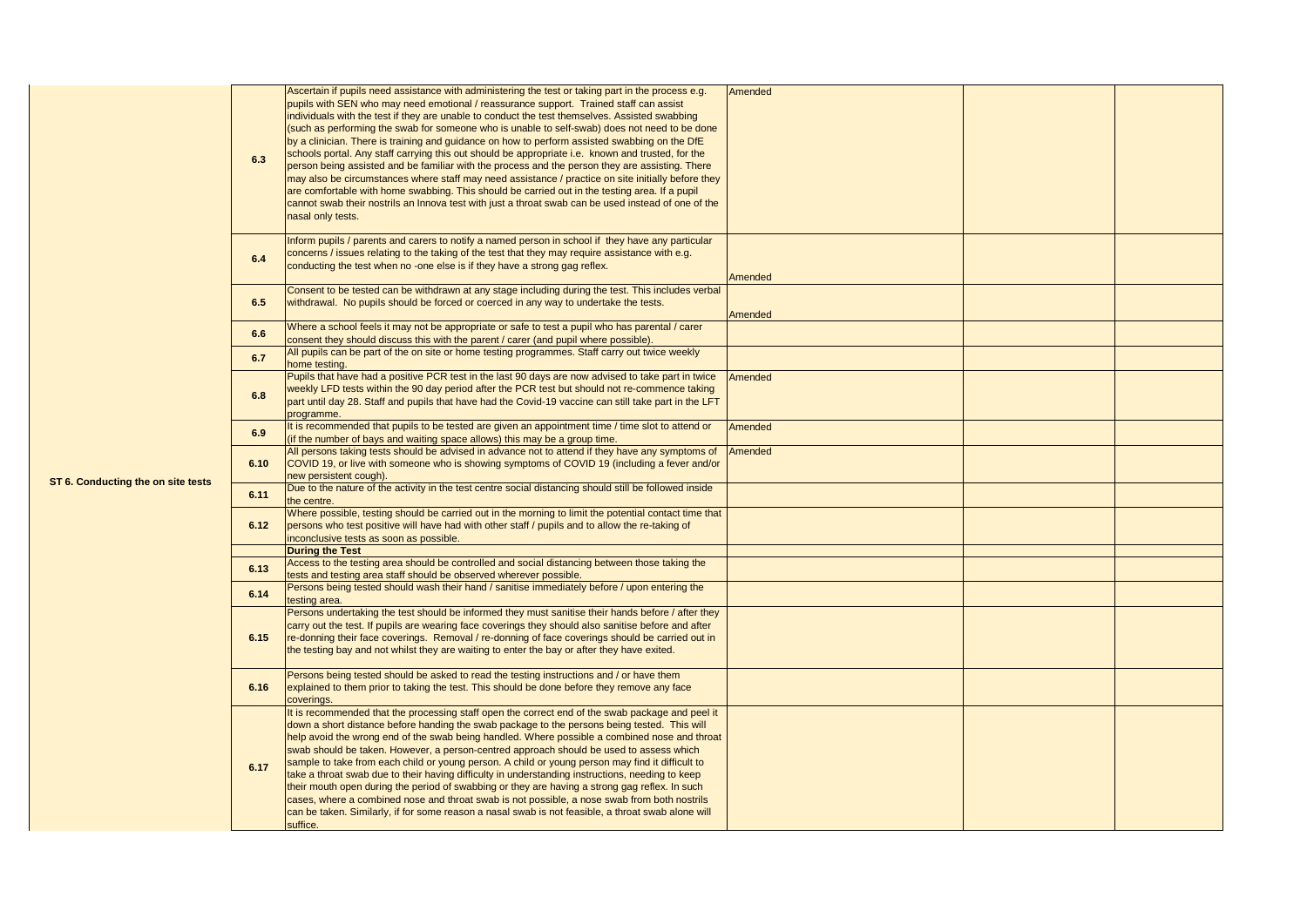|                                    | 6.18 | Once the test swabbing has been undertaken it is recommended the processing staff place the<br>rack with the test vial in onto the table in front of the person carrying out the test for them to place<br>the swab into swab end down. Holding onto the rack whilst they place the test swab into it may<br>prevent accidental spillages and the need for the swab to be re-done.                                                                                                                                                                                                                                                                                                                                                                                  |         |  |  |
|------------------------------------|------|---------------------------------------------------------------------------------------------------------------------------------------------------------------------------------------------------------------------------------------------------------------------------------------------------------------------------------------------------------------------------------------------------------------------------------------------------------------------------------------------------------------------------------------------------------------------------------------------------------------------------------------------------------------------------------------------------------------------------------------------------------------------|---------|--|--|
|                                    | 6.19 | If, at any point during the test, the swab end touches any surface apart from the vial it is being<br>deposited into, or any part of the person being tested other than those required for swabbing, the<br>swab should be discarded and a new one issued.                                                                                                                                                                                                                                                                                                                                                                                                                                                                                                          |         |  |  |
|                                    | 6.20 | Once the processing staff have confirmed the swab is safely in the vial the person being tested<br>can leave the testing bay / area and await their results.                                                                                                                                                                                                                                                                                                                                                                                                                                                                                                                                                                                                        |         |  |  |
|                                    | 6.21 | Tests should be handled and processed in line with the guidance in the How to Guide.                                                                                                                                                                                                                                                                                                                                                                                                                                                                                                                                                                                                                                                                                |         |  |  |
|                                    | 6.22 | Results should be actioned as below in 7.                                                                                                                                                                                                                                                                                                                                                                                                                                                                                                                                                                                                                                                                                                                           |         |  |  |
| ST 7. Test results action to take. | 7.1  | <b>Positive result</b> - individual should be sent home and start self isolation following current<br>government guidance straight away. Close household contacts should follow the advice in<br>https://www.gov.uk/government/publications/covid-19-people-with-covid-19-and-their-contacts<br>The parent or carer should be contacted to make arrangements for the pupil to journey home as<br>soon as possible. They may walk or cycle if it is possible for them to do so and they are able to<br>keep a safe distance from others. They must not travel on public transport. In exceptional<br>circumstances, where it is not possible for the parent or carer to make arrangements for the<br>pupil's journey home, home to school transport may be provided. | Amended |  |  |
|                                    | 7.2  | Negative result - individual and household can continue as normal.                                                                                                                                                                                                                                                                                                                                                                                                                                                                                                                                                                                                                                                                                                  |         |  |  |
|                                    | 7.3  | Invalid result - the individual should re-take a LFT as soon as possible with a new test kit and<br>relevant action should then be taken when a positive / negative result is obtained.                                                                                                                                                                                                                                                                                                                                                                                                                                                                                                                                                                             | Amended |  |  |
|                                    | 7.4  | If the problem persists, the individual may take a different type of test through the NHS<br>COVID-19 app, by visiting: gov.uk/get-coronavirus-test or, by calling the customer<br>contact centre on 119.                                                                                                                                                                                                                                                                                                                                                                                                                                                                                                                                                           | Amended |  |  |
| ST 8. General                      | 8.1  | Regular reviews and quality assurance checks should be carried out of the testing area and<br>procedures to ensure they are affective and the correct procedures are being followed.                                                                                                                                                                                                                                                                                                                                                                                                                                                                                                                                                                                |         |  |  |
| ST 9. Hygiene / cleaning           | 9.1  | After taking the test the individual should wipe down the table, mirror and any areas touched with<br>an anti-viral wipe. This should be overseen by the processing staff or staff assisting with test<br>administering. If persons taking the test are not capable of doing this / there are doubts as to the<br>thoroughness of the cleaning these areas should be cleaned / wiped by testing centre staff<br>wearing the appropriate PPE as identified above.                                                                                                                                                                                                                                                                                                    |         |  |  |
|                                    | 9.2  | Cleaning should be carried out regularly following schools cleaning procedures, especially<br>frequent touch points as detailed in Section 2 of this risk assessment. Cleaning should be<br>undertaken at the end of each session.                                                                                                                                                                                                                                                                                                                                                                                                                                                                                                                                  |         |  |  |
|                                    | 9.3  | Spillages - any spillages should be cleaned up immediately and thoroughly by staff in appropriate<br>PPE. Testing in the affected area should be paused until it is safe to continue.                                                                                                                                                                                                                                                                                                                                                                                                                                                                                                                                                                               |         |  |  |
|                                    | 9.4  | Once the area has had the final thorough clean of the day it should be secured and access<br>restricted to authorised persons only.                                                                                                                                                                                                                                                                                                                                                                                                                                                                                                                                                                                                                                 |         |  |  |
| ST 10. Record keeping / Reporting. | 10.1 | Schools must keep records of : a) the consent forms and any withdrawal of consent, b) their own<br>records of the results of tests, c) when a child or young person has required assistance with<br>swabbing and a parent or member of staff has assisted or performed the swabbing.                                                                                                                                                                                                                                                                                                                                                                                                                                                                                |         |  |  |
|                                    | 10.2 | Records must be kept in accordance with GDPR requirements. The test results register should be<br>kept for a month after the last entry.                                                                                                                                                                                                                                                                                                                                                                                                                                                                                                                                                                                                                            |         |  |  |
|                                    | 10.3 | There is an example register on the School Portal. Schools can amend and tailor this to their own<br>needs provided they still contain the data identified in the samples.                                                                                                                                                                                                                                                                                                                                                                                                                                                                                                                                                                                          |         |  |  |
|                                    | 10.4 | All positive results should also be reported as usual via the PCIF 01 Form to DCS Alert<br>(DCS.alert@leeds.gov.uk).                                                                                                                                                                                                                                                                                                                                                                                                                                                                                                                                                                                                                                                |         |  |  |
| <b>Home Mass Testing</b>           |      |                                                                                                                                                                                                                                                                                                                                                                                                                                                                                                                                                                                                                                                                                                                                                                     |         |  |  |
|                                    | 11.1 | Staff and pupils should be provided with the school amended letter for staff and pupils and<br>privacy notice (on the schools portal), information leaflet, time to watch the how to test video and<br>access to the relevant materials on the schools portal to enable them to make an informed<br>decision regarding consent for weekly home testing. It is recommended this is done as a group in<br>staff meetings / class time for those pupils in school to give a consistent message and it could be<br>done via a virtual staff meeting with time during / after for staff / pupils to ask questions / raise any<br>issues or concerns.                                                                                                                     |         |  |  |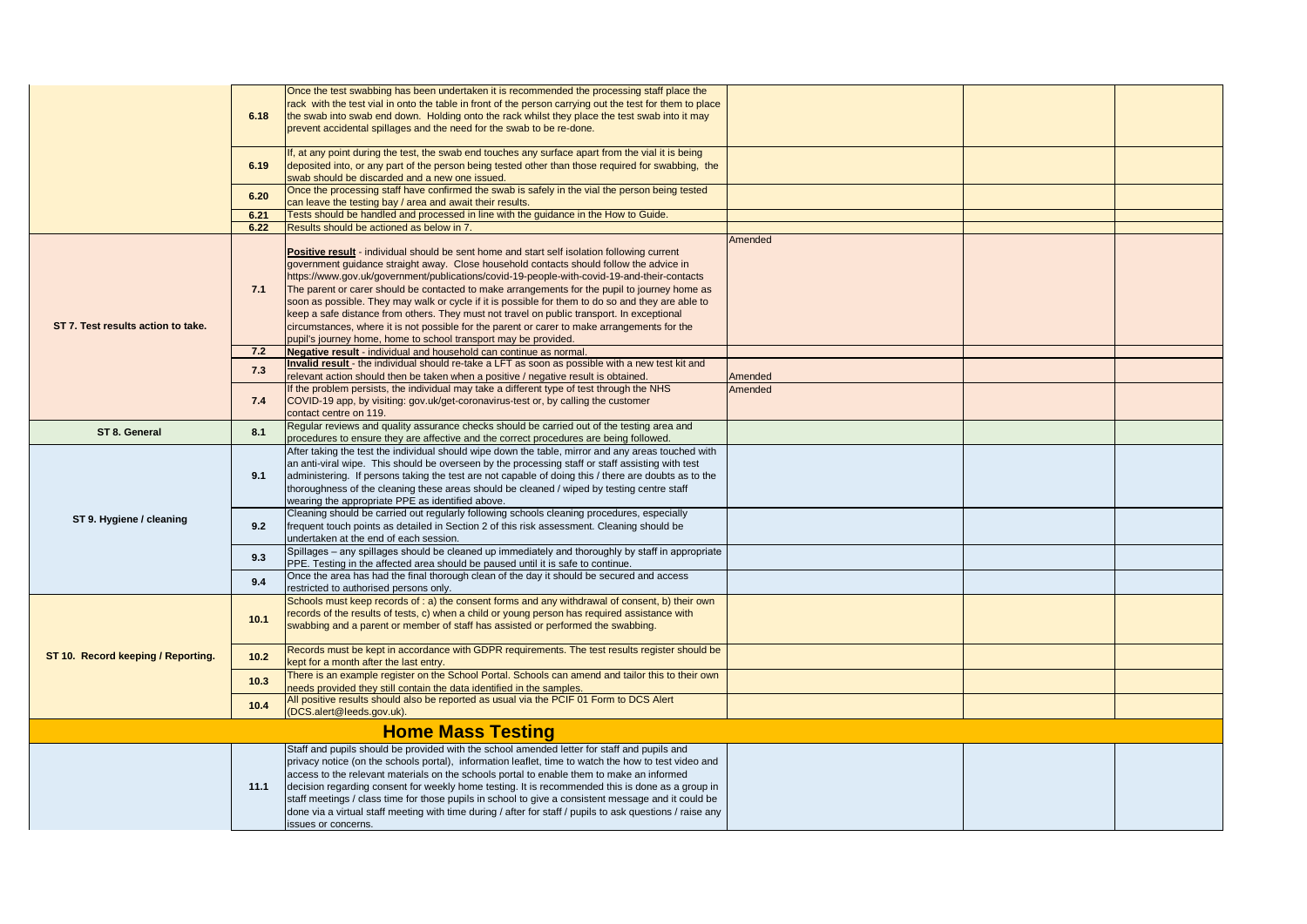| ST11. Organising the home testing<br>system.                 | 11.2         | Staff and pupils should be informed that if they consent to testing they must carry out the testing<br>at the time agreed with the school, follow the instructions in the test kit, must not give the test kits<br>to anyone else and must upload their results and inform the school as soon as possible                                                                                                                                                                                                                   |  |  |
|--------------------------------------------------------------|--------------|-----------------------------------------------------------------------------------------------------------------------------------------------------------------------------------------------------------------------------------------------------------------------------------------------------------------------------------------------------------------------------------------------------------------------------------------------------------------------------------------------------------------------------|--|--|
|                                                              | 11.3         | Identify and record which staff and pupils have given consent to carry out twice weekly testing.<br>Staff should be encouraged to undertake testing as it is an additional control measure on top of<br>those already in place, however, consent is voluntary and can be withdrawn by the individual at<br>any time and they should not be directed to or forced to take the tests. Staff attending school who<br>do not consent to the test can still attend school as normal if they do not have symptoms of Coved<br>19. |  |  |
|                                                              | 11.4         | Set up a system of recording the distribution of test packs and the results of testing carried out.                                                                                                                                                                                                                                                                                                                                                                                                                         |  |  |
|                                                              |              | One or more COVID-19 co-ordinators school be identified and they may need to be supported by<br>a separate Registration Assistant. The roles each person will carry out should be identified and<br>should include:                                                                                                                                                                                                                                                                                                         |  |  |
|                                                              |              | a) who is communicating with staff and pupils and addressing any personal issues / concerns with<br>regards to testing they may have.<br>b) who is distributing the correct number of kits to staff and pupils, ensuring they have the right                                                                                                                                                                                                                                                                                |  |  |
|                                                              | 11.5         | instructions and are signing for the test kits.<br>c) who is the point of contact for staff and pupils if they have incidents whilst testing at home and                                                                                                                                                                                                                                                                                                                                                                    |  |  |
|                                                              |              | who is reporting any incidents and overseeing the process. The incident form in the "How to<br>Guide - Primary Schools EY LFD Testing" document could be used.                                                                                                                                                                                                                                                                                                                                                              |  |  |
|                                                              |              | d) who is receiving, recording and collating tests results including reporting any positive results to<br>DCS Alert via the PCIF 01 form.                                                                                                                                                                                                                                                                                                                                                                                   |  |  |
|                                                              |              | e) who is managing the storage, stock control and re-ordering of test kits.<br>It is recommended staff (and pupils if relevant) undertaking testing are made aware of who has                                                                                                                                                                                                                                                                                                                                               |  |  |
|                                                              | 11.6         | responsibility for each of these roles so they can report results and raise any issues / questions<br>with the appropriate person.                                                                                                                                                                                                                                                                                                                                                                                          |  |  |
|                                                              | 11.7         | Set up a collection point in school for the distribution of the test packs / decide how to distribute<br>packs. Any space used should be able to be secured to prevent unauthorised access e.g. the<br>staff room. The temperature of the area should be between 2'C and 30'C. For schools with a<br>screened reception desk with a secure office space this may be a suitable option so kits can be<br>handed out via the screen.                                                                                          |  |  |
|                                                              | 11.8         | The lot numbers of the testing kits provided should be recorded on arrival.                                                                                                                                                                                                                                                                                                                                                                                                                                                 |  |  |
| ST12. Storage and management of                              | 12.1<br>12.2 | Testing kits should be stored between 2'C and 30'C.<br>Storage areas should be lockable and access restricted to authorised personnel only.                                                                                                                                                                                                                                                                                                                                                                                 |  |  |
| <b>Testing Materials / Supplies for the</b><br>Testing area. | 12.3         | Checks of supplies should be regularly undertaken to ensure there are adequate supplies of all<br>relevant materials for the testing to be undertaken and stocks re-ordered as required.                                                                                                                                                                                                                                                                                                                                    |  |  |
|                                                              | 13.1         | Staff and pupils are expected to sign for the receipt of their test kits.<br>If you have regular contracted staff, therapists, volunteers on site e.g. cleaners and caterers,                                                                                                                                                                                                                                                                                                                                               |  |  |
| ST 13. Issuing tests                                         | 13.2         | peripatetic teachers etc you could include them in your testing offer if the amount of kits you<br>have been provided with allows for this. This would need to be done in consultation with the<br>contractors / managers and test results would need to be shared between both parties. Those<br>persons would be expected to follow the same procedures as your own staff.                                                                                                                                                |  |  |
|                                                              | 13.3         | All staff and pupils consenting to testing should test twice a week as the tests work best when<br>there is a high viral load. This will apply to part time and full time staff.                                                                                                                                                                                                                                                                                                                                            |  |  |
|                                                              | 13.4         | It is recommended staff and pupils are given time slots for the collection of their test kits to avoid<br>people congregating in the area. You may wish to allocate staff to deliver the testing kits to staff in<br>areas where they are based and pupils directly during the registration process in classrooms.<br>Staff distributing / collecting test kits must hand sanitise before / after handling kits.                                                                                                            |  |  |
|                                                              | 13.5         | When issuing test kits the issuer must complete the test kit log - see record keeping below.                                                                                                                                                                                                                                                                                                                                                                                                                                |  |  |
|                                                              | 13.6         | Test kits should be issued with the most up to date Instructions for Use leaflet (at this current time<br>test kits may not have the most up to instructions included). It is recommended staff and pupils<br>are also sent a copy of this electronically and it is placed on the schools internal system (if there<br>is one) so staff and pupils can still access the instructions if they loose the leaflet.                                                                                                             |  |  |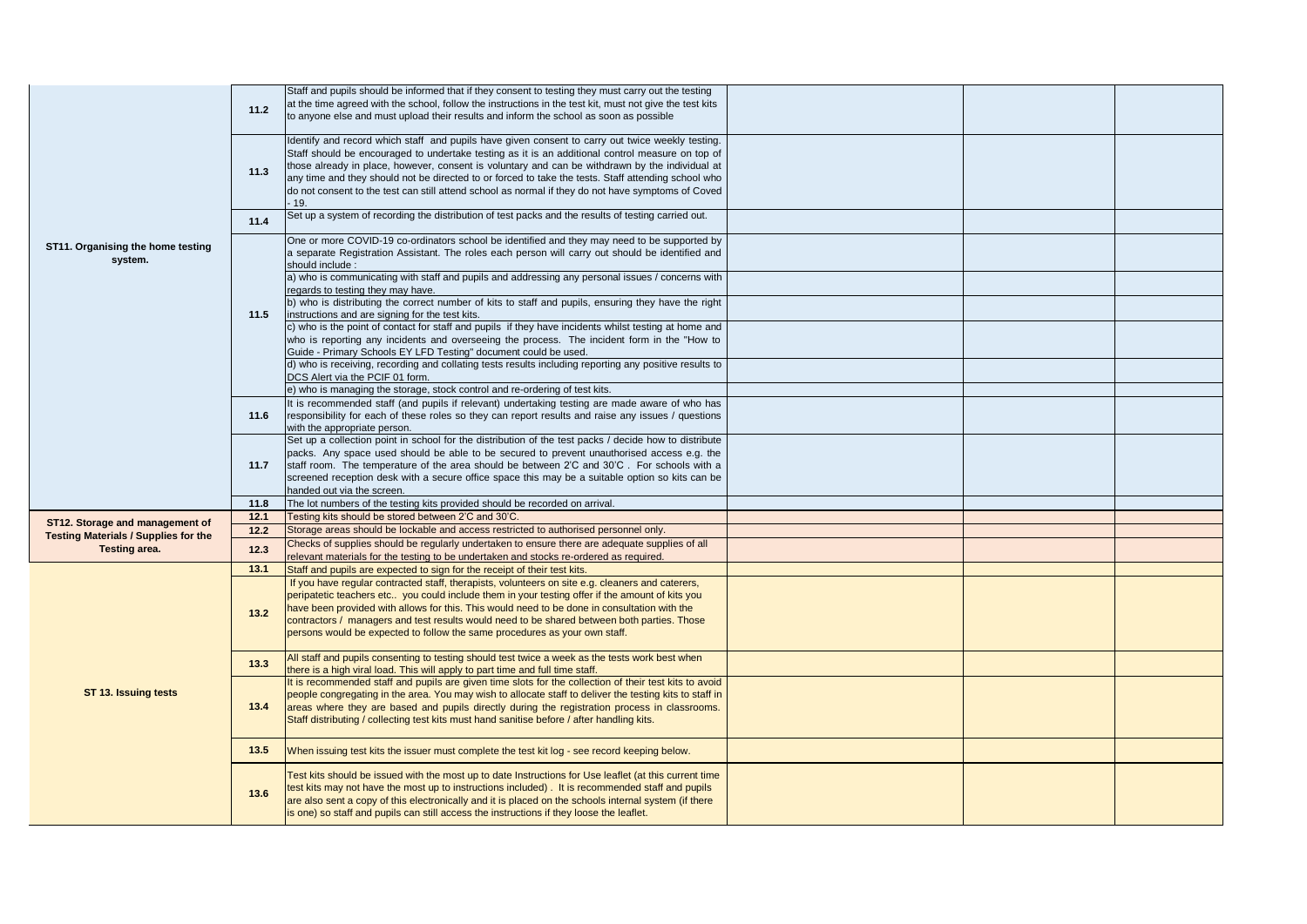|                                         |       | When testing at home, pupils aged 18 and over should self-test and report the result, with                                                                                                              |         |  |
|-----------------------------------------|-------|---------------------------------------------------------------------------------------------------------------------------------------------------------------------------------------------------------|---------|--|
|                                         | 14.1  | assistance if needed. Pupils aged 12-17 should self-test and report with adult supervision. The<br>adult may conduct the test if necessary. When testing at home children aged 11 (who attend a         |         |  |
|                                         |       | secondary school) should be tested/swabbed by an adult.                                                                                                                                                 |         |  |
|                                         |       | Tests should be taken twice a week at intervals of 3 or 4 days apart e.g. Sunday and Wednesday                                                                                                          |         |  |
|                                         |       | or Thursday. Consider identifying set days for staff and pupils to undertake their tests. It is                                                                                                         |         |  |
|                                         | 14.2  | recommended one of the days is the first day they are in school each week / the day before. This                                                                                                        |         |  |
|                                         |       | may mean the same set day for all staff or different set days depending on the working patterns of<br>staff.                                                                                            |         |  |
|                                         |       | Consider the time consenting staff and pupils will take the test. This may be: a) in the morning to                                                                                                     |         |  |
|                                         |       | minimise the chance of being exposed to Covid after taking the test or (b) late afternoon /                                                                                                             |         |  |
|                                         | 14.3  | evening to enable time for the school to take action to manage absences in the event of a positive                                                                                                      |         |  |
|                                         |       | result, and for staff and pupils to have the time to re-take a test if they get void results.                                                                                                           |         |  |
|                                         |       | Staff and pupils that have had a positive PCR test in the last 90 days are now advised to take part Amended                                                                                             |         |  |
|                                         | 14.4  | in twice weekly LFD tests within the 90 day period after the PCR test but should not re-commence                                                                                                        |         |  |
|                                         |       | taking part until day 28. Staff and pupils that have had the Covid-19 vaccine can still take part in<br>the LFT programme.                                                                              |         |  |
|                                         |       |                                                                                                                                                                                                         |         |  |
| <b>ST14. Conducting the Tests</b>       | 14.5  | The LFD test kits should be stored between 2'C and 30'C. However the devices and reagents                                                                                                               |         |  |
|                                         |       | must be used between 15 °C and 30 °C during use so if they are stored somewhere colder than 15                                                                                                          |         |  |
|                                         |       | C they should be moved to a room temperature area for around 30 minutes before use.<br>There are a number of different types of tests available / in circulation now. Staff and pupils                  |         |  |
|                                         | 14.6  | should follow the relevant guidance that comes with the test kit they are using at the time                                                                                                             |         |  |
|                                         |       | including the safety instructions.                                                                                                                                                                      |         |  |
|                                         |       | If a test result is Inconclusive / Void the individual should take another LFD test as soon as<br>possible using a new test kit but not reusing anything from the first kit. If both tests are void the |         |  |
|                                         | 14.7  | member of staff or pupil should arrange to have a PCR test.                                                                                                                                             |         |  |
|                                         |       | The testing solution is not toxic in the quantities provided and any spillages should be cleaned                                                                                                        |         |  |
|                                         | 14.8  | with a paper towel. If the solution included the throat and nose sample, the area should be                                                                                                             |         |  |
|                                         |       | appropriately disinfected using household disinfectant.<br>As soon as possible after a positive or negative result staff and pupils should upload their results                                         |         |  |
|                                         | 14.9  | to the NHS online at www.gov.uk/report-covid19-result or by contacting 119. They must also                                                                                                              |         |  |
|                                         |       | inform the school via the identified route / at the identified time.                                                                                                                                    |         |  |
|                                         | 14.10 | Staff and pupils should report any issues with testing to the school e.g. unable to take the test,                                                                                                      |         |  |
|                                         |       | missing / broken / damaged items, unable to log results with NHS, void results. The school can<br>monitor and / or then raise this with DfE helpline or 119 as identified in the How to Guide.          |         |  |
|                                         |       |                                                                                                                                                                                                         |         |  |
|                                         |       | Positive result - individual and their household if not exempt should start self isolation straight                                                                                                     |         |  |
|                                         | 15.1  | away. Close contacts who are exempt from isolation are strongly advised to carry out daily LFD<br>tests for 7 days (unless under 5).                                                                    |         |  |
|                                         | 15.2  | NHS Test and Trace will undertake any close contact tracing.                                                                                                                                            |         |  |
|                                         |       | From 11th January 2022 individuals with a positive LFD tests are no longer required to get a PCR                                                                                                        |         |  |
|                                         |       | test to confirm the result and will be required to self isolate immediately. There are a few                                                                                                            |         |  |
| ST 15. Test results and actions to take | 15.3  | exceptions to this revised approach: a) people who are eligible for the £500 Test and Trace<br>Support Payment (TTSP) will still be asked to take a confirmatory PCR if they receive a positive         |         |  |
|                                         |       | LFD result, to enable them to access financial support, and b) people participating in research or                                                                                                      |         |  |
|                                         |       | surveillance programmes may still be asked to take a follow-up PCR test, according to the                                                                                                               |         |  |
|                                         |       | research or surveillance protocol.                                                                                                                                                                      |         |  |
|                                         | 15.4  | Negative result - individual and household can continue as normal unless they have symptoms<br>of Covid-19.                                                                                             |         |  |
|                                         |       | Inconclusive / Void result the individual should take another LFD test as soon as possible                                                                                                              |         |  |
|                                         | 15.5  | using a new test kit but not reusing anything from the first kit. Relevant action will then be taken                                                                                                    |         |  |
|                                         |       | when a positive / negative result is obtained. If the problem persists, the individual may take a                                                                                                       |         |  |
|                                         |       | different type of test through the NHS COVID-19 app, by visiting: gov.uk/get-coronavirus-test or,<br>by calling the customer contact centre on 119.                                                     |         |  |
|                                         |       | Schools must keep records of : a) the consent forms and any withdrawal of consent, b) the test                                                                                                          | Amended |  |
|                                         | 16.1  | kits distributed (a test kit log) including staff and pupil signatures on collection and c) their own                                                                                                   |         |  |
|                                         |       | records of the results of tests.                                                                                                                                                                        |         |  |
|                                         | 16.2  | Records must be kept in accordance with GDPR requirements.                                                                                                                                              |         |  |